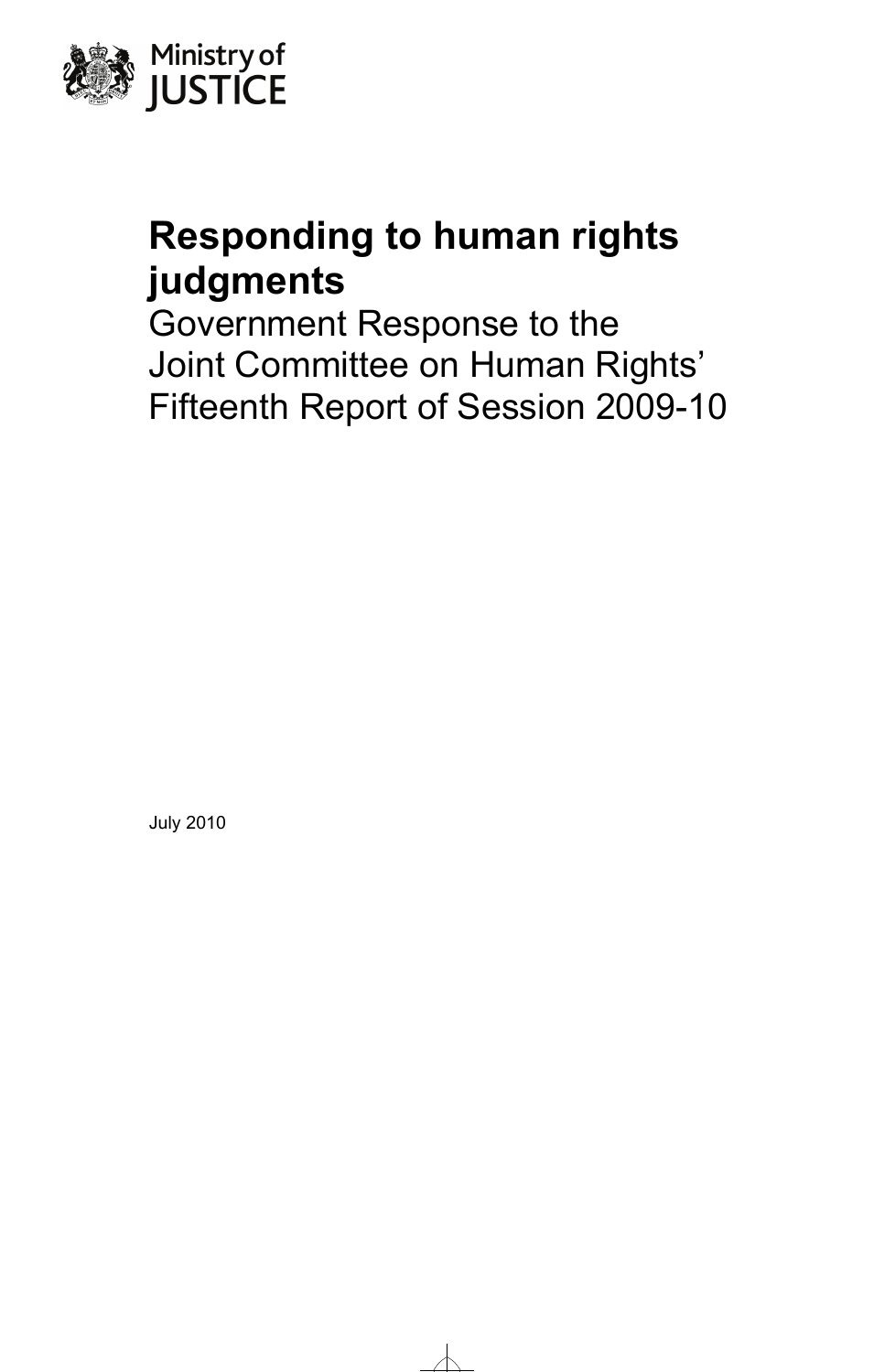

## **Responding to human rights judgments**

Government Response to the Joint Committee on Human Rights' Fifteenth Report of Session 2009-10

Presented to Parliament by the Lord Chancellor and Secretary of State for Justice by Command of Her Majesty

July 2010

Cm 7892 £10.75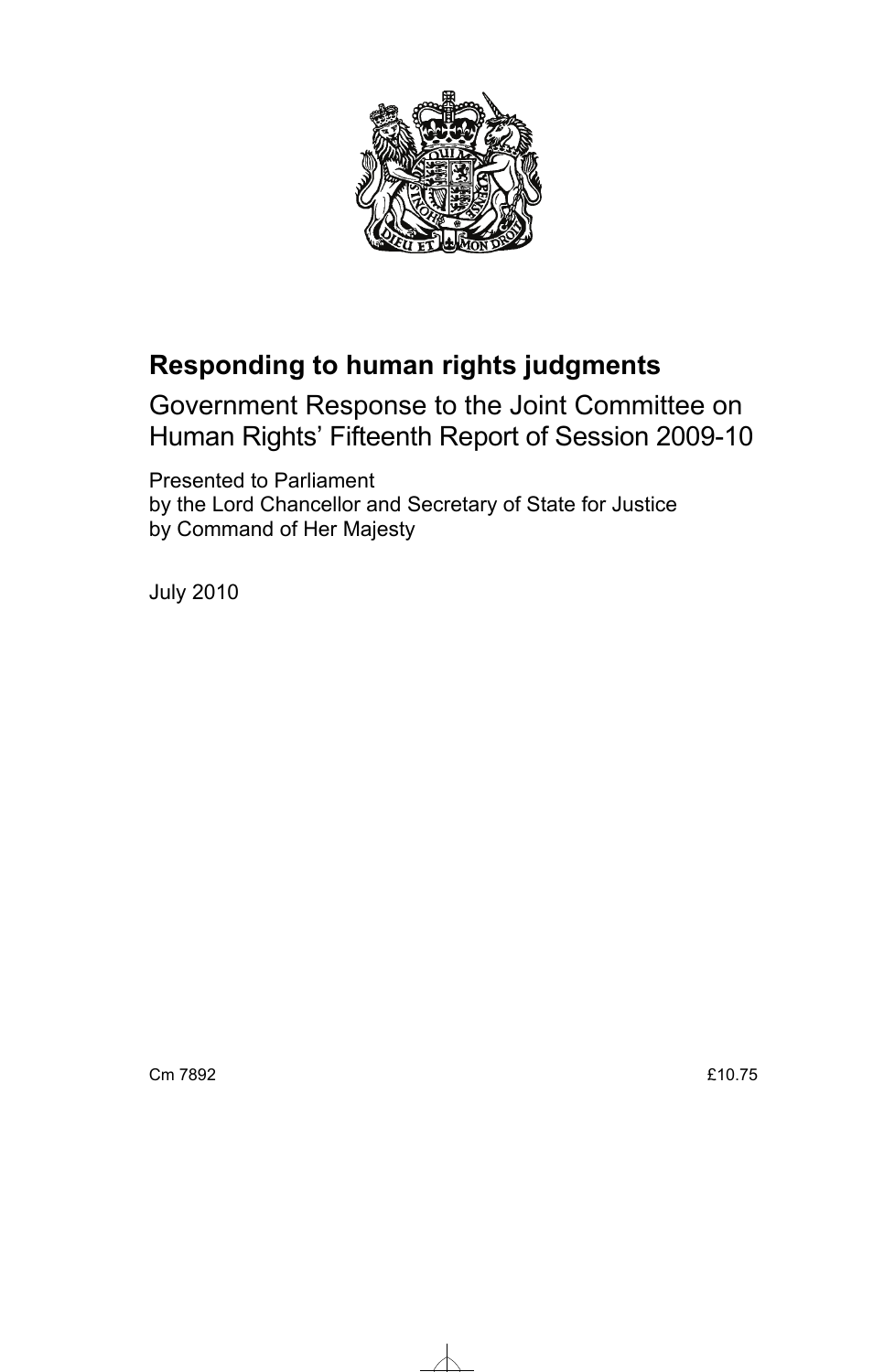#### **© Crown Copyright 2010**

The text in this document (excluding the Royal Arms and other departmental or agency logos) may be reproduced free of charge in any format or medium providing it is reproduced accurately and not used in a misleading context. The material must be acknowledged as Crown copyright and the title of the document specified.

Where we have identified any third party copyright material you will need to obtain permission from the copyright holders concerned.

ISBN: 9780101789226

Printed in the UK by The Stationery Office Limited on behalf of the Controller of Her Majesty's Stationery Office ID P002380141 07/10

Printed on paper containing 75% recycled fibre content minimum.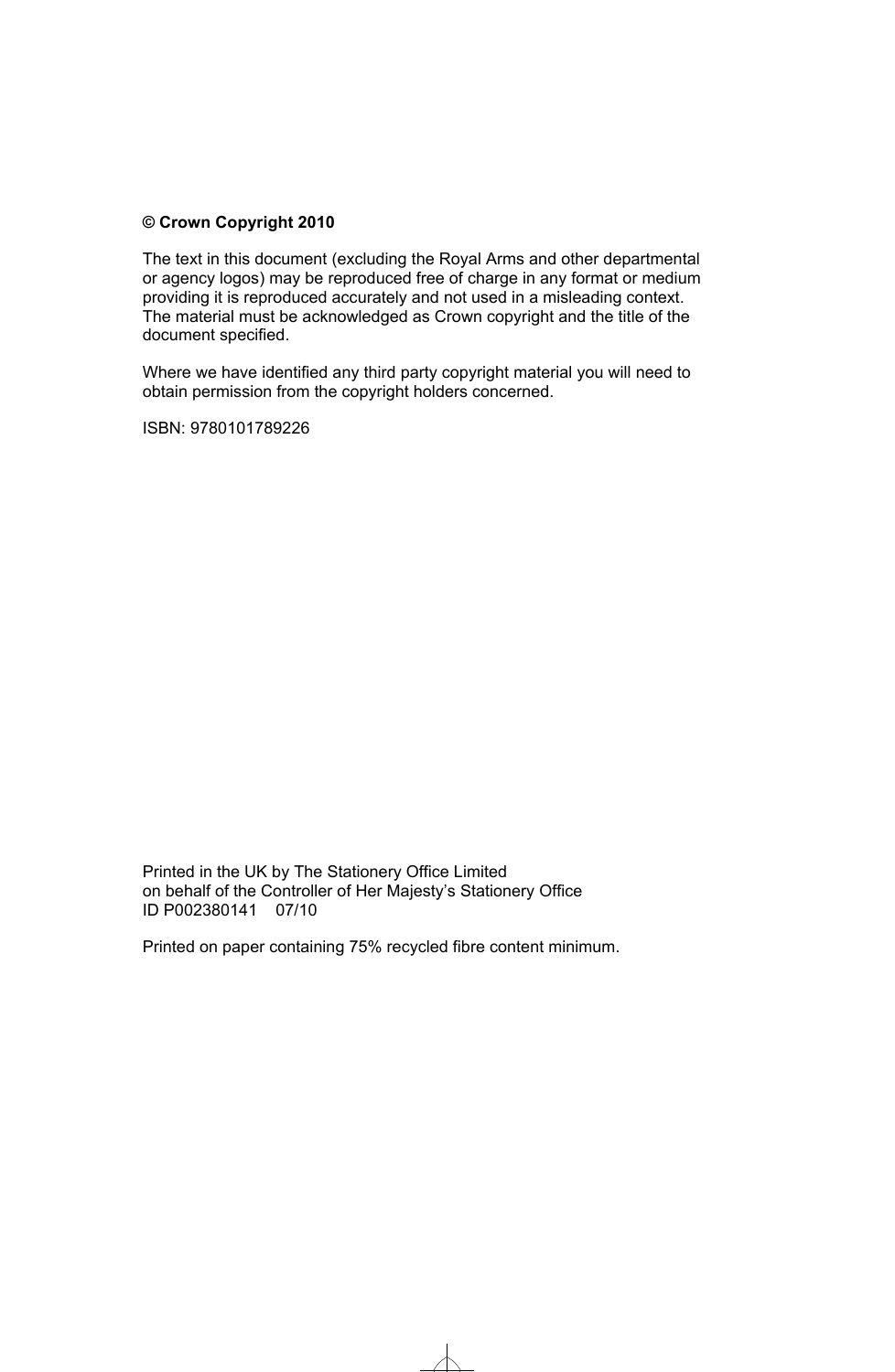## **Contents**

|                                                    | Introduction                                                                                                                     | 3              |  |  |
|----------------------------------------------------|----------------------------------------------------------------------------------------------------------------------------------|----------------|--|--|
|                                                    | <b>General Comments</b>                                                                                                          |                |  |  |
|                                                    | European Court of Human Rights judgments                                                                                         | $\overline{4}$ |  |  |
|                                                    | Declarations of incompatibility                                                                                                  | 5              |  |  |
|                                                    | The Government's approach to human rights                                                                                        | 5              |  |  |
| The UK's record on the implementation of judgments |                                                                                                                                  |                |  |  |
| Consideration of specific cases                    |                                                                                                                                  |                |  |  |
|                                                    | Retention of DNA profiles and cellular samples (S & Marper v UK)                                                                 | 10             |  |  |
|                                                    | Detention of foreign terrorism suspects (A & others v UK)                                                                        | 13             |  |  |
|                                                    | Length of criminal confiscation proceedings (Bullen & Soneji v UK)                                                               | 15             |  |  |
|                                                    | Summary possession of people's homes (McCann v UK)                                                                               | 17             |  |  |
|                                                    | Interception of communications (Liberty & others v UK)                                                                           | 19             |  |  |
|                                                    | Prisoners' correspondence with medical practitioners (Szuluk v UK)                                                               | 20             |  |  |
|                                                    | Care proceedings (RK & AK v UK)                                                                                                  | 21             |  |  |
|                                                    | Prisoners' voting rights (Hirst v UK; Smith v Electoral Registration Officer)                                                    | 22             |  |  |
|                                                    | Equal treatment of occupants of caravan sites (Connors v UK)                                                                     | 24             |  |  |
|                                                    | Interim measures: Rule 39 cases (Al Saadoon & Mufdhi v UK)                                                                       | 25             |  |  |
|                                                    | Suitability of care home workers to work with vulnerable adults<br>(Wright v Secretary of State for Health)                      | 27             |  |  |
|                                                    | Religious discrimination in the sham marriages regime<br>(Baiai v Secretary of State for the Home Department)                    | 29             |  |  |
|                                                    | Morris v Westminster City Council                                                                                                | 31             |  |  |
|                                                    | Systemic issues                                                                                                                  |                |  |  |
|                                                    | Co-ordinating the implementation of human rights judgments                                                                       | 32             |  |  |
|                                                    | Provision of information to the Joint Committee                                                                                  | 36             |  |  |
|                                                    | Annex A: Declarations of incompatibility                                                                                         |                |  |  |
|                                                    | Annex B: Statistical information on the UK's record on the<br>implementation of adverse European Court of Human Rights judgments |                |  |  |
|                                                    |                                                                                                                                  |                |  |  |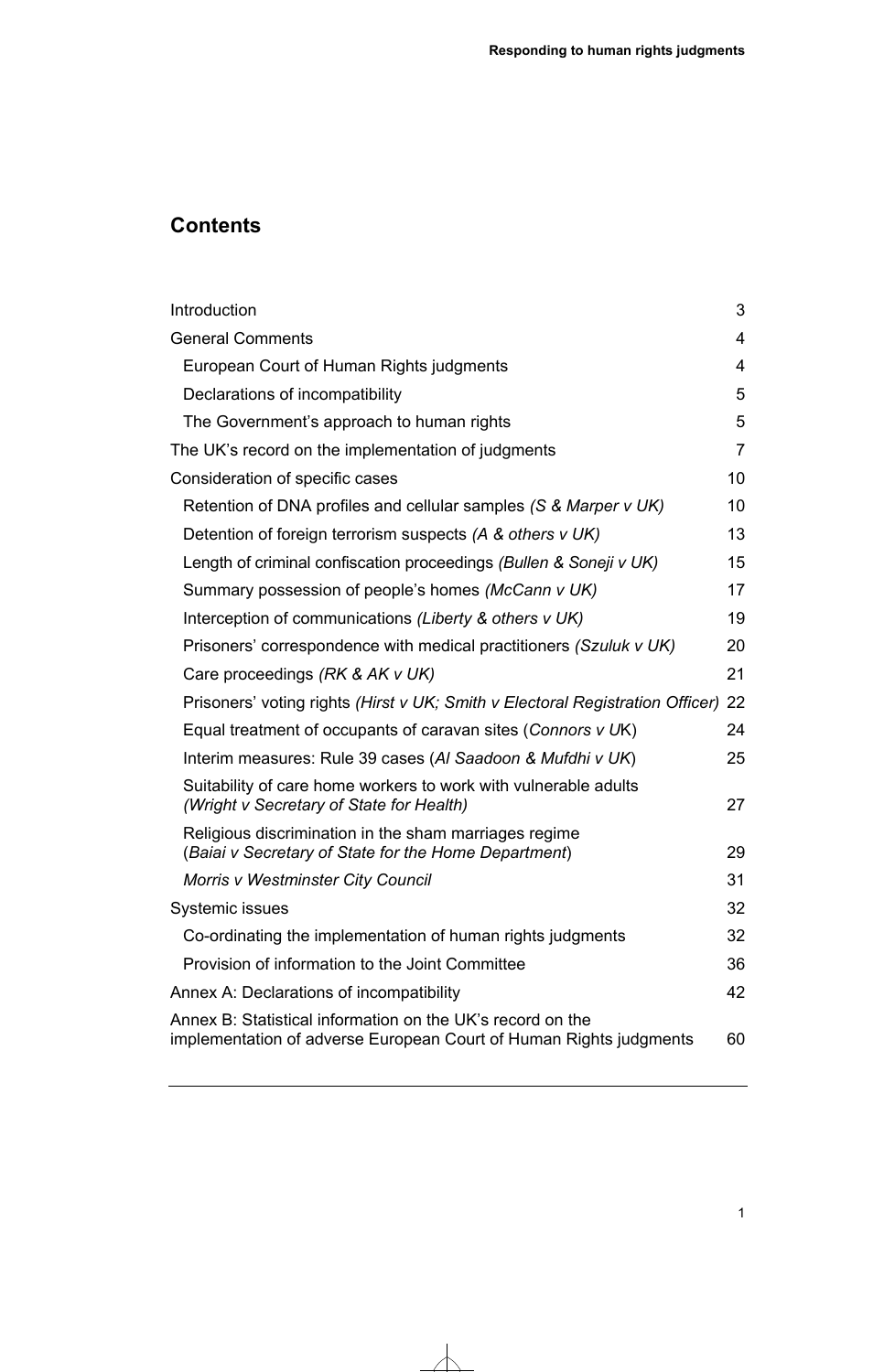**Responding to human rights judgments**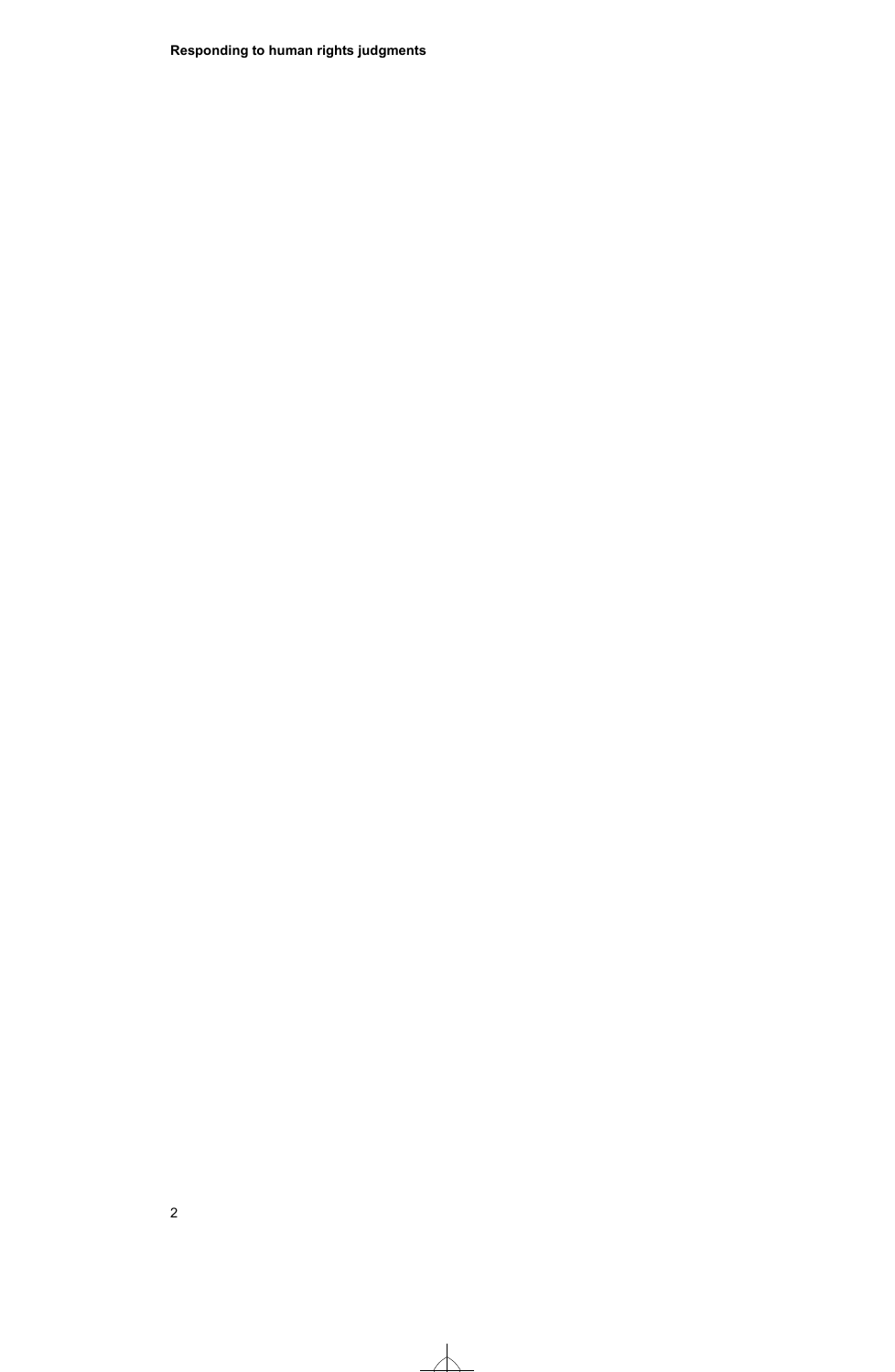## **Introduction**

 $\overline{a}$ 

On 26 March this year, the Joint Committee on Human Rights (JCHR) published its Report, *Enhancing Parliament's role in relation to human rights*  judgments<sup>[1](#page-5-0)</sup> ('the Joint Committee report'). This is the third in a series of broadly annual reports monitoring the Government's progress in implementing adverse human rights judgments from both the European Court of Human Rights (the Court) and the domestic courts. This paper sets out the Government's position on the implementation of such judgments and in doing so responds to the Joint Committee's Report and the recommendations made in it.

Since the publication of the Joint Committee's Report, there has been a change of government. Therefore, although the initial report referred to the policies of the previous administration, the contents of this paper represent the views of the current Government. The Joint Committee responsible for the Report to which this paper responds has also been dissolved, and the Government looks forward to working with its successor.

This paper is divided into three main sections. Following some initial general comments, the first main part addresses the Government's record on the implementation of adverse judgments. The second main part considers specific cases on which the Joint Committee has commented, and the third main part describes the wider system for responding to judgments of the European Court of Human Rights and declarations of incompatibility. Quotations from the Joint Committee report are framed in boxes for ease of identification. Paragraph numbers cited refer to the Joint Committee's Report, unless stated otherwise, and all references to Article numbers are to the European Convention on Human Rights (the Convention).

<span id="page-5-0"></span><sup>1</sup> Fifteenth Report of Session 2009-10; HL Paper 85, HC 455; available at http://www.publications.parliament.uk/pa/jt200910/jtselect/jtrights/85/8502.htm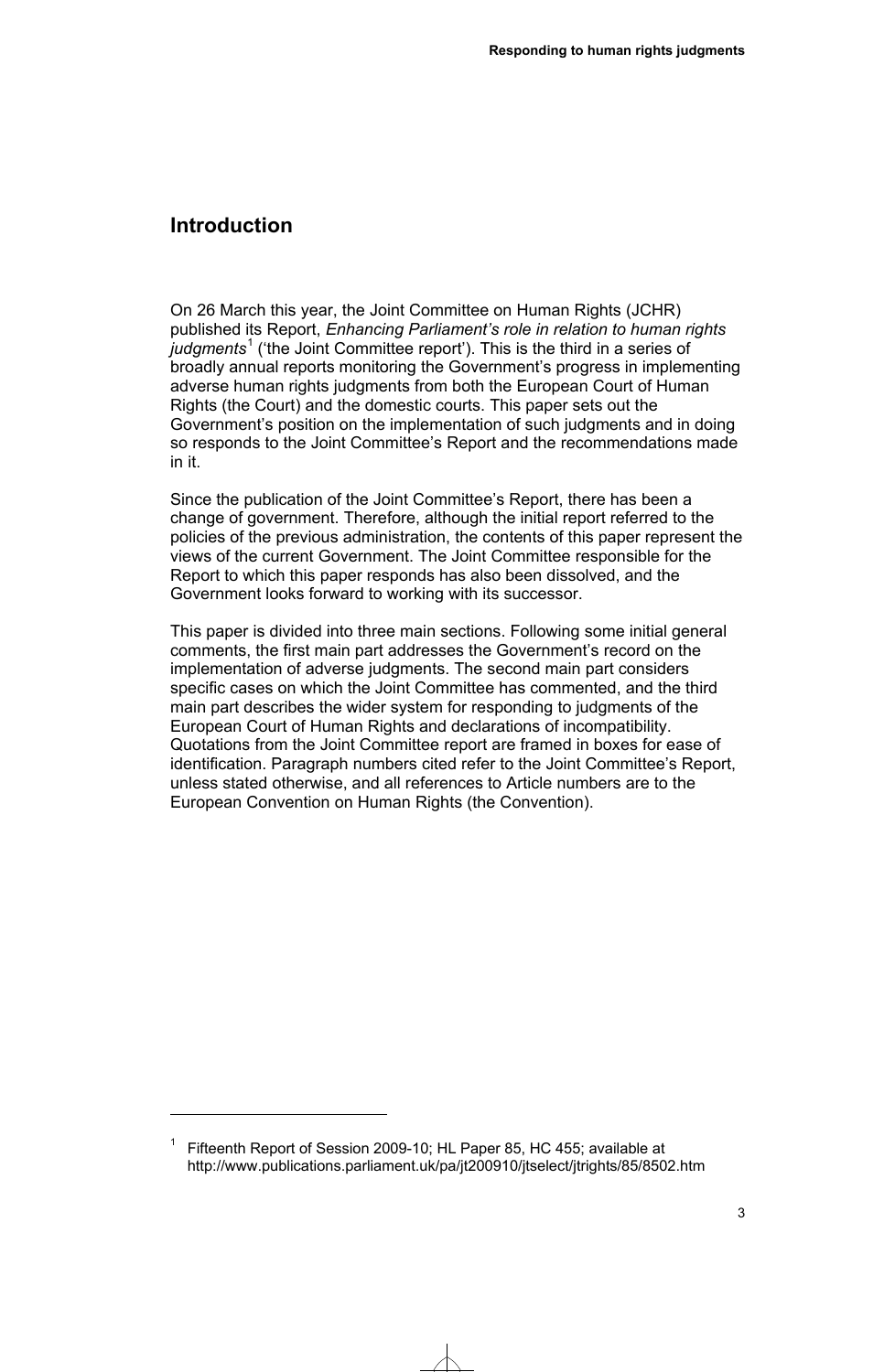## **General Comments**

This paper considers two particular types of human rights judgments:

- judgments of the European Court of Human Rights in Strasbourg against the United Kingdom under the ECHR; and
- declarations of incompatibility by United Kingdom courts under section 4 of the Human Rights Act 1998.

The common feature of these judgments is that their implementation usually requires changes to legislation,<sup>[2](#page-6-0)</sup> policy or practice, or a combination thereof.

## **European Court of Human Rights judgments**

The United Kingdom is obliged to implement judgments of the European Court of Human Rights under Article 46 of the European Convention on Human Rights (the Convention). The implementation – or "execution", as it is described in the Convention – of judgments of the European Court of Human Rights is overseen by the Committee of Ministers of the Council of Europe. This responsibility also results from Article 46.

The Committee of Ministers is a political body, on which every Member State of the Council of Europe is represented. It is advised by a specialist Secretariat $3$  in its work overseeing the implementation of judgments.

There are three parts to the implementation of a Strasbourg judgment:

- the payment of *just satisfaction*, a sum of money awarded by the Court to the successful applicant;
- other *individual measures*, required to put the applicant so far as possible in the position they would have been had the breach not occurred; and
- *general measures*, required to prevent the breach happening again, or to put an end to breaches that still continue.

This paper considers only the general measures element of the implementation of Strasbourg judgments.

<span id="page-6-0"></span><sup>&</sup>lt;sup>2</sup> Whether primary legislation (i.e. Acts of Parliament) or subordinate legislation (e.g. statutory instruments).

<span id="page-6-1"></span> $3$  The Department for the Execution of Judgments.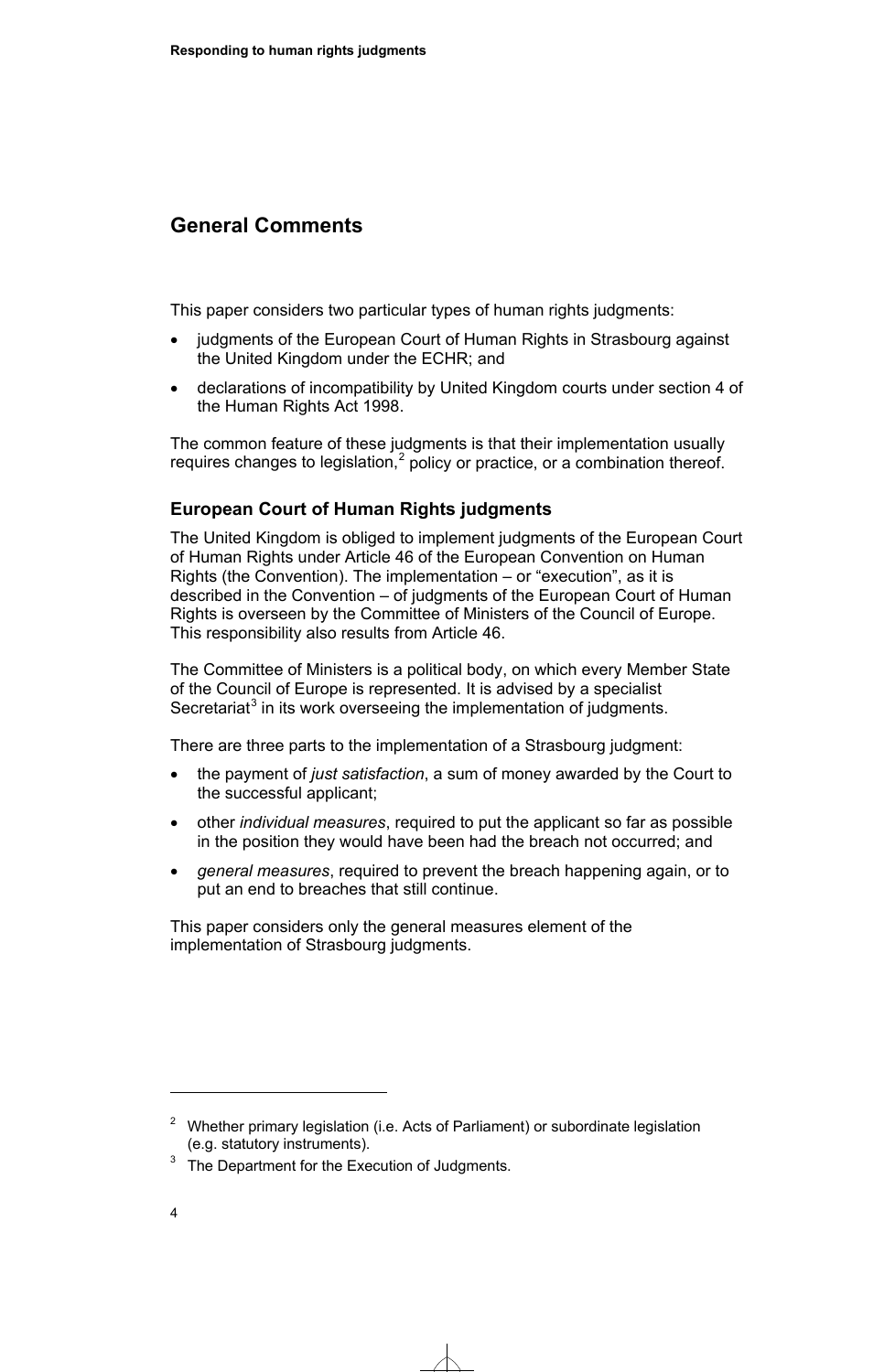## **Declarations of incompatibility**

Under section 3 of the Human Rights Act 1998, legislation must be read and given effect, so far as it is possible to do so, in a way which is compatible with the Convention rights<sup>[4](#page-7-0)</sup>. If a higher court<sup>[5](#page-7-1)</sup> finds itself unable to do so in respect of primary legislation,<sup>[6](#page-7-2)</sup> it may make a declaration of incompatibility under section 4 of the Act. Such declarations constitute a notification to Parliament that an Act of Parliament is incompatible with the Convention rights.

Since the Human Rights Act came into force on 2 October 2000, 26 declarations of incompatibility have been made, of which 18 have become final (in whole or in part) and none of which are subject to further appeal. Information about each of the 26 declarations of incompatibility is set out as an annex to this paper.

A declaration of incompatibility neither affects the continuing operation or enforcement of the Act it relates to, nor binds the parties to the case in which the declaration is made<sup>[7](#page-7-3)</sup>; this respects the supremacy of Parliament in the making of the law. Unlike for judgments of the European Court of Human Rights, there is no legal obligation on the Government to take remedial action following a declaration of incompatibility, nor upon Parliament to accept any remedial measures the Government may propose.

Remedial measures in respect of both declarations of incompatibility and European Court of Human Rights judgments may, depending on the provisions proposed in any particular case, be brought forward by way of a remedial order under section 10 of the Human Rights Act.

## **The Government's approach to human rights**

The Government remains committed to the European Convention on Human Rights, and to giving effect to the Convention in domestic law. However, the Government wants to look afresh at how human rights are protected in the United Kingdom to see if things can be done better and in a way that properly reflects our traditions. To this end, a Commission will be created to investigate the creation of a Bill of Rights that incorporates and builds on all our obligations under the European Convention on Human Rights, ensures that these rights continue to be enshrined in British law, and protects and extends British liberties. The Government will also seek to promote a better understanding of the true scope of these obligations and liberties. More information will be provided to the Joint Committee on the Commission, its remit and operation as these details are finalised.

<span id="page-7-0"></span> $4$  The rights drawn from the ECHR listed in Schedule 1 of the Human Rights Act 1998.

<span id="page-7-1"></span><sup>5</sup> Of the level of the High Court or equivalent and above, as listed in section 4(5) of the Act.

<span id="page-7-2"></span><sup>6</sup> Or secondary legislation in respect of which primary legislation prevents the removal of any incompatibility with the Convention rights other than by revocation.

<span id="page-7-3"></span><sup>7</sup> Section 4(6) of the Human Rights Act.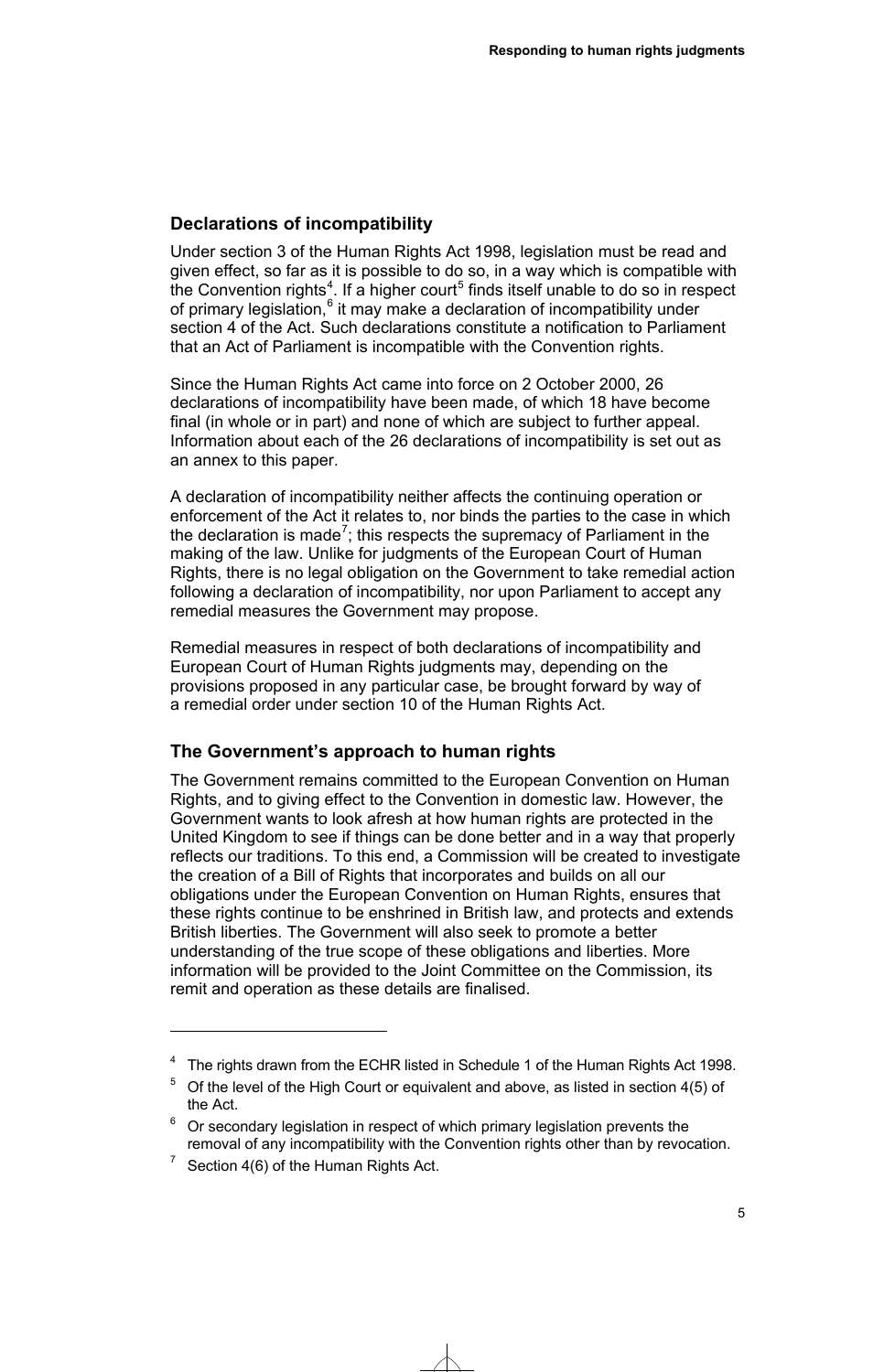As the Joint Committee has highlighted in its report, $<sup>8</sup>$  $<sup>8</sup>$  $<sup>8</sup>$  the Interlaken</sup> Conference on Reform of the European Court of Human Rights, held in Switzerland on 18 and 19 February 2010, led to the adoption of a political declaration and an action plan to bring about much-needed reform of the European Court of Human Rights. A significant volume of work is now beginning in the Council of Europe to give effect to this action plan, and the UK is an active participant in many of the work programmes being developed.

<span id="page-8-0"></span> $8<sup>8</sup>$  At para 5-7 of the Joint Committee's Report.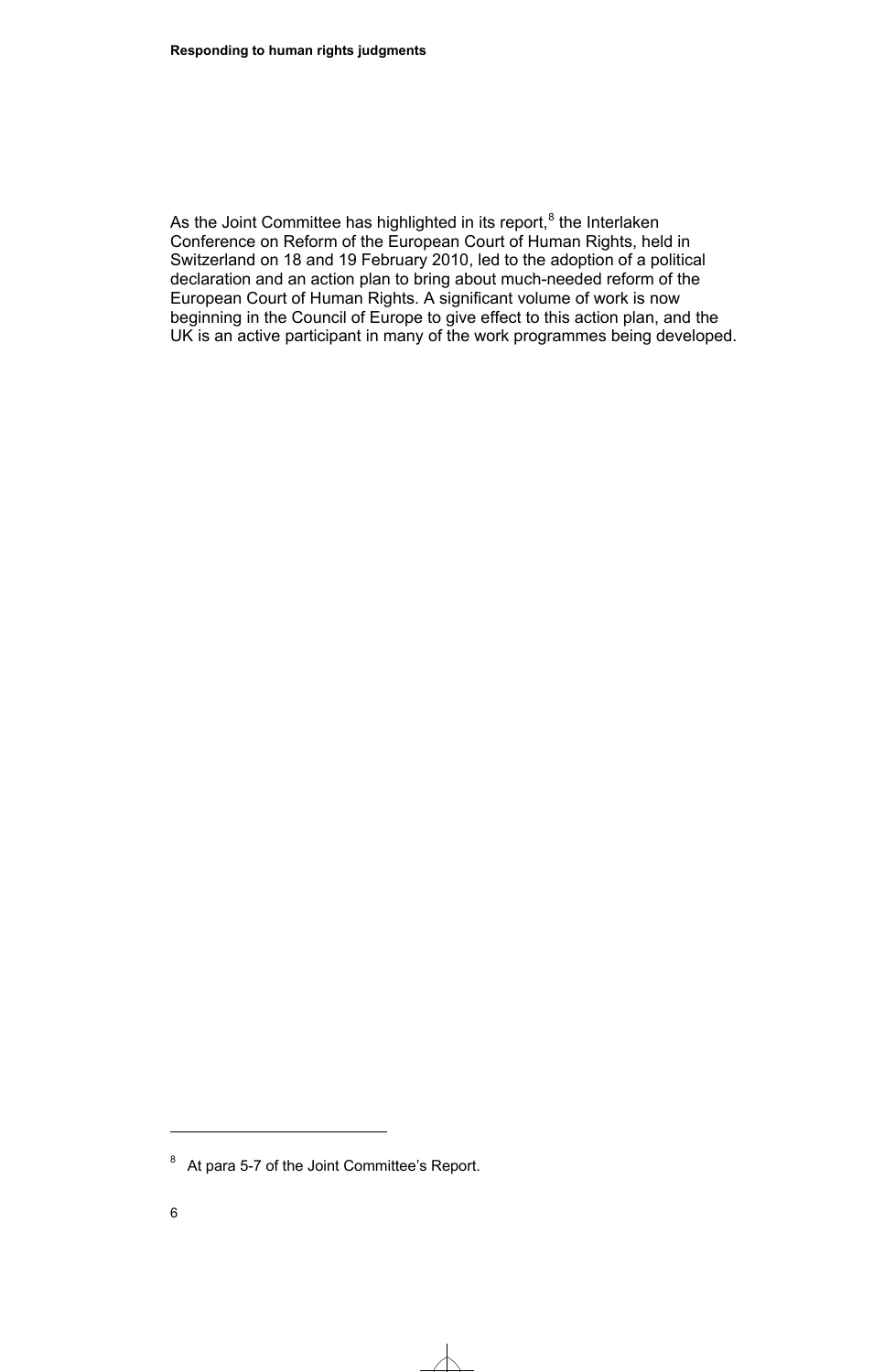## **The UK's record on the implementation of judgments**

The Government's record on the implementation of judgments is a strong one and steps are being taken to improve performance further by improving coordination and communication across Government. These steps are set out in detail over the course of this section of the paper.

The UK is responsible for a relatively low number of cases (27) before the Committee of Ministers, representing 0.34% of the overall total. Although there is a large proportion of leading cases among that number when compared to other States, this has both positive and negative connotations; while the problems identified by the Court tend to be systemic problems, rather than one-off violations, the UK is not responsible for many repetitive cases, indicating that problems are generally being addressed where identified or are affecting relatively low numbers of people. Similarly, the limited number of 'one-off' violations also seems to indicate that public authorities are taking their responsibilities under the Human Rights Act seriously when making decisions in individual cases and that the UK courts are effectively identifying and resolving cases where mistakes are made.

However, the Government notes with concern its relatively weak performance regarding the percentage of just satisfaction payments made on time. The reasons for this will be investigated by the Ministry of Justice and monitoring work will be undertaken as part of the Department's co-ordination role to ensure the problem does not reoccur.

The UK also has a high proportion of leading cases outstanding for more than five years. However, six of these cases are a group relating to one issue, the investigation of deaths in Northern Ireland,  $9$  and work is progressing to bring those cases to a close; only one general measure remains outstanding. While it is important that these cases are brought to a close swiftly and effectively, and work will continue to accomplish this, the relatively large number of cases in the group has a disproportionate effect.

However, subject to the exceptions noted above, performance has generally been maintained at a high level across both 2008 and 2009. The overall number of UK cases before the Committee of Ministers has fallen from 34 in 2008 to 27 in 2009, and the amount of just satisfaction awarded against the UK has also fallen. Finally, it should be noted that, although the number of final resolutions pending for UK cases is extremely high, this does not reflect badly on the UK. The Committee of Ministers has agreed to close all the cases listed in this category, and all that remains is the adoption of final resolutions formally striking the case from the Committee's list. Indeed, the fall in the number of UK final resolutions outstanding since last year, despite the overall

<span id="page-9-0"></span><sup>9</sup> *McKerr v UK, Finucane v UK, McShane v UK, Shanaghan v UK, Jordan v UK, Kelly & others v UK.*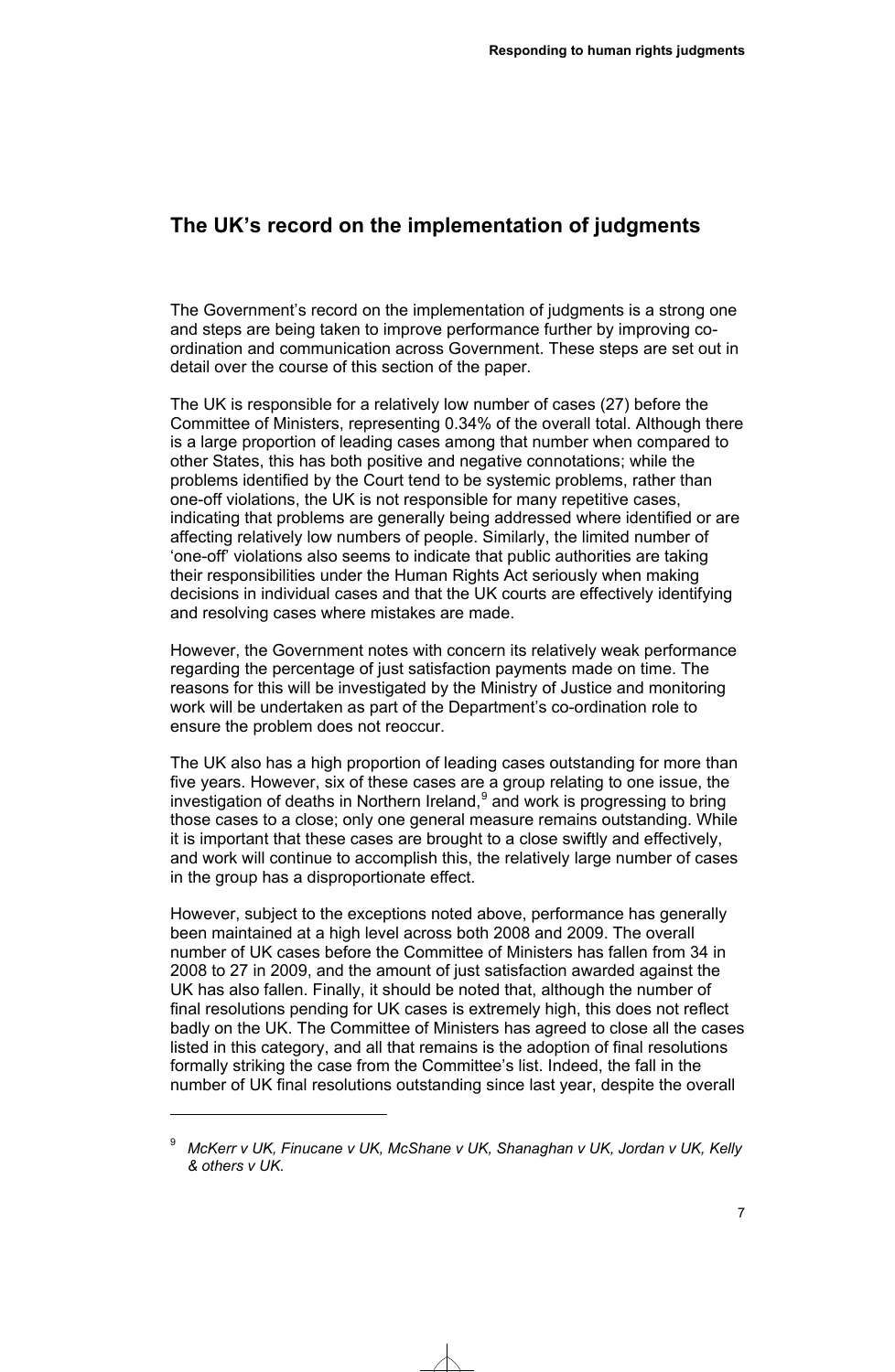increase in the number outstanding across all States, should instead be viewed as an achievement.

The statistics produced by the Court itself in relation to the number of violations found against each State have also now been considered. In 2009, 18 judgments were made in UK cases, in 14 of which violations were found. Of these violations, seven (50%) were found in relation to Article 14 (the prohibition on discrimination in the exercise of Convention rights). This is a reflection of the large number of cases relating to access to widows' benefits by widowers, the last of which were decided in 2009. The incompatibility that led to these cases has been remedied and it unlikely that this situation will be repeated next year.

More broadly, the number of judgments against the UK compares favourably with that of many other States; the tally of 14 cases represents just 1% of the violations found by the Court in 2009.

#### *The JCHR said:*

In short, we find it unfortunate that the UK's generally good record on implementation is undermined to a considerable extent by the very lengthy delays in implementation in those cases where the political will to make the necessary changes is lacking. In our view, whatever the challenges thrown up by a judgment of the European Court of Human Rights, a delay of five years or more in implementing such a judgment can never be acceptable. However good the record in the majority of cases, inexcusable delay in some cases undermines the claim that the Government respects the Court's authority and takes seriously its obligation to respond fully and in good time to its judgments. It is also damaging to the UK's ability to take a lead in improving the current backlog at the Court by encouraging other States with far worse records to take their obligations under the Convention more seriously. The UK, with its strong institutional arrangements for supervising the implementation of judgments, is in a good position to lead the way out of the current crisis facing the Court, but leaders must lead by example. *(Paragraph 33)*

As stated above, the Government is committed to the European Convention on Human Rights and its obligations under the Convention. The approach to the implementation of judgments in the majority of cases has historically been timely and effective; the Joint Committee has previously acknowledged good practice in this area.<sup>[10](#page-10-0)</sup> There are some particularly sensitive and difficult areas in which progress towards implementation has not been as rapid as in other cases. However, this is a necessary consequence of the complexity of the issues raised in such cases.

<span id="page-10-0"></span><sup>10</sup> *Monitoring the Government's Response to Human Rights Judgments: Annual Report 2008*, Thirty-first Report of Session 2007-08; HL Paper 173, HC 1078 at para 26; available at http://www.publications.parliament.uk/pa/jt200708/jtselect/jtrights/173/17302.htm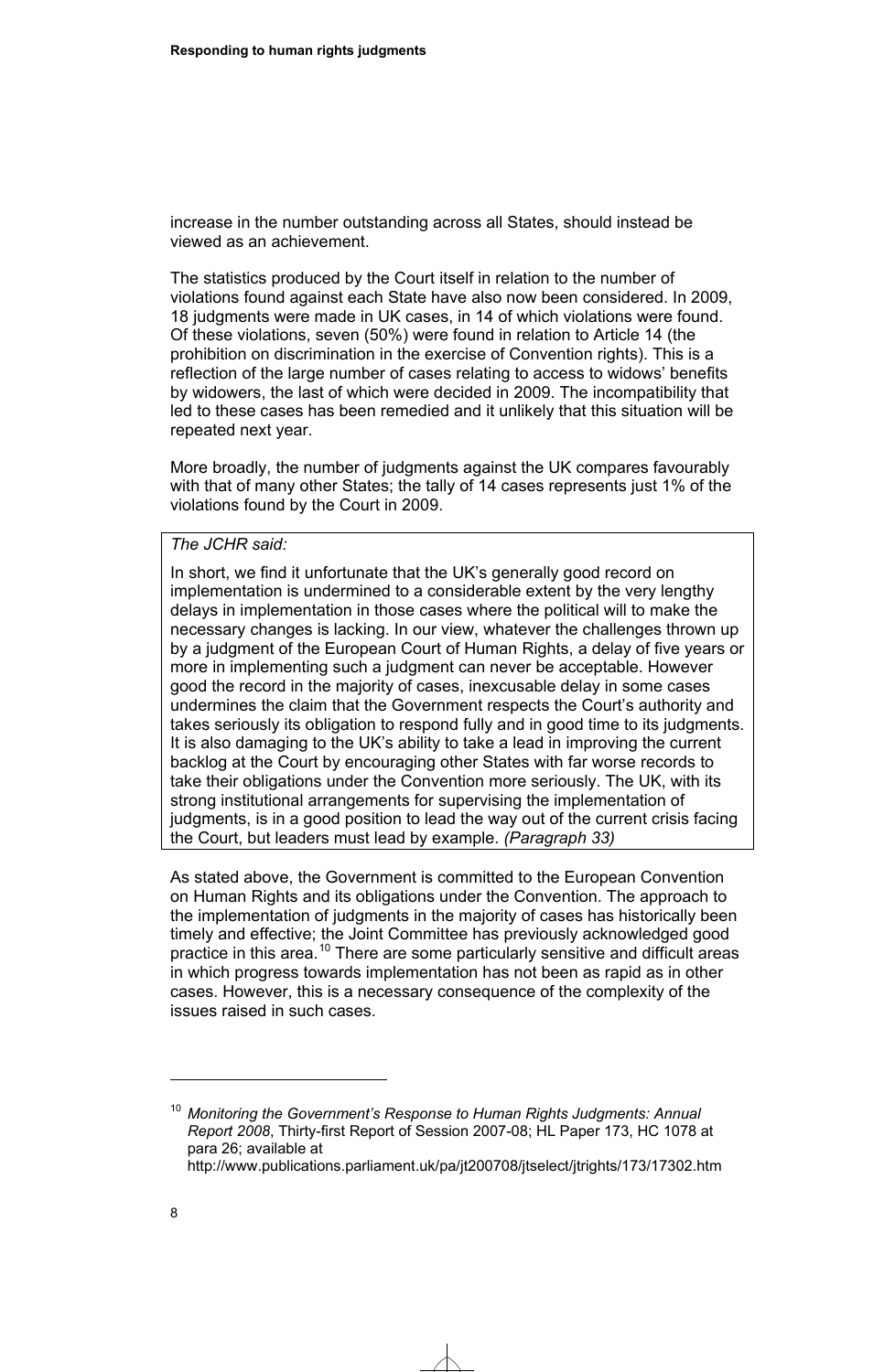While five years is a timeframe in which implementation could confidently expect to be completed in most cases, there will always be exceptional circumstances that render this impossible and the process may therefore legitimately take longer in a small number of cases. Whenever the implementation process does take more than five years to complete, the reasons for this will of course be explained to the Joint Committee.

Although the Joint Committee's report focuses on a number of specific cases, the UK has had a number of cases discharged from scrutiny in recent years and, as set out in more detail above, the number of UK cases before the Committee of Ministers has fallen since last year. This demonstrates that the UK is taking effective action to address the issues identified by the European Court of Human Rights.

#### *The JCHR said:*

It would be helpful if the Government could review the annual statistics provided by both the Court and the Committee of Ministers relating to the United Kingdom and provide an overview of any developments it considers relevant or significant. We consider that such an annual review of the statistical information by the Government would help inform parliamentarians of the work of the United Kingdom to meet its obligations under the Convention and would also enhance our understanding of the Government's position. *(Paragraph 31)*

In 2009, the then-Minister of State, Michael Wills, wrote to the Joint Committee following the publication of the Committee of Ministers' Annual Report for 2008, enclosing a copy of the report and highlighting the key points relating to the UK. However, as the Committee of Ministers published its Annual Report for 2009 on 14 April, it was not possible to provide the report and analysis to the Joint Committee before the General Election.

There has now been sufficient opportunity to analyse the UK's performance, both for 2009 alone and in comparison with performance in 2008. Annexed to this paper is a more detailed statistical breakdown of performance, the key points of which have been set out above.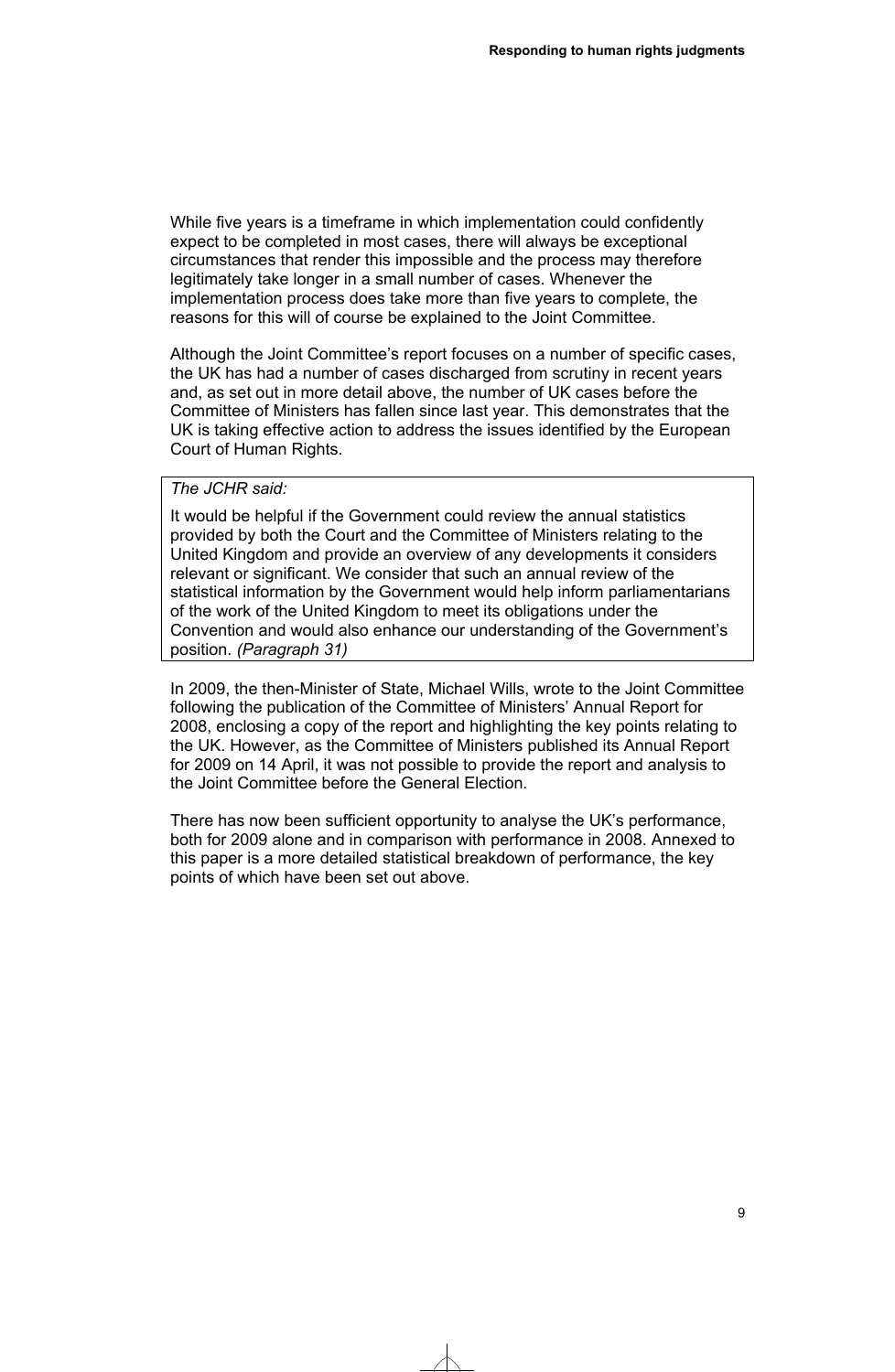## **Consideration of specific cases**

## **Retention of DNA profiles and cellular samples (S & Marper v UK)**

The applicants, both of whom had been arrested for but not convicted of criminal offences, sought to have their DNA samples and profiles, and their fingerprints, removed from police records. The refusal of the police to delete this information was upheld by the House of Lords. However, the European Court of Human Rights ruled<sup> $11$ </sup> that the blanket policy of retaining this information from all those arrested or charged but not convicted of an offence was disproportionate and therefore unjustifiable under Article 8 (the right to respect for private and family life).

The previous Government, following public consultation on initial proposals set out in the then-Policing and Crime Bill,  $12$  introduced a new framework for the retention of the biometric data of those not convicted of a crime. This framework, which is part of the Crime and Security Act 2010, involves:

- *Adults*: six-year retention period for the fingerprints and DNA profiles of those arrested but not ultimately convicted of an offence, irrespective of the seriousness of the crime for which they were arrested;
- *16 and 17 year-olds*: six-year retention period for the fingerprints and DNA profiles of minors aged 16 and 17 years arrested but not ultimately convicted of a serious offence. For other recordable offences (lesser offences) the retention period is three years;
- *Under 16 year-olds*: three-year retention period for the fingerprints and profiles of minors aged under 16 years arrested but not ultimately convicted of an offence, irrespective of the seriousness of the crime for which they were arrested. Steps have already been taken to remove the records of children under 10 from the National DNA Database, and such material will not be retained in the future;
- *Volunteers*: Material which has been given voluntarily is to be destroyed as soon as it has fulfilled the purpose for which it was taken, unless, among other reasons, the individual consents to its retention. Consent to retention of material may be withdrawn at any time.

In relation to terrorism and national security, if the responsible Chief Officer determines that fingerprints or DNA profiles are to be retained for national security purposes, they need not be destroyed in accordance with the above retention periods for as long as the determination has effect. Such a determination has effect for a maximum of two years beginning with the date

 $\overline{a}$ 

<span id="page-12-0"></span><sup>&</sup>lt;sup>11</sup> Application No. 30562/04, Grand Chamber judgment of 4 December 2008.

<span id="page-12-1"></span> $12$  Now the Policing and Crime Act 2009.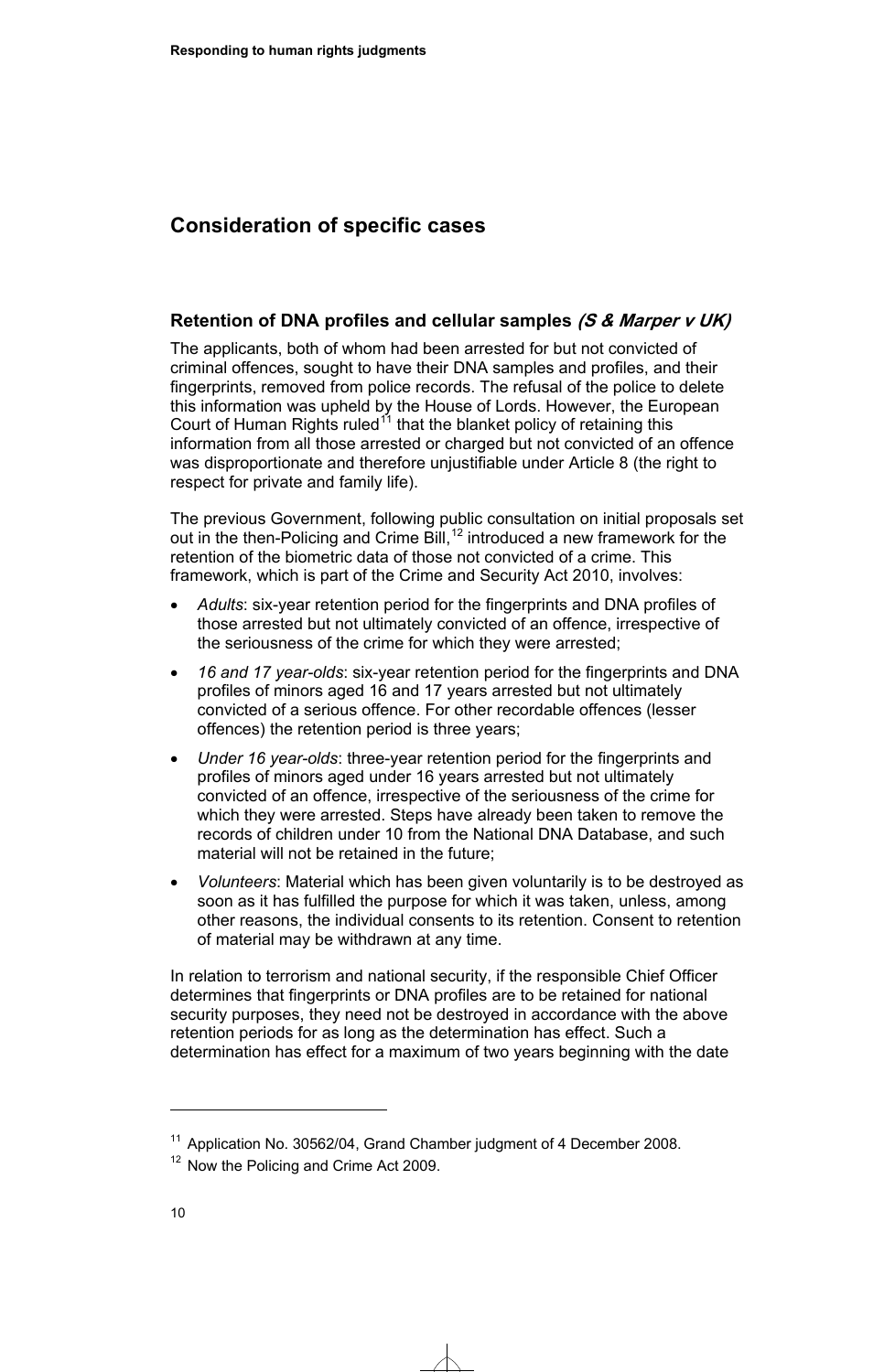on which the material would otherwise be required to be destroyed, but may be renewed.

Section 22 of the Act requires the Secretary of State to make provision for the destruction of material taken prior to the commencement of the relevant provisions of the Bill, which would have been destroyed had those provisions been in force when the material was obtained.

#### *The JCHR said:*

The Government's response to this case has been inadequate both in terms of the approach it has adopted to implementation and in relation to the substance of the proposals in the Crime and Security Bill. While we welcome the Government's decision to act with haste, we are concerned that in this case, the Government's priority has not been to remove the incompatibility identified by the European Court of Human Rights, but to ensure the continued operation of the National DNA Database with as few changes as possible to its original policy…There are a number of positive aspects to the Government's proposals in the Crime and Security Bill, including the proposal to destroy all DNA samples within 6 months or as soon as a profile has been obtained. However, in our view, the proposal to continue to retain the DNA profiles of innocent people and children for up to 6 years irrespective of the seriousness of the offence concerned and without any provision for independent oversight, is disproportionate and arbitrary and likely to lead to further breaches of the ECHR…(*Paragraph 52*)

In our view, the Government's decision to purposely "push the envelope" in this case creates the risk of further violations of the Convention and fails to satisfy its obligations under Article 46…we consider that there is a significant risk that the proposals in the Crime and Security Bill would lead to further litigation both at home and at the European Court of Human Rights and a significant risk of further violations of the right to respect for private life by the United Kingdom…*(Paragraph 53)*

The present Government agrees that the six-year retention period proposed in the Crime & Security Act 2010 is excessive and such an extended period of DNA retention for those who have never been convicted is unacceptable. Legislation will be brought forward as soon as possible to adopt the essential protections of the Scottish model, which was noted with approval by the Court in reaching its judgment in the *S & Marper* case.

## *The JCHR said*:

We also remain concerned that the Government has not yet published any clear timetable for dealing with legacy samples. After the decision in *S & Marper*, it is clear that some individuals' DNA is currently retained in breach of the ECHR, as part of the National DNA Database. Without review, this continued retention is likely to lead to further litigation with associated costs to individuals and to the taxpayer. *(Paragraph 55)*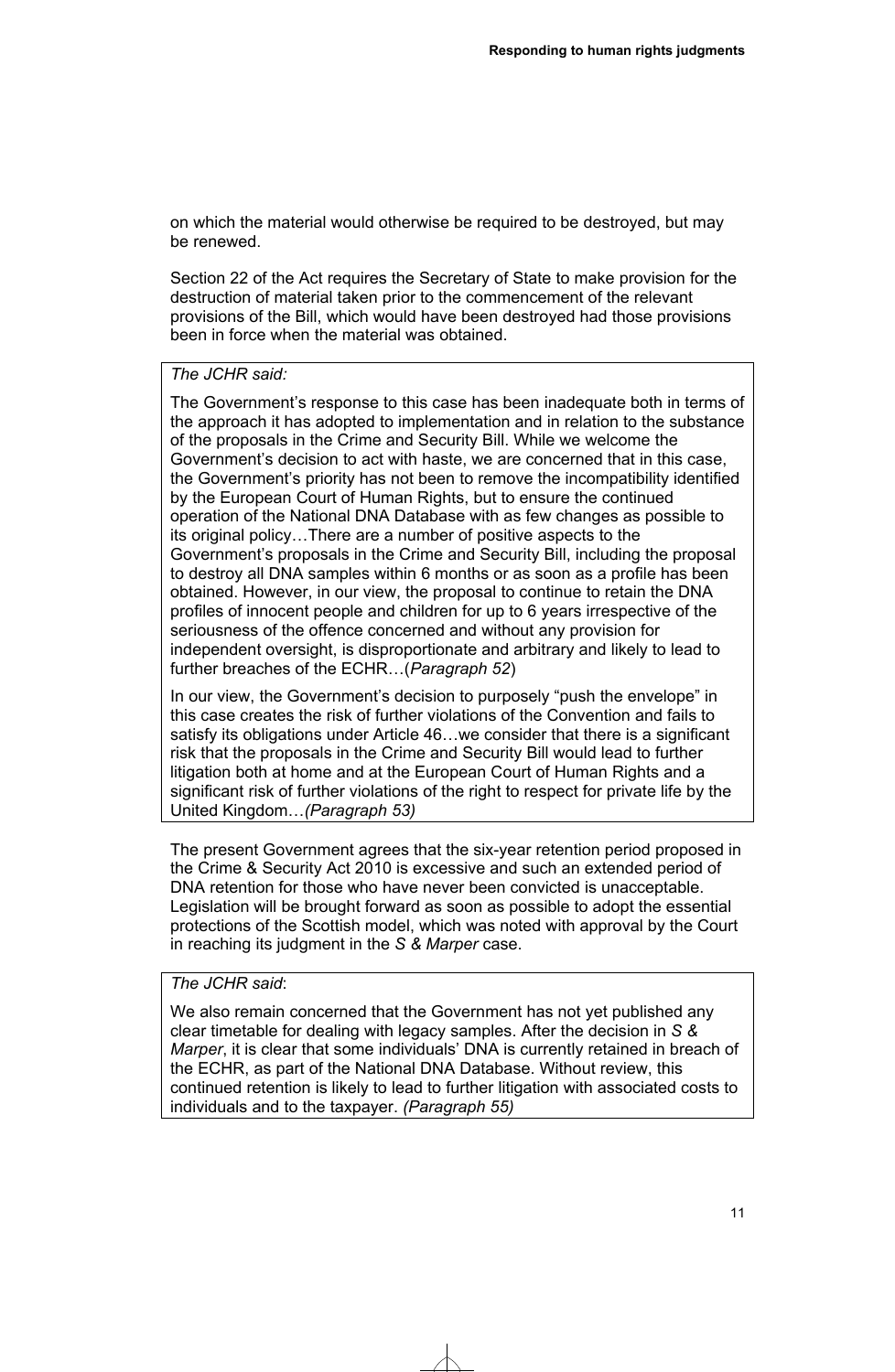The Government also intends to bring the retention of historic samples and profiles into line with the judgment of the Court as soon as possible. A number of potential options to do this as soon as possible are being explored, including commencing some or all of the DNA provisions of the Crime & Security Act 2010 where that would assist us in achieving early implementation of our policy objectives and the judgment in *S & Marper*.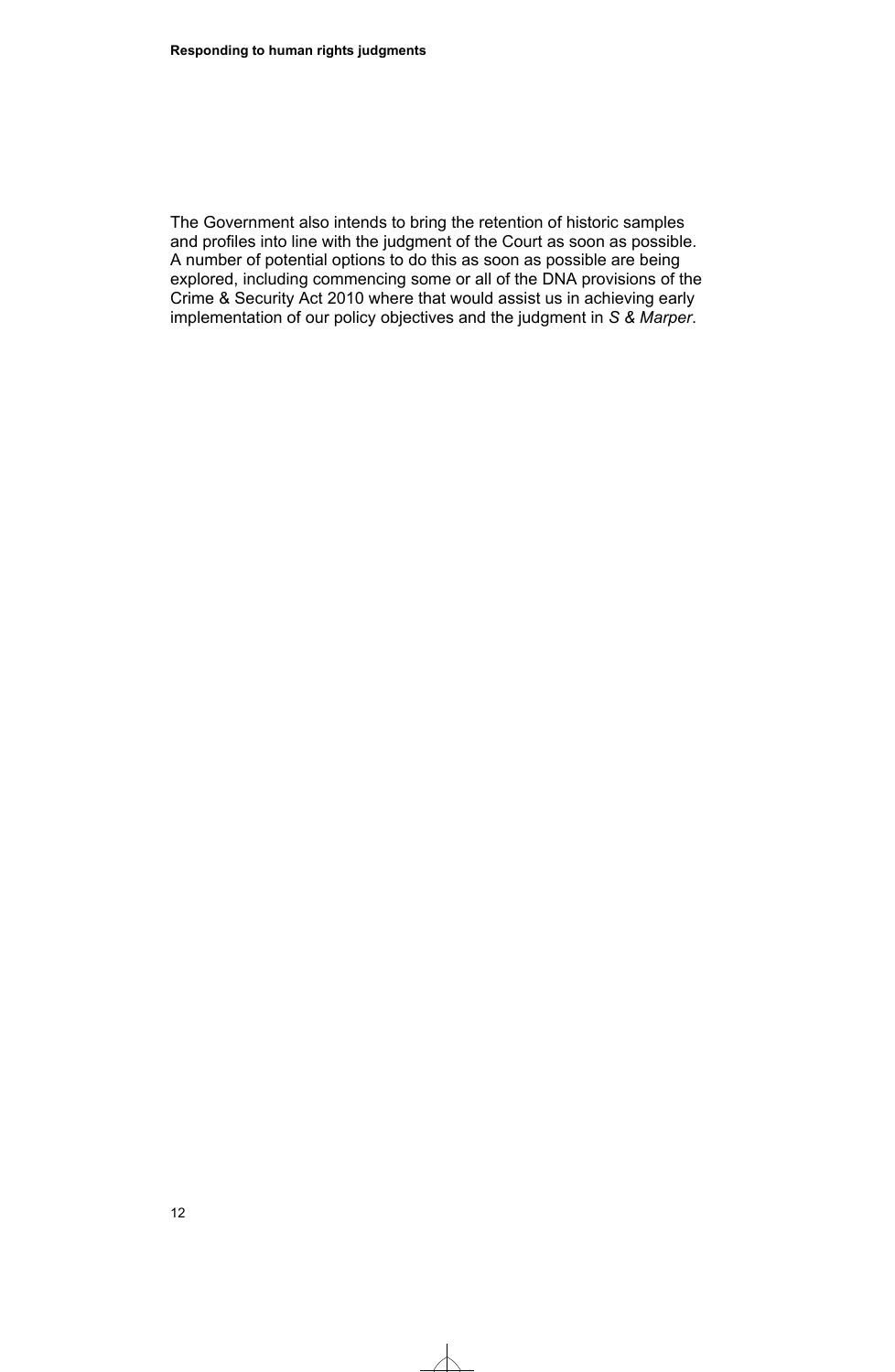## **Detention of foreign terrorism suspects (A & others v UK)**

In December 2001, the United Kingdom derogated<sup>[13](#page-15-0)</sup> from Article 5, the right to liberty, in respect of Part IV of the Anti-Terrorism Crime and Security Act 2001 (ATCSA). The applicants were detained under Part IV as "suspected international terrorists." They challenged their detention in the Special Immigration Appeals Commission (SIAC) and on appeal to the House of Lords.

The European Court of Human Rights held<sup>[14](#page-15-1)</sup> that the derogation was valid but found that, as the detention measures only applied to foreign nationals, they were discriminatory. It also found that, in the proceedings before the SIAC, some allegations were general assertions or contained entirely in closed evidence unavailable to the applicants or their counsel, so could not be effectively challenged. Lastly, the Court stated that there was no way for the applicants to claim compensation before the national courts in respect of these violations. The Court therefore found violations of Article 5(1), (4) and (5).

Part IV of the ATCSA has now been repealed and replaced with a system of control orders, under the Prevention of Terrorism Act 2005, and the United Kingdom withdrew its derogation. The House of Lords also applied the Court's decision in *Secretary of State for the Home Department v AF*, [15](#page-15-2) holding that at least the gist of closed evidence should be provided to those involved in cases before the SIAC. Subsequently, the domestic courts have held that, where these safeguards have not been applied, control orders must be revoked.<sup>[16](#page-15-3)</sup>

## *The JCHR said:*

We do not accept the Government's argument that no further general measures are required. Part IV ATCSA 2001 was replaced by the control order regime in ss. 1–9 of the Prevention of Terrorism Act 2005 and that regime also involves secret evidence and special advocates, modelled closely on the regime which was the source of the violation in *A v UK*. Therefore, although *A v UK* concerned the 2001 Act not the 2005 Act, it is clear to us that the generality of its reasoning about the potential unfairness caused by secret evidence requires measures also to be taken in relation to control orders in order to prevent future violations. *(Paragraph 38)*

We repeat our recommendation, made in previous reports, that in order to give full effect to the decision of the Court in *A v UK*, the control orders legislation be amended to require the disclosure to the controlled person of the essence of the case against him. *(Paragraph 39)*

<span id="page-15-0"></span> $13$  In accordance with Article 15 of the Convention.

<span id="page-15-1"></span><sup>&</sup>lt;sup>14</sup> Application No. 3455/05, Grand Chamber judgment of 19 February 2009.

<span id="page-15-2"></span> $15$  [2009] UKHL 28; the case concerned the ability of those subject to control orders to have access to the evidence against them when challenging the application of their control orders.

<span id="page-15-3"></span><sup>&</sup>lt;sup>16</sup> See *Secretary of State for the Home Department v AN* [2009] EWHC 1966 (Admin) and *BM v Secretary of State for the Home Department* [2009] EWHC 1572 (Admin).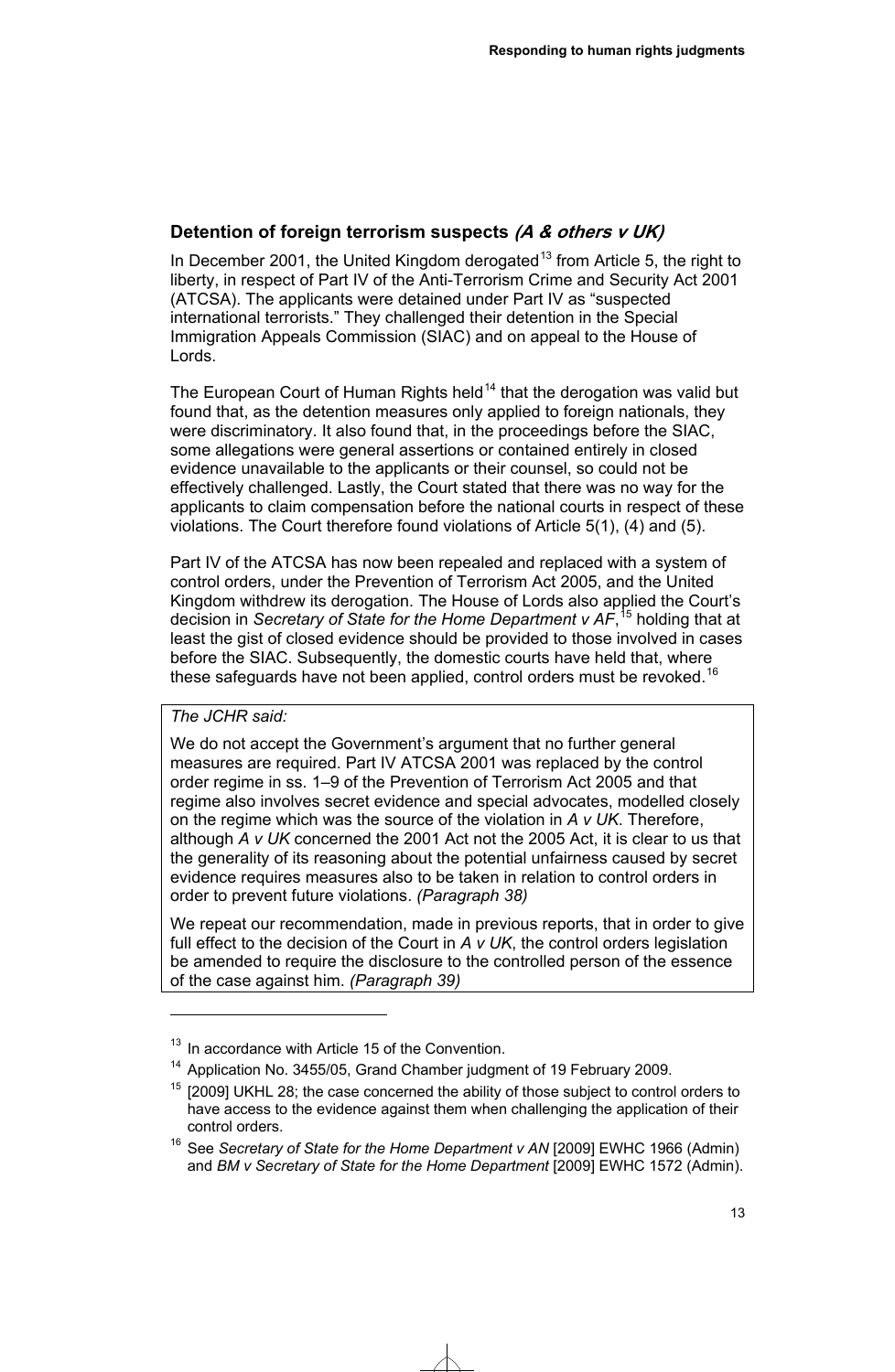Protecting our civil liberties and protecting the public are not mutually exclusive aims. The first duty of any government is the protection of its citizens and the Government will devote its energies and efforts to doing just that.

The Programme for Government,  $17$  published on 20 May, included a commitment to review control orders urgently, as part of a wider review of counter-terrorism legislation, measures and programmes. This is now happening. The review of the control order system will consider all the relevant aspects.

#### *The JCHR said:*

We urge the Government not to take a narrow approach to the implementation of the judgment in *A v UK* and repeat our recommendation in our report on counterterrorism, that the Government urgently conduct a comprehensive review of the use of secret evidence and special advocates in all contexts, in light of the judgments in *A v UK* and *AF*, to ascertain whether their use is compatible with the minimum requirements of the right to a fair hearing, and report to Parliament on the outcome of that review. *(Paragraph 40)*

The urgent review of counter-terrorism legislation outlined above will include consideration of the key concerns that have been expressed about the operation of the special advocate system, including by the Joint Committee. We will ensure that the special advocate system remains compatible with the UK's human rights obligations.

It will generally be for the courts to consider the applicability of the disclosure requirements set out in *AF* to closed proceedings in contexts other than proceedings relating to control orders imposing stringent restrictions on liberty. As the Joint Committee is aware, there is ongoing litigation about the applicability of those disclosure requirements in other such contexts.

<span id="page-16-0"></span><sup>17</sup> *The Coalition: Our programme for government,* at page 24; available at: http://programmeforgovernment.hmg.gov.uk/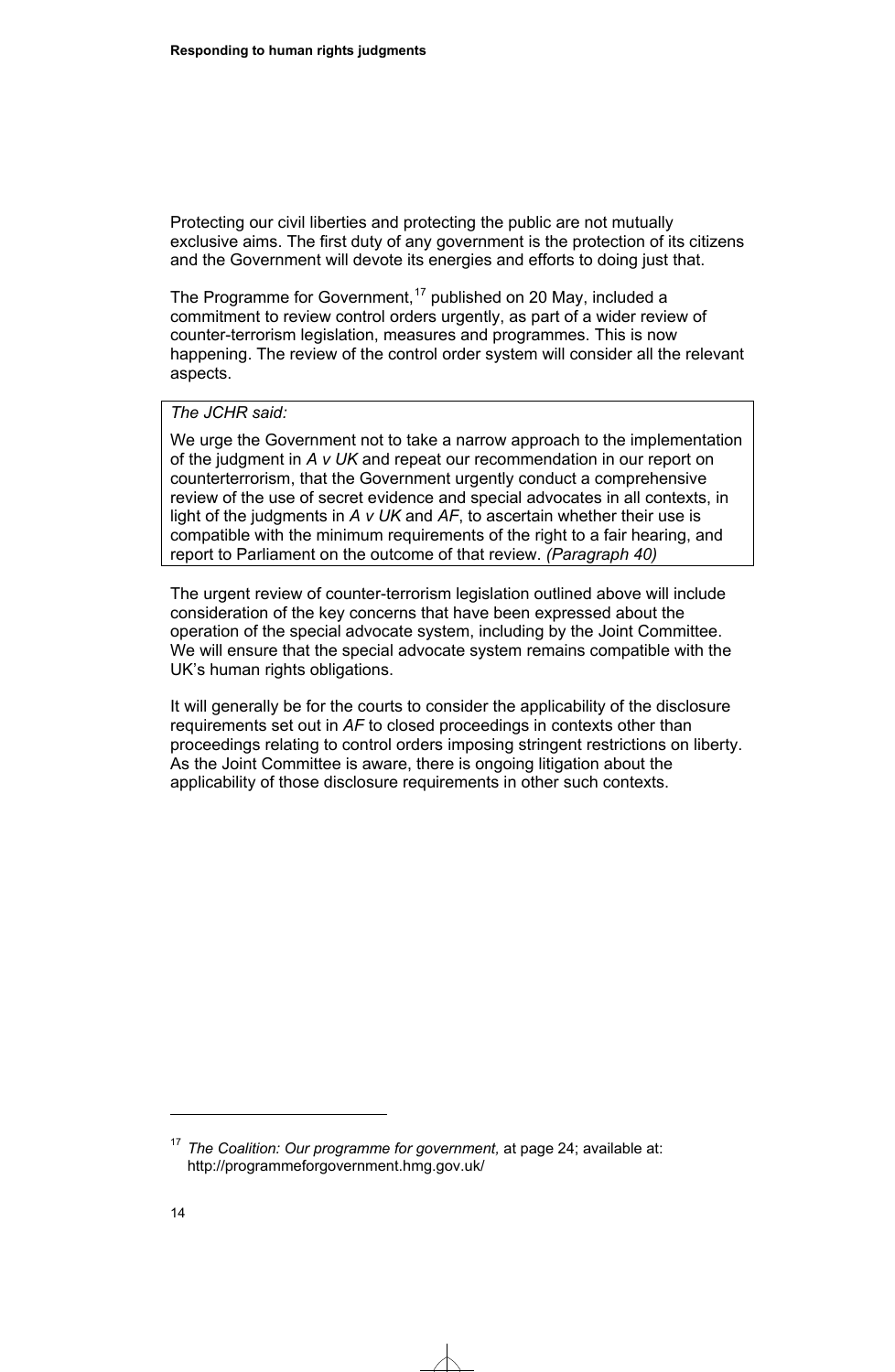## **Length of criminal confiscation proceedings** *(Bullen & Soneji v UK)*

The Crown Prosecution Service brought confiscation proceedings against the applicants, who had been convicted of money-laundering. The applicants complained that the length of time these proceedings took to be concluded amounted to excessive length of proceedings under Article 6(1). The European Court of Human Rights accepted this and found a violation of Article  $6(1)$ .<sup>[18](#page-17-0)</sup> The Court cited a number of factors that each contributed to what was, cumulatively, an unacceptable delay.

#### *The JCHR said:*

"The breach of the Convention found in the case of *Bullen and Soneji* appears to have resulted from a failure of practice rather than law. It is therefore right that the Government should seek to ensure that all those responsible for prosecuting or adjudicating upon criminal trials and confiscation proceedings are aware of their duties under Article 6 ECHR to ensure a fair trial within a reasonable time. We are satisfied that the UK is on the right track in respect of its implementation of this judgment, provided that it acts on the commitments for further action that it has made to the Committee of Ministers. We also recommend that the Ministry of Justice, Her Majesty's Courts Service and the relevant prosecuting authorities closely monitor practice in this area to ensure that similar delays do not occur in the future." *(Paragraph 97)*

As the Joint Committee noted in its report,  $19$  the Government has already issued guidance on the need to bring cases in a timely manner to the Crown Prosecution Service and the Revenue and Customs Prosecution Office. The National Policing Improvement Agency has issued similar guidance to Accredited Financial Investigators within police forces.

The only remaining issue raised in this judgment is the efficient listing and management of cases by the courts. As the listing of cases before the courts is a judicial function, the assistance of the judiciary has been required. The senior judiciary have consulted with Crown Court judges on how best to address the challenges posed in listing cases of this type before the Crown Court. As a result, the Listing Section in the Crown Court Manual is being revised and updated to reflect the judgment in this case, along with other necessary updates. The Lord Chief Justice intends to give a Practice Direction to bring these changes into effect by the end of July.

Procedures in the Court of Appeal (Criminal Division) have been introduced whereby the Registrar of Criminal Appeals personally monitors cases which may experience delay, in order to give such directions as are necessary to hasten the progress of those cases. In addition, Court of Appeal (Criminal Division) staff with responsibility for managing cases on behalf of the Registrar have been instructed to pay particular regard to the entirety of the length of criminal proceedings, from their initiation to the final determination of any

 $\overline{a}$ 

<span id="page-17-0"></span><sup>18</sup> Application No. 3383/06, Chamber judgment of 8 January 2009.

<span id="page-17-1"></span> $19$  Para 95.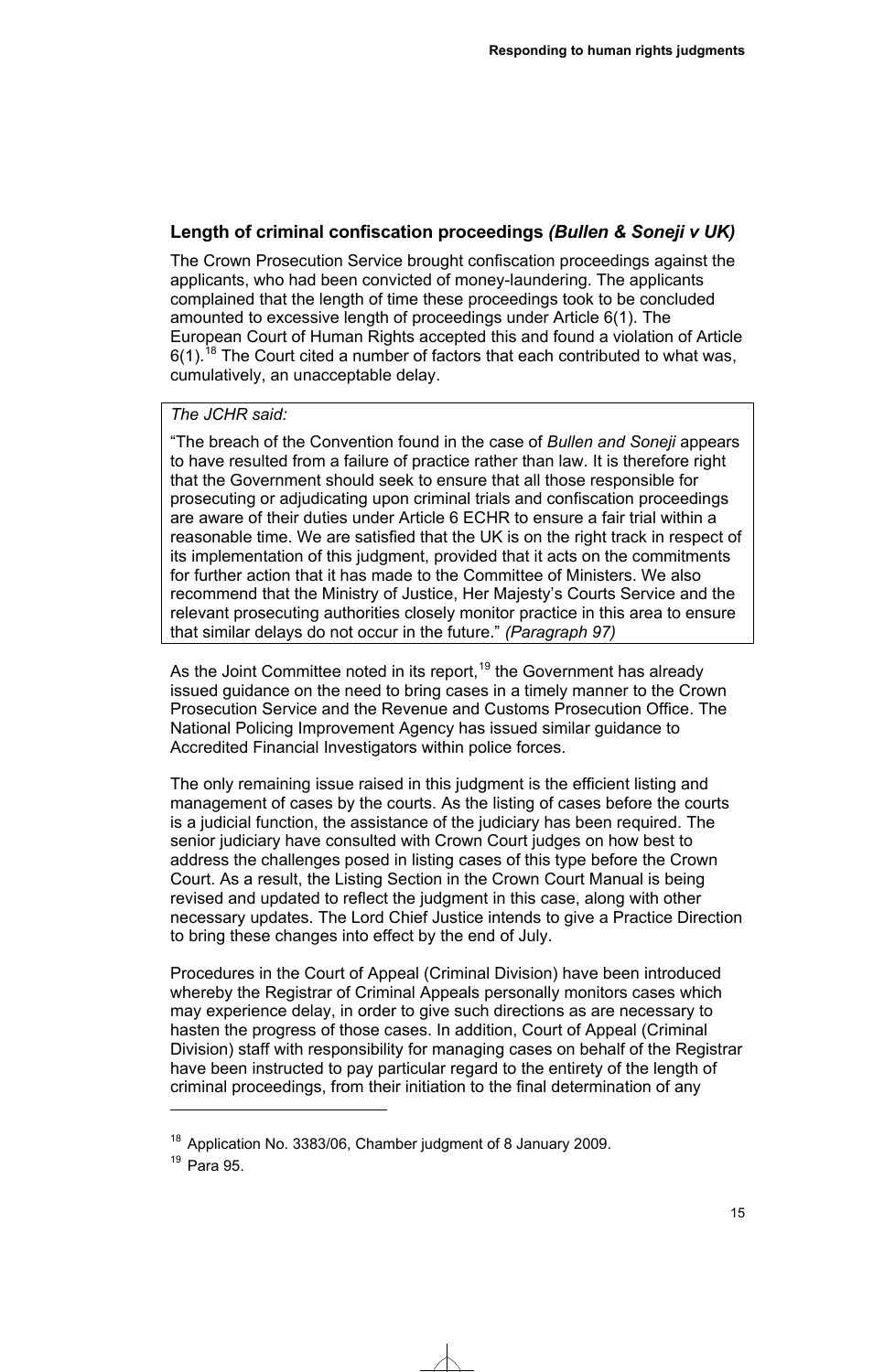appeal. Therefore, cases which are delayed during the initial trial may have any appeal (or application for leave to appeal) expedited, to make sure the total time taken to resolve the case does not violate Article 6.

Finally, the Supreme Court has put in place performance indicators for its Registry regarding the efficient management of cases, and has also introduced mechanisms to prevent undue delay where these deadlines cannot be met. The Government considers that, in light of these new systems for ensuring both efficient case management and effective oversight thereof, the implementation of this judgment has been completed.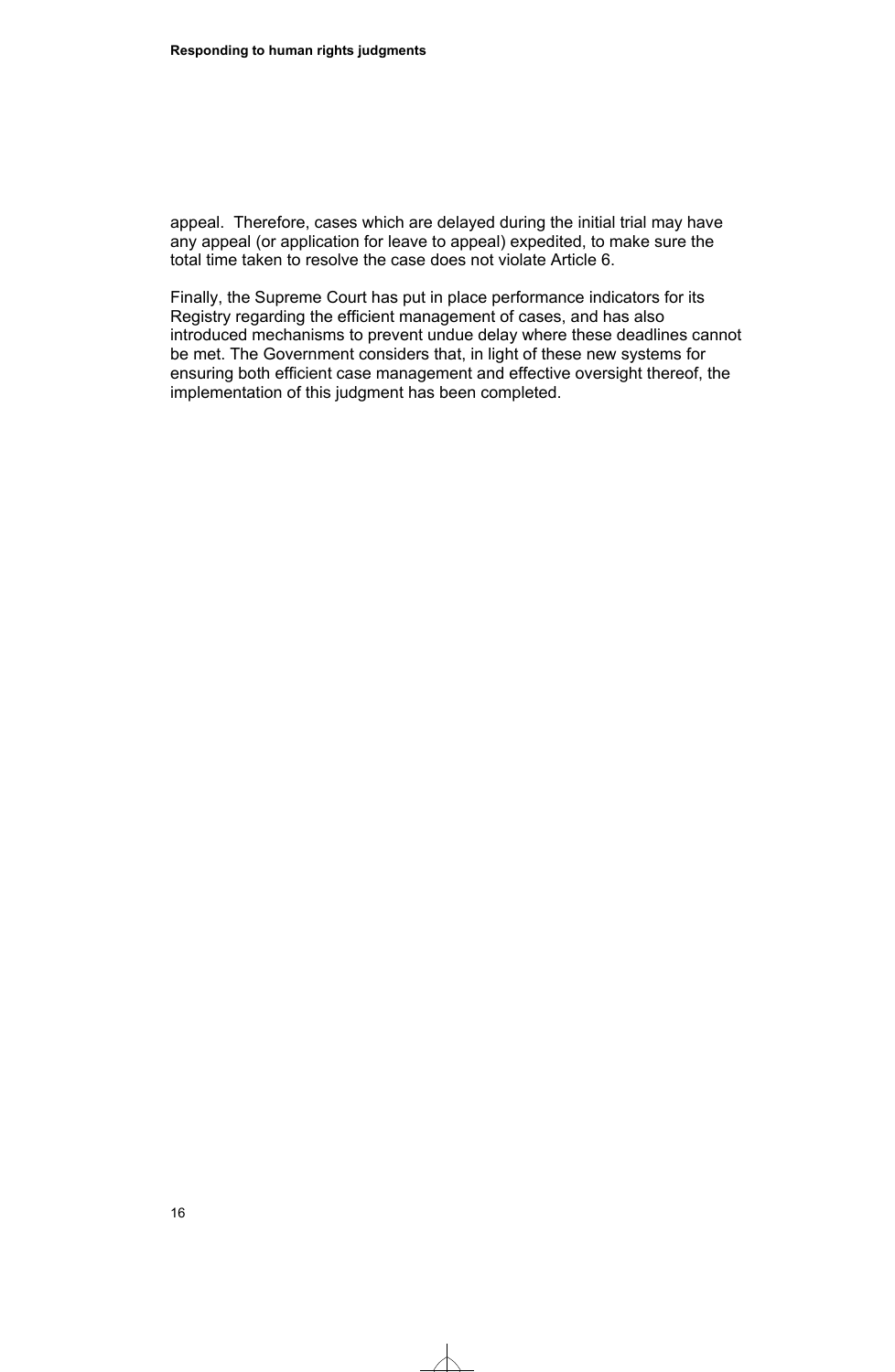## **Summary possession of people's homes (McCann v UK)**

This case<sup>20</sup> concerns procedural safeguards in cases where local authorities seek possession of a house. Following the breakdown of the applicant's marriage, his wife was encouraged by the local authority to sign a 'notice to quit' their property. As this notice brought the tenancy to an end, the local authority tried to evict the applicant. In the eviction proceedings, he argued he should be allowed to raise a defence to possession under Article 8 of the Convention (the right to respect for private and family life).

The Court found that, given the nature of the summary possession<sup>[21](#page-19-1)</sup> proceedings brought against the applicant, he had been deprived of his home without the possibility of any court being able to assess the proportionality of this. It therefore found a violation of Article 8.

The House of Lords reconsidered<sup>[22](#page-19-2)</sup> the then-leading decision in this field<sup>[23](#page-19-3)</sup>, in light of the Court's decision in *McCann.* The result was that, in summary possession cases, a public law defence is now available in a broader range of circumstances.

However, the case of *Kay v Lambeth Borough Council* is now the subject of an application to the European Court of Human Rights (*Kay v UK*) and a judgment in that case is awaited.

*The JCHR said:* 

…[W]ithout action by the Government, domestic courts remain bound by the decisions of the House of Lords in *McCann* and *Doherty*, that express consideration of the proportionality of any interference with the right to respect for home in Article 8 ECHR is not required. We think it is predictable that this position will not find favour with the European Court of Human Rights. We consider that the Minister should be required to explain why the costs of resisting further litigation in the case of *Kay v United Kingdom* on this repeat issue are justified…*(paragraph 70)*

We are concerned that the issue of respect for people's homes in summary possession cases remains unresolved, despite numerous decisions of the House of Lords and the European Court of Human Rights. We welcome the Government's acknowledgment that should the European Court of Human Rights decide again, in the pending case of *Kay v United Kingdom*, that domestic law is incompatible with Article 8 ECHR, it will have to revisit the

<span id="page-19-0"></span> $20$  Application No. 19009/04, Chamber judgment of 13 May 2008.

<span id="page-19-1"></span> $21$  Legal process by which a landlord can evict a tenant who is in breach of the lease agreement or is occupying the premises after termination of the lease. The consent of those occupying the land is not required and the only defence is that the necessary conditions for using the power have not been met (e.g. if there is a dispute as to whether the terms of a lease have been broken).

<span id="page-19-2"></span><sup>22</sup> *Doherty v Birmingham City Council.*

<span id="page-19-3"></span><sup>23</sup> *Kay v Lambeth Borough Council.*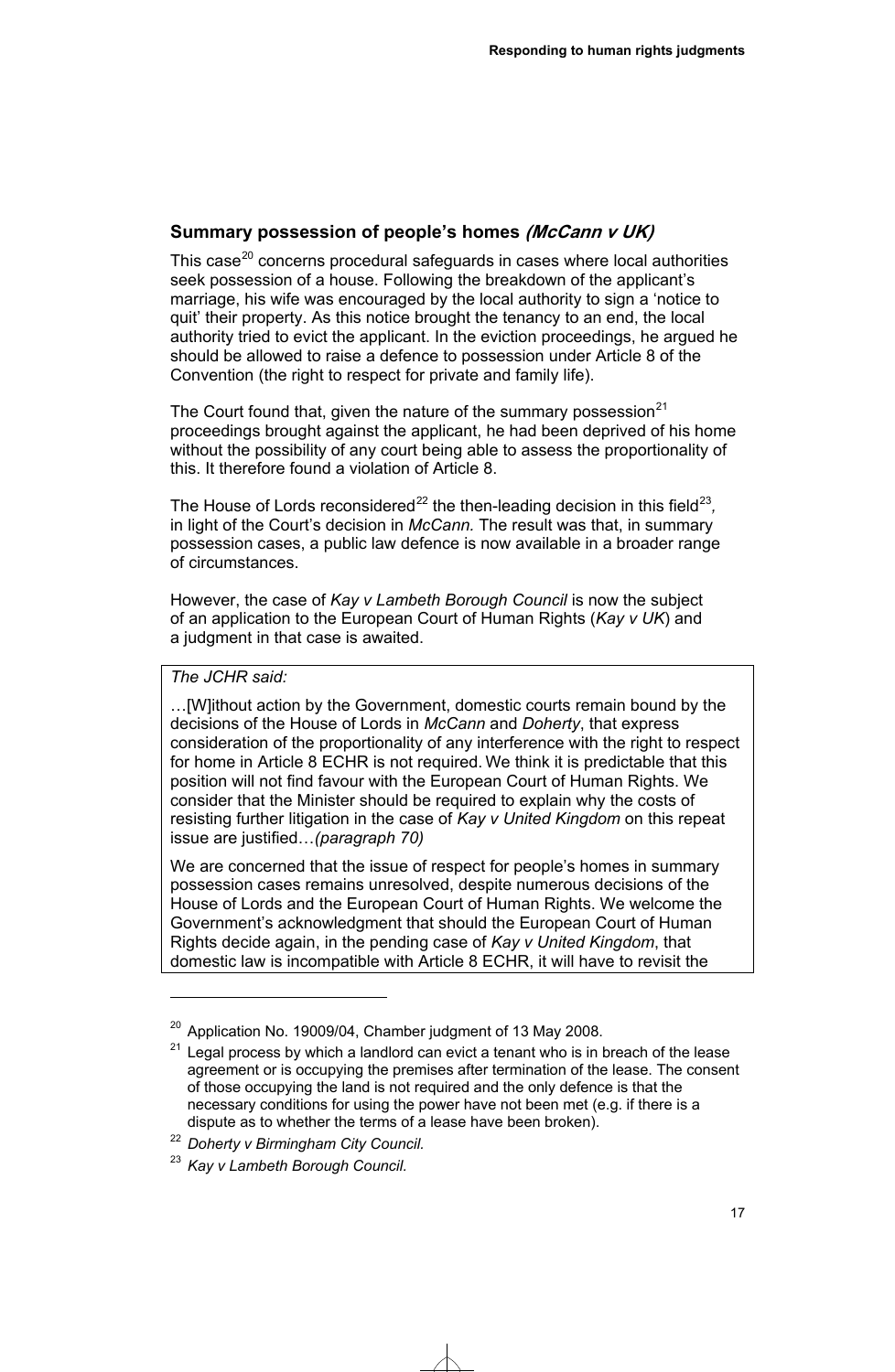question of whether a remedial order or legislation is necessary to remove the breach identified by the Court. Unless the European Court of Human Rights departs entirely from its reasoning in the case of *McCann*, we consider that the Government will inevitably need to revisit the breach identified in that case. We question whether it would not have been more cost effective to reform the summary possession process rather than to pursue further domestic and European litigation. It would be prudent for the Government in the meantime to consider how the process might be reformed to give effect to the decision in *McCann* in the event that the decision in *Kay* goes against it, in order to avoid any further delay following the forthcoming decision in *Kay v UK. (Paragraph 71)*

The question of the appropriate level of scrutiny to be applied in summary possession cases is by no means straightforward. The House of Lords has found it necessary to consider this issue on three separate occasions and a fourth case, *Pinnock v Manchester City Council*, was heard by a panel of nine judges in the Supreme Court at the beginning of July. The position in this area will therefore be reviewed when the decisions of both the Supreme Court in *Pinnock* and the European Court of Human Rights in *Kay v United Kingdom* are received*.*

In the meantime, some aspects of this issue remain unclear, as the Joint Committee has noted.[24](#page-20-0) These include the extent to which *McCann* turned on its facts and the precise nature and scope of the proportionality review required by Article 8(2)'s "necessity" criterion. Therefore the costs incurred in fighting the case of *Kay v United Kingdom* were not wasted. We consider that allowing the Court to rule in the case of *Kay* will provide further clarity on whether, and, if so, how, the domestic law in this area requires further refinement.

Furthermore, as previously set out, the cases of *Kay* and *McCann* are very different cases on their facts; accordingly, the Court's judgment in *McCann* does not answer the question of whether the repossession in *Kay* was compliant with Article 8. It should be noted that applicants in *Kay v United Kingdom* do not rely on any personal circumstances that made the decision to seek an order for possession disproportionate. It was on this basis that Lord Bingham (who was in the minority in *Kay v Lambeth Council)* would not have allowed the appeal<sup>[25](#page-20-1)</sup> notwithstanding his view that in some extreme cases an individual occupier's personal circumstances might render a decision to seek possession an infringement of Article 8.

 $24$  See para 71 of the Joint Committee's Report, set out above.

<span id="page-20-1"></span><span id="page-20-0"></span><sup>25</sup> See *Kay v Lambeth* para 47 "the appellants have not pleaded or alleged facts which give them a special claim to remain. I am satisfied that if these cases were remitted, possession orders would necessarily be made."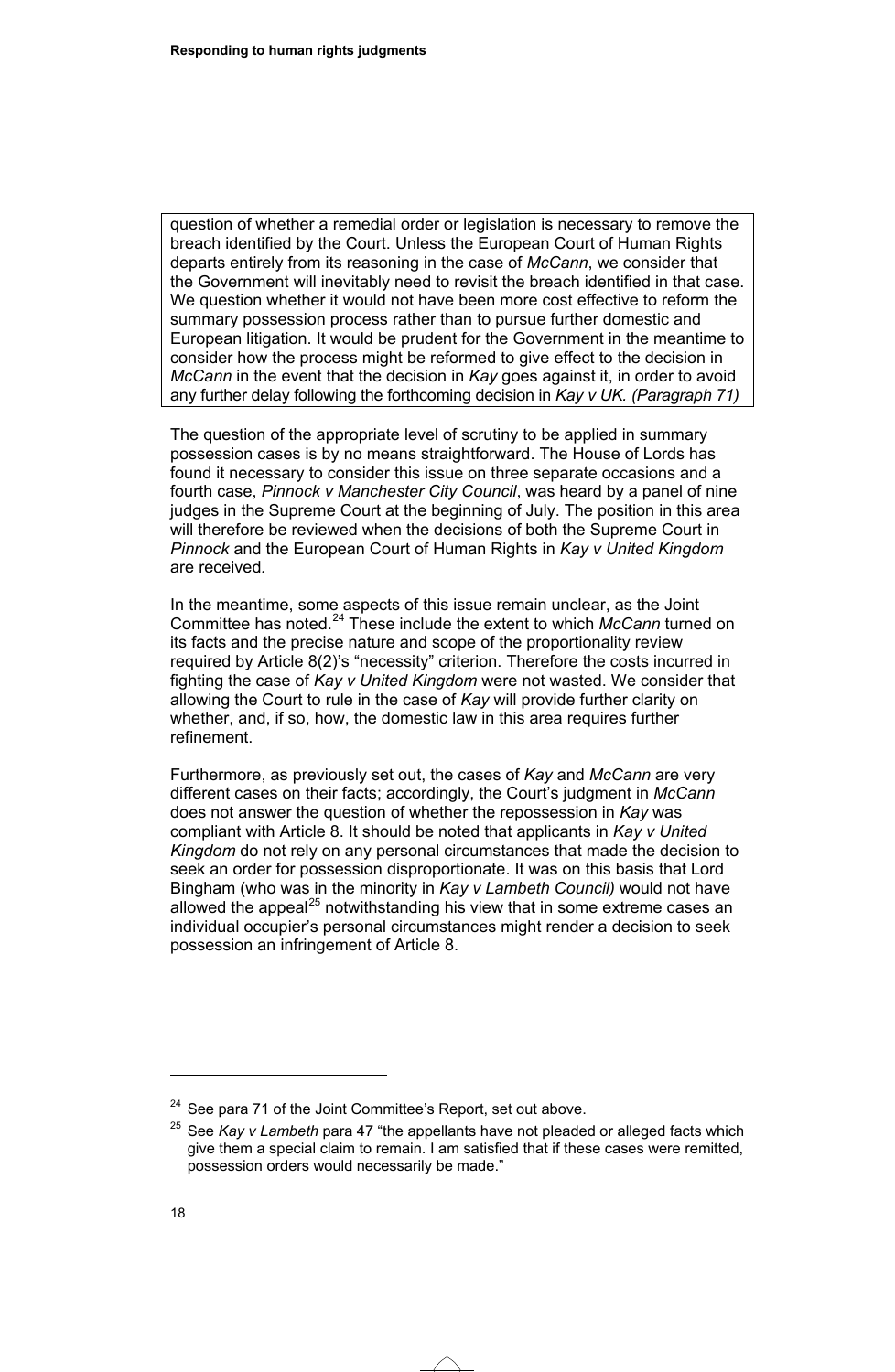## **Interception of communications (Liberty & others v UK)**

This case<sup>26</sup> concerns a violation of the right to respect for the applicants' correspondence under the Interception of Communications Act 1985. The two applicant organisations alleged that communications between them were intercepted by the State and that the regulatory system meant that they were unable to establish whether an interception had taken place and if so, whether it was lawful.

Arrangements to ensure that intercepted communications were disclosed, and reproduced, only to the limited extent necessary took the form of internal regulations, manuals and instructions never made accessible to the public. The Court therefore concluded that the domestic law was unclear as to the scope or manner of exercise of the state's very wide discretion to intercept communications. The interference was therefore not in accordance with the law and violated Article 8.

## *The JCHR said:*

We note the similarities between certain features of the statutory regime which was in force at the time of the judgment in *Liberty v UK* (IoCA) and the statutory regime which is now in force (RIPA). We therefore consider this to be a case in which full implementation of the judgment of the Court requires the Government to consider general measures which go beyond the repeal of the statutory regime that was in force at the time. We note that compatibility of the RIPA regime will be the subject of a further judgment of the European Court of Human Rights in the forthcoming case of *Kennedy*. In the meantime we urge the Government to give serious consideration to ways in which it could amend the system for supervising the interception of communications to provide greater safeguards for individual rights. It should consider, for example, the powers and reporting of the Interception of Communications Commissioner and the information which the Minister routinely provides to Parliament on surveillance and monitoring; the notification of targets of monitoring and surveillance operations in the future, once those operations have ceased and their products will not be harmed by disclosure; and defining the phrase "national security" in RIPA, so as to provide greater specificity for those seeking and granting warrants as to what threats would and would not be considered sufficient to permit surveillance. *(Paragraph 79)*

The Government notes the Joint Committee's recommendations. Since publication of the Joint Committee's report, the European Court of Human Rights has issued its judgment in the *Kennedy* case, which effectively endorses the compatibility of the UK's interception regime and its oversight with the Convention.

<span id="page-21-0"></span> $26$  Application No. 58243/00, Chamber judgment of 1 July 2008.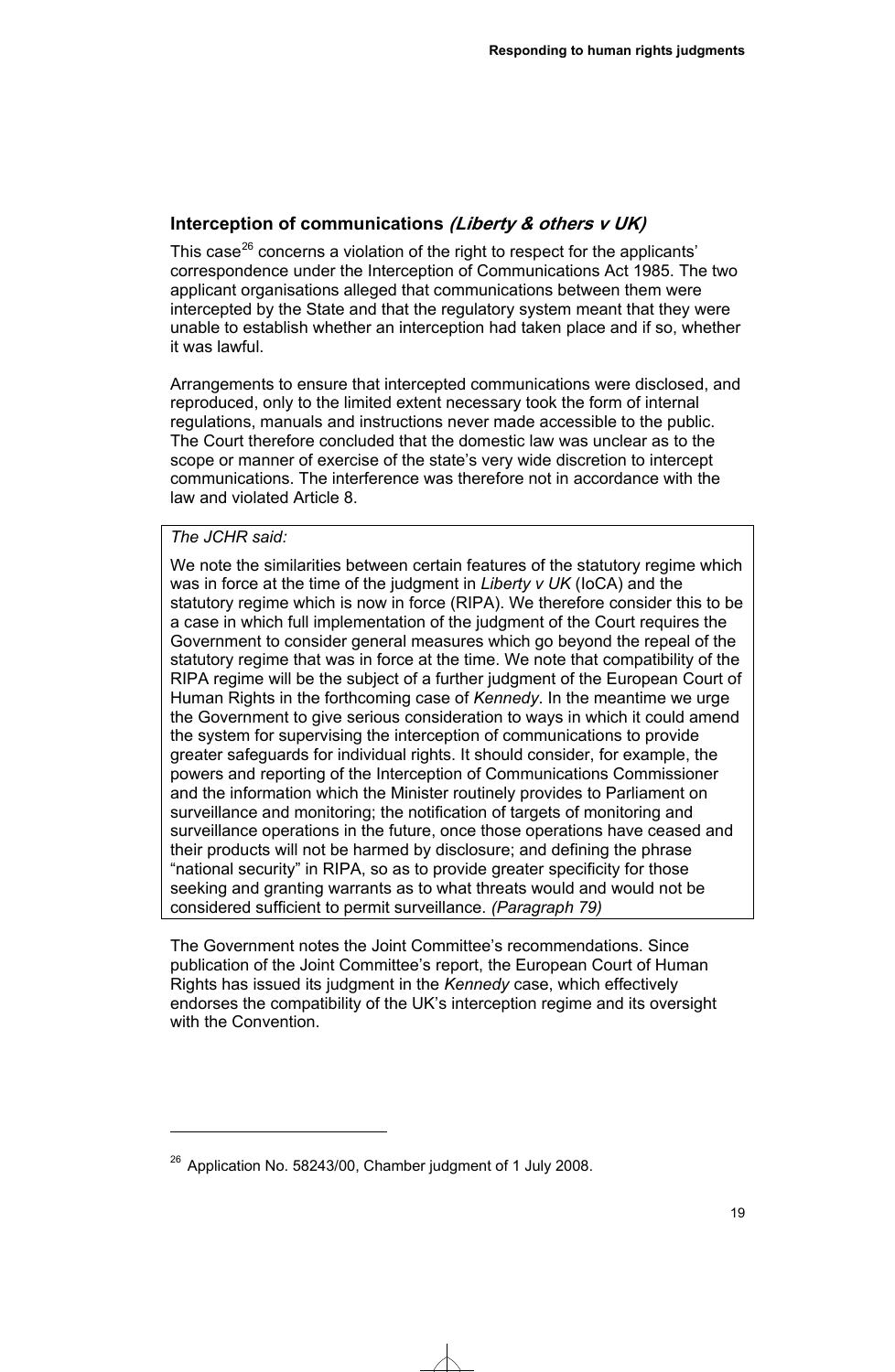## **Prisoners' correspondence with medical practitioners (Szuluk v UK)**

The applicant in this case was a prisoner suffering from a life-threatening medical condition that required continuous specialist medical supervision. He complained that, although the practice was in line with prison correspondence rules, correspondence between him and his doctor was being read by prison staff and this amounted to a violation of Article 8 (the right to respect for private and family life).

The Court found<sup>[27](#page-22-0)</sup> that there had not been any grounds to suggest that the applicant had ever abused the confidentiality given to his medical correspondence in the past or that he had any intention of doing so in the future. The Court did not share the Court of Appeal's view that the applicant's medical specialist, whose probity had never been challenged, could be "intimidated or tricked" into transmitting illicit messages or that that risk had been sufficient to justify the interference with the applicant's rights.

## *The JCHR said:*

We welcome the Government's swift approach to respond to this judgment. We suggest that our successor Committee might consider the wider issue of prisoners' correspondence with medical practitioners. *(Paragraph 86)*

As the Joint Committee has acknowledged, the Government has taken steps to implement the decision in *Szuluk v UK* so that prisoners may correspond confidentially with a registered medical practitioner who has treated them for a life threatening condition, save for exceptional circumstances in which governors are concerned that the letter does not relate to treatment of that condition. However, the Government suggests there would be limited benefit in the Joint Committee considering the wider point of all correspondence between prisoners and registered medical practitioners because the existing policy on continuity of healthcare for prisons sets out that healthcare staff in prisons may have a legitimate need to see these records, particularly where they are copied in as primary healthcare providers, in order to implement appropriate care at the establishment.

<span id="page-22-0"></span> $27$  Application No. 36936/05, Chamber judgment of 2 June 2009.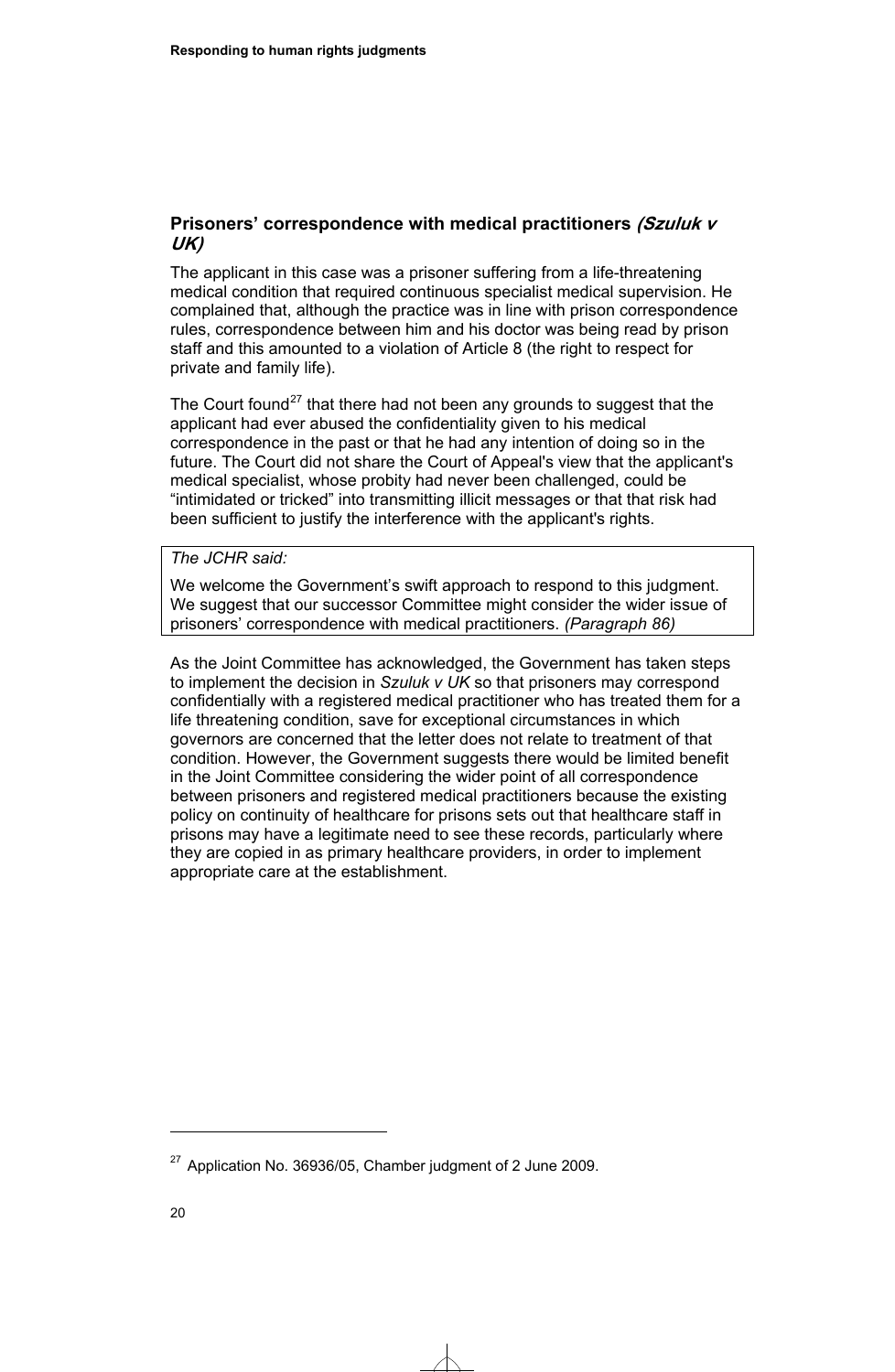## **Care proceedings (RK & AK v UK)**

The applicants' child was made the subject of a care order by Social Services due to the apparently unexplained injuries the child had suffered. It was eventually discovered that the child had brittle bone disease and the child was returned to the applicants. The applicants claimed they had not been able to challenge the decision of the social workers effectively.

The Court held that there had been a violation of Article 13. $^{28}$  as there was an arguable claim that the family's Article 8 rights had been violated. They were therefore entitled to a means of claiming that the local authority's handling of the procedure was responsible for any damage which they suffered and of obtaining compensation for that damage.

However, the facts of the case took place before the Human Rights Act 1998 came into force; a remedy would now be available to the applicants as the Council employing the social workers is a public authority for the purposes of section 6 of the Human Rights Act and its decisions can therefore be challenged under that Act.

#### *The JCHR said*:

As the Minister rightly states, the enactment of the Human Rights Act makes cases like *RK and AK* less likely to need to go to the Strasbourg Court in the future, as applicants should be able to seek a remedy for their grievance in the UK. However, it appears that there are still some historic cases in the system which involve events which occurred before the coming into force of the Human Rights Act. Whilst we accept that the enactment of the Human Rights Act provides redress for cases where the events occurred after the Act came into force (2 October 2000), which is likely to be compatible with Article 13, no such mechanism exists for pre October 2000 cases. In such cases, the UK will, almost inevitably, be found to be in breach of the requirement to ensure an effective remedy under Article 13, irrespective of whether or not the Court finds a violation of a substantive Article of the Convention. In our view, where a finding of a violation is inevitable, the UK should actively pursue settlement negotiations, in order to relieve the Strasbourg Court of the burden of dealing with repetitive cases and to save both the applicant and the Government, the cost and inconvenience of pursuing the litigation in Strasbourg. *(Paragraph 92)*

Every case of course has to be considered on its own merits. It is not possible to commit to pursuing settlement negotiations in all cases where the facts occurred before the entry into force of the Human Rights Act, but settlements are pursued in appropriate cases to save cost and inconvenience to both the applicant and the Government. It would be an inappropriate use of public funds to pursue settlement in clearly unmeritorious claims, such as those that have been made out of time.

<span id="page-23-0"></span> $^{28}$  Application No. 38000/05, Chamber judgment of 30 September 2008.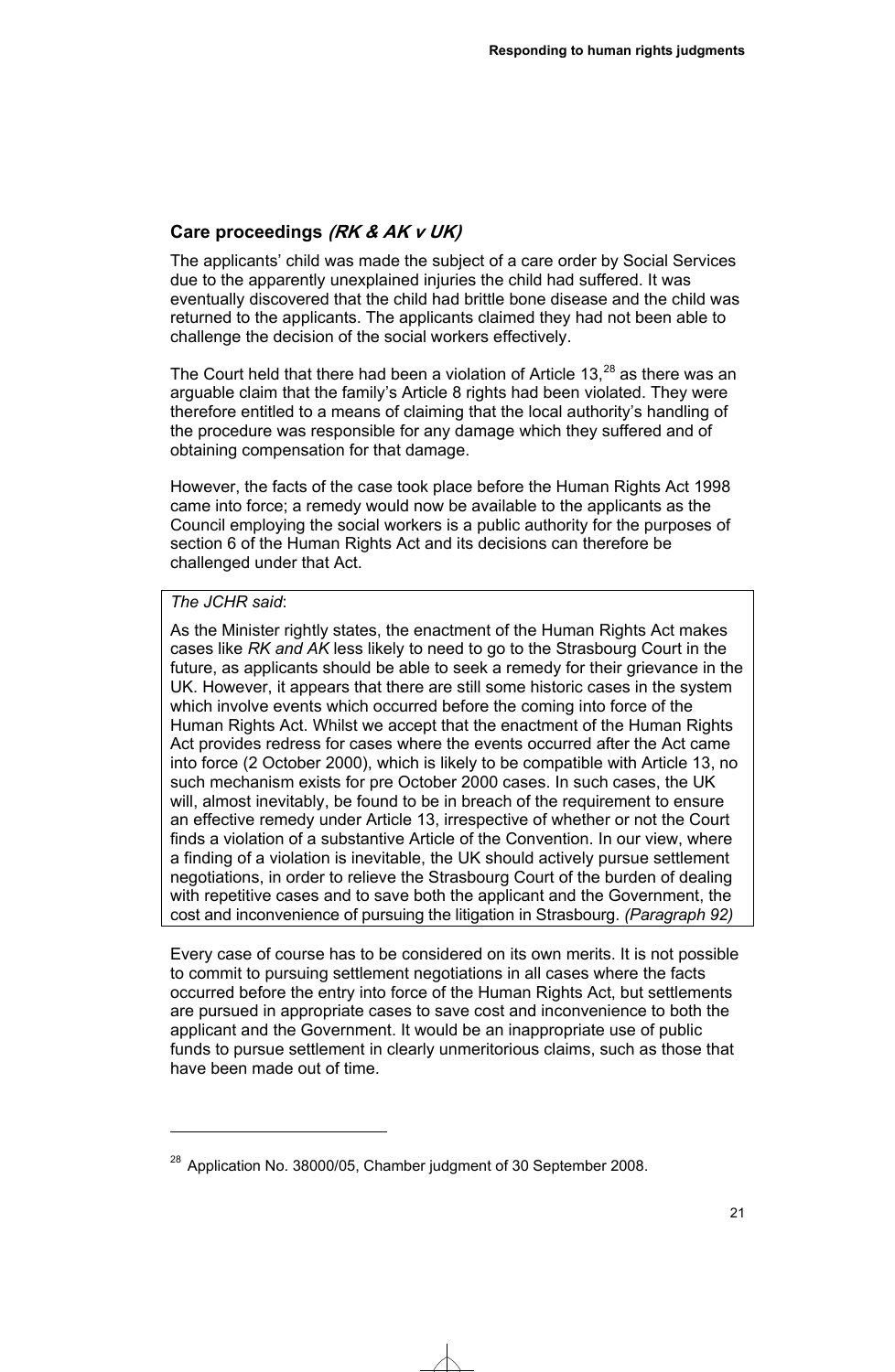## **Prisoners' voting rights (Hirst v UK; Smith v Electoral Registration Officer)**

The European Court of Human Rights found<sup>29</sup> that the United Kingdom's prohibition on all convicted serving prisoners from voting breached Article 3 of the First Protocol (right to free elections).

The previous Government conducted a two stage consultation on how to approach the matter, and in the second consultation document proposed possible options for implementation based on sentence length. That consultation closed in September 2009 but the results were not published.

## *The JCHR said:*

We are concerned that, despite the time taken to publish the second consultation, the Government's proposals appear to take a very limited approach to the judgment in *Hirst*. As we noted earlier in this report, this type of approach can lead to further unnecessary litigation with the associated burden on the European Court of Human Rights and the taxpayer. We accept that the Grand Chamber left a broad discretion to the United Kingdom to determine how to remove the blanket ban. However, the Court stressed that withdrawal of the franchise is a very serious step and gave guidance on the types of offences which might rationally be connected with such a step. We are not persuaded that automatic disenfranchisement based upon a set period of custodial sentence can provide the "discernible link between the conduct and circumstances of the individual" and necessity for the removal of the right to vote required by the Grand Chamber. In our view, this approach will lead to a significant risk of further litigation. *(Paragraph 107)*

Despite our concerns about the narrow nature of the Government's approach, our overriding disappointment is at the lack of progress in this case. We regret that the Government has not yet published the outcome of its second consultation, which closed almost 6 months ago, in September 2009. This appears to show a lack of commitment on the part of the Government to proposing a solution for Parliament to consider. *(Paragraph 108)*

It is now almost 5 years since the judgment of the Grand Chamber in *Hirst v UK.* The Government consultation was finally completed in September 2009. Since then, despite the imminent general election, the Government has not brought forward proposals for consideration by Parliament. We reiterate our view, often repeated, that the delay in this case has been unacceptable. *(Paragraph 116)*

So long as the Government continues to delay removal of the blanket ban on prisoner voting, it risks not only political embarrassment at the Council of Europe, but also the potentially significant cost of repeat litigation and any associated compensation. *(Paragraph 117)*

<span id="page-24-0"></span><sup>29</sup> *Hirst v United Kingdom (No. 2)*, Application 74025/01, judgment of 6 October 2005; see also *Smith v Scott* [2007] CSIH 9.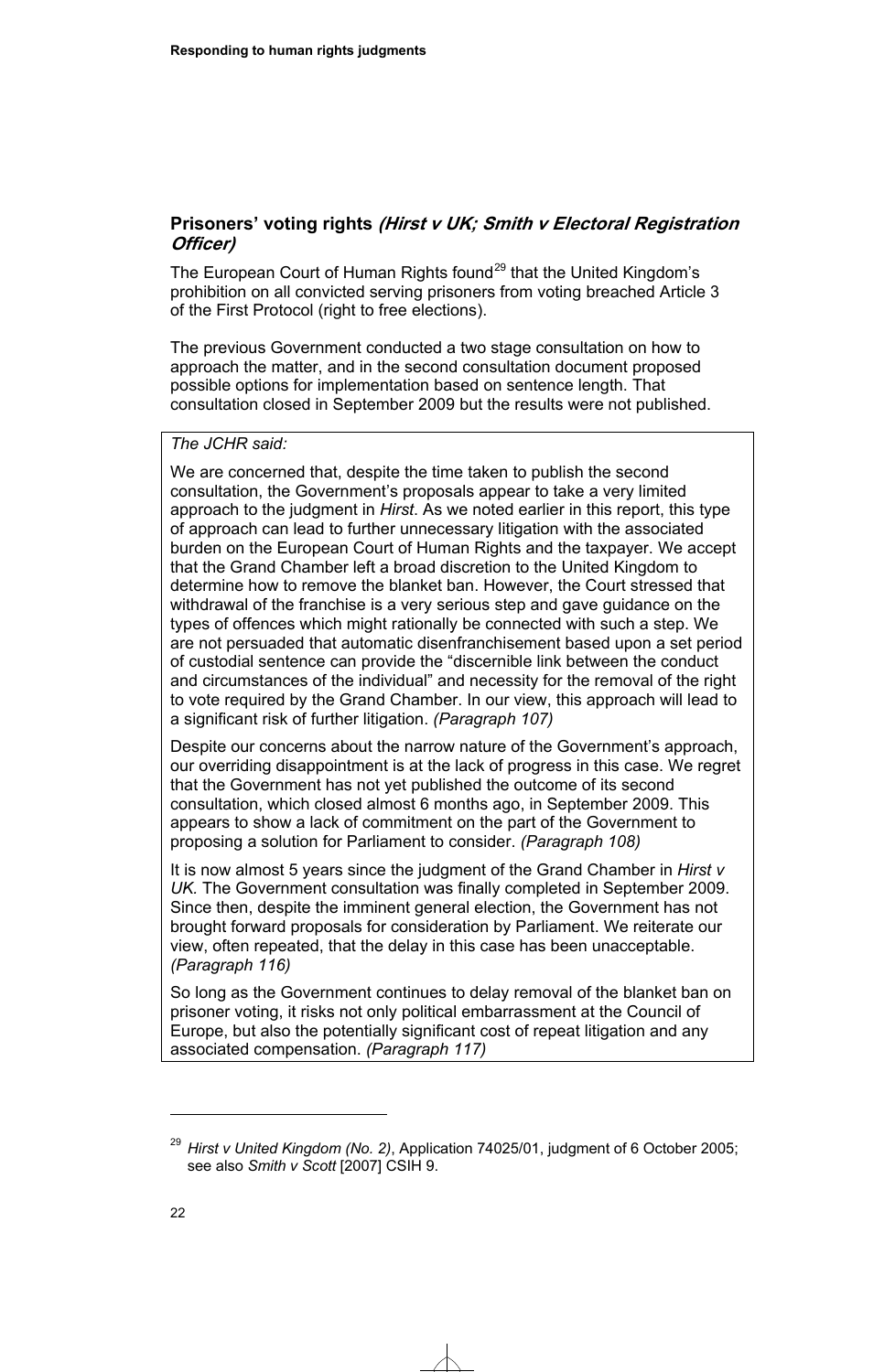The Government's analysis is legally accurate. The continuing breach of international law identified in *Hirst* will not affect the legality of the forthcoming election for the purposes of domestic law. However, without reform the election will happen in a way which will inevitably breach the Convention rights of at least part of the prison population. This is in breach of the Government's international obligation to secure for everyone within its jurisdiction the full enjoyment of those rights. We consider that the Government's determination to draw clear distinctions between domestic legality and the ongoing breach of Convention rights shows a disappointing disregard for our international law obligations. *(Paragraph 119)*

The Government is considering afresh the issue of prisoner voting rights. The issues raised are important and Ministers will be giving them full consideration. A fuller update will be provided to the Committee of Ministers at their meeting in September. Information provided at that meeting will be passed on to the Joint Committee, in line with usual practice relating to such updates. The approach to sharing information provided to the Committee of Ministers is discussed in more detail later in this paper.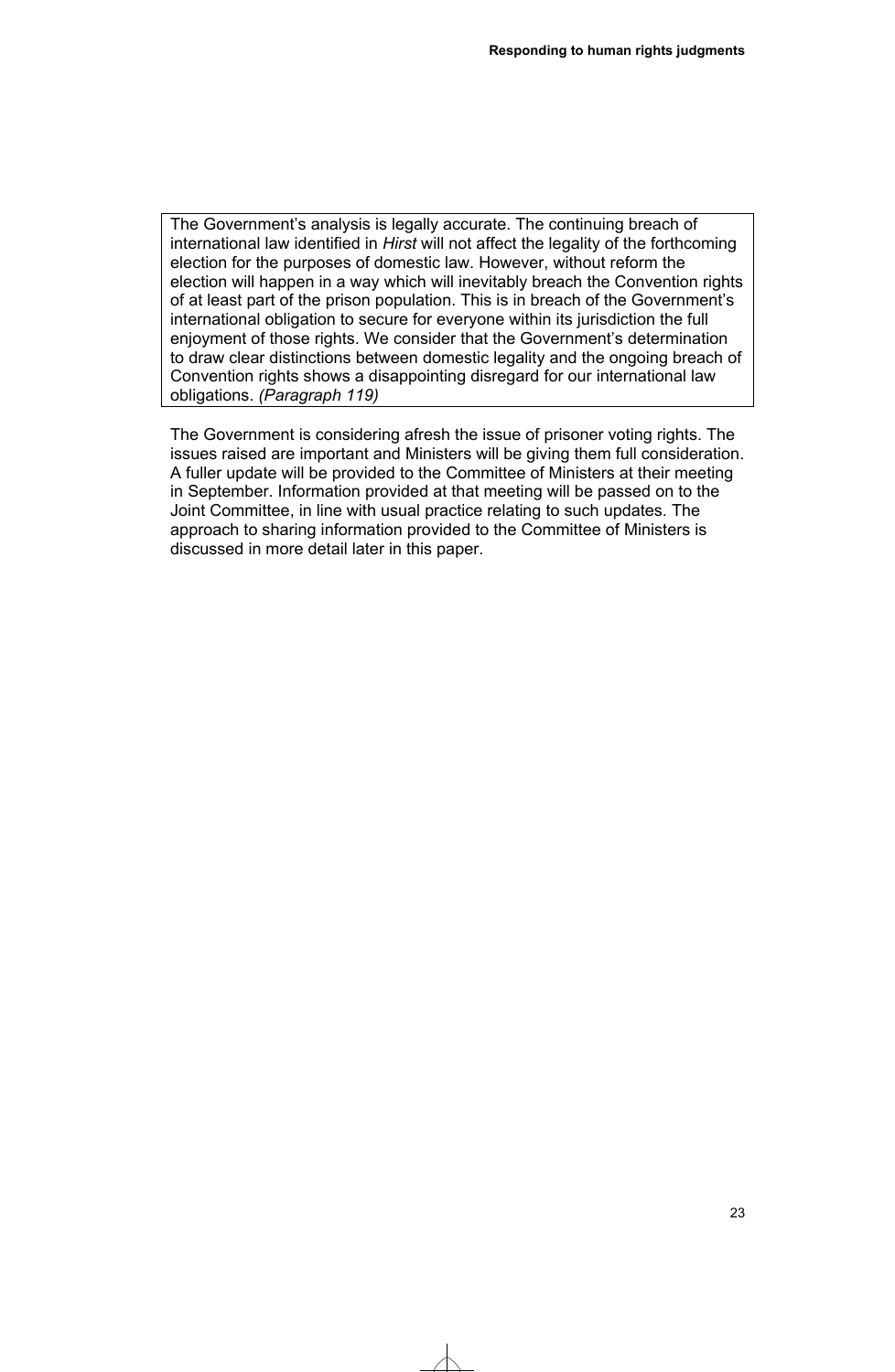## **Equal treatment of occupants of caravan sites (Connors v UK)**

The European Court of Human Rights found<sup>30</sup> that the eviction of the applicant and his family from a local authority Gypsy and Traveller caravan site was not attended by the requisite procedural safeguards, in that there was no requirement for the local authority to establish proper justification for the serious interference with the applicant's rights. The eviction therefore could not be regarded as justified by a "pressing social need", or proportionate to the legitimate aim being pursued, and therefore breached Article 8 (right to private and family life).

## *The JCHR said:*

In view of this apparent yet further delay in remedying the incompatibility in this case, we have written to the Minister to ask whether the Government intends to introduce the statutory instrument necessary to bring section 318 into force before the end of this Parliament; if not why not; and to ask for a full explanation of why a statutory instrument which would bring into force a piece of legislation which prevents future breaches of the Convention is not regarded as a priority claim on parliamentary time by the Government. *(Paragraph 123)*

In late 2008, the previous Government conducted a consultation in response to concerns raised by local authorities and Gypsies and Travellers about some of the terms in the Mobile Homes Act 1983 (the 1983 Act). Following this consultation, statutory instruments were drafted that would commence section 318 of the Housing and Regeneration Act 2008 and amend the 1983 Act for local authority Gypsy and Traveller sites. There was not enough Parliamentary time to debate these statutory instruments before the general election.

A decision on section 318 will be made shortly, in the context of a wider strategy being developed in relation to Gypsies and Travellers, and an announcement will be made in due course.

<span id="page-26-0"></span> $30$  Application 66746/01, judgment of 27 August 2004.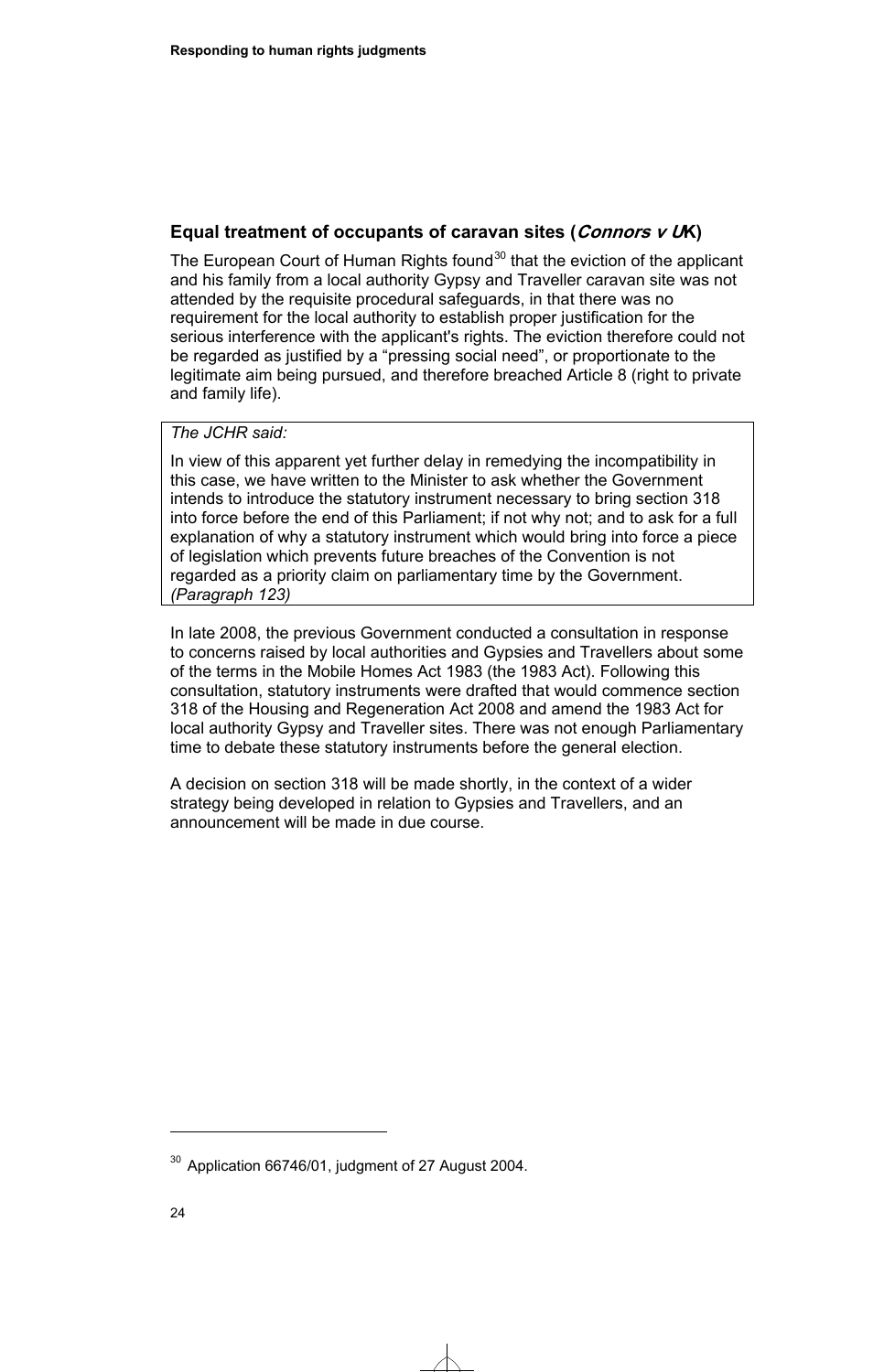## **Interim measures: Rule 39 cases (Al Saadoon & Mufdhi v UK)**

The applicants are Iraqi nationals suspected of involvement in the murders of two British soldiers and, at the request of the Iraqi authorities, were detained in Iraq by British forces pending trial. The Iraqi authorities then requested that the applicants be transferred into their custody.

The applicants lodged a claim with the European Court of Human Rights $31$ regarding that their transfer and trial in Iraq. They then obtained a Rule 39 indication restraining the UK from transferring them, pending the European Court of Human Rights' consideration of the substantive case. The then-Government took the view that, wholly exceptionally, it could not comply with this indication following the expiry of the UN Security Council Resolution mandate for Multi National Forces in Iraq, which gave the UK the power to detain. The applicants were subsequently transferred and tried by the Iraqi Higher Tribunal. The charges were dismissed due to insufficient evidence but a re-trial is now pending.

The European Court of Human Rights rejected the argument that the UK was obliged by international law to transfer the applicants. The Court held any impediment to compliance with the Rule 39 indication was of the Government's own making, through failure to obtain satisfactory assurances regarding the application of the death penalty earlier.

Furthermore, in the absence of binding assurances, there were substantial grounds for believing that the applicants were at real risk of being condemned to the death penalty if convicted and that the UK had therefore acted in breach of their rights under Article 3. Due to of the risk of the death penalty being imposed if convicted, the inhuman treatment was continuing, therefore all possible steps should be taken to seek further assurances.

#### *The JCHR said:*

Although there was not a final judgment in this case, because of the seriousness of what was at stake for the individuals concerned we exceptionally decided to write to the Government to raise our concern over its decision not to comply with the Rule 39 request of the court, that the Iraqi applicants be retained by the UK, in order to allow their case to be considered by the European Court of Human Rights. We welcome the Government's acceptance that the decision of the European Court of Human Rights on the scope and jurisdiction of the ECHR is final, and question why the analysis of the Court of Appeal on this question was allowed to form the basis for the decision to ignore the Rule 39 request from Strasbourg. We remain concerned about the Government's conduct in this case. *(Paragraph 129)*

<span id="page-27-0"></span> $31$  Application No. 61498/08, Chamber judgment of 2 March 2010.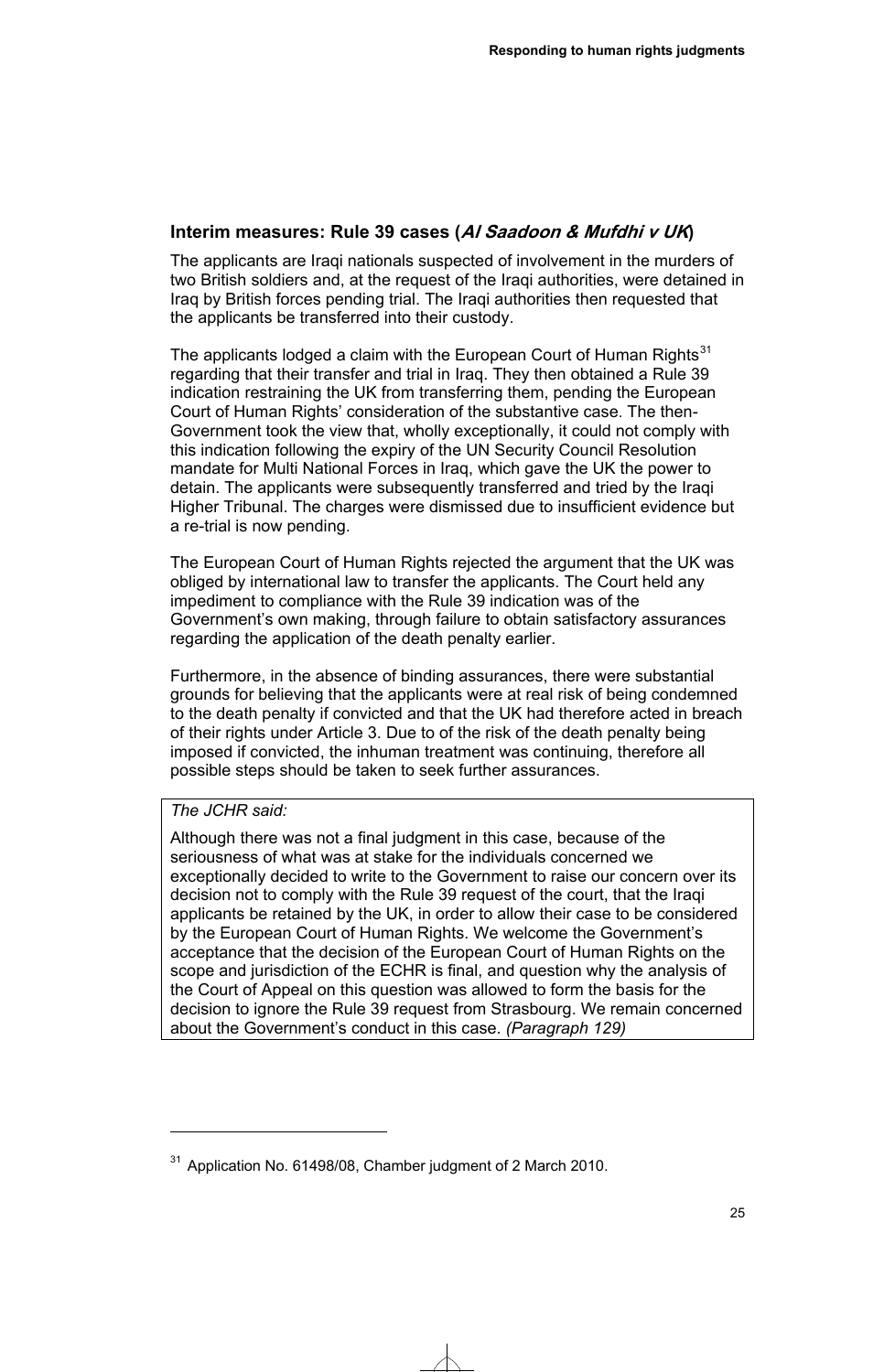We are concerned that despite the extremely grave issues at stake in this case, we had to write to the Secretary of State for Defence in order to secure a more detailed chronology and account of and the decisions taken by the Government. A full response took over two weeks. We recommend that in any case where the Government considers refusing a Rule 39 request, information about that request and the Government's decision should be provided to us routinely and without delay. *(Paragraph 130)*

The judgment in this case is not yet final. We have not had the opportunity to consider the Government's views on its findings and we have no information on whether the Government intends to request that the case is considered by the Grand Chamber. We reiterate our view that the issues raised in this case are serious ones. We note that a number of additional applications against the UK about the scope of the jurisdiction of the ECHR and its application to the activities of UK forces in Iraq are due to be heard by the ECtHR during 2010. We particularly draw the Government's attention to the ECtHR guidance in this case that a violation of the rights of the applicants to be free from inhuman and degrading treatment is ongoing, and that the Government remains under an obligation to seek diplomatic reassurances from the Iraqi Government that the death penalty will not be applied in this case. We recommend that the Government provide a full response to the conclusions of the ECtHR in this case, including whether a request for a hearing by the Grand Chamber is planned. We recommend that our successor Committee consider any Government response and keep this case under close scrutiny in the next Parliament. *(Paragraph 135)*

Having considered the Chamber judgment of the European Court of Human Rights, the Government has requested that this case be referred to the Grand Chamber. There are issues regarding a number of aspects of the Chamber's analysis of the position that require confirmation and clarification. The case also raises serious issues about the circumstances in which the Convention applies outside the territory of Council of Europe states.

The Government notes the Court's finding that the risk of the imposition of the death penalty if the applicants are convicted breaches their rights, although the judgment is not yet final pending the outcome of the referral request. Work continues, as before, to secure assurances from the Iraqi authorities that the applicants will not be subject to the death penalty if they are convicted. The applicants remain in Iraqi custody and the Government is satisfied that the Iraqi authorities are abiding by their assurances regarding humane treatment and conditions.

The UK complies with Rule 39 indications as matter of course but the facts of this case were entirely exceptional. Given the request by the Iraqi authorities to hand over the suspects for criminal trial, and the expiry of the UK's power in international law to continue to detain the applicants, there was an objective impediment to compliance. In those circumstances, there was no legal option other than to transfer the applicants to Iraqi custody.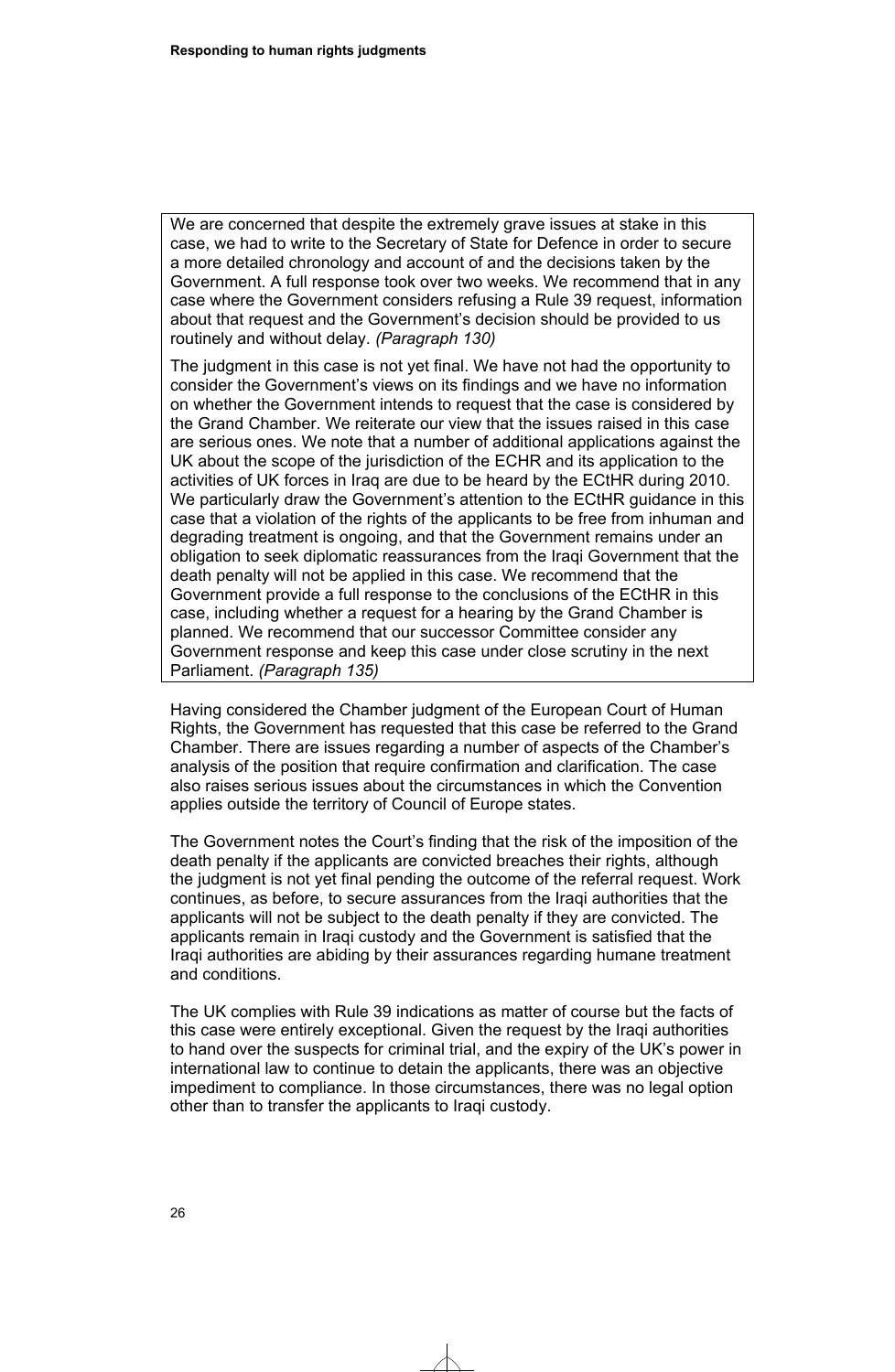## **Suitability of care home workers to work with vulnerable adults (Wright v Secretary of State for Health)**

This case concerned the Care Standards Act 2000 Part VII procedures in relation to provisional listing of care workers as unsuitable to work with vulnerable adults.

Section 82(4)(b) of the Care Standards Act 2000 was declared incompatible with Articles 6 and 8 by the High Court,<sup>32</sup> a decision that was confirmed by the House of Lords.<sup>[33](#page-29-1)</sup> However, by the date of the House of Lords' judgment, the transition to a new scheme under the Safeguarding Vulnerable Groups Act (SVGA) 2006 was already underway. The new SVGA scheme does not include the feature of provisional listing which was the focus of challenge in the *Wright* case.

## *The JCHR said:*

We noted the House of Lords' decision that there needed to be a swift method for hearing both sides of the story and before irreparable harm was done. We concluded that it was unclear how quickly a hearing involving the barred person, at which he or she could make representations, would take place under the new [SVGA] scheme. We recommended that the Government consider whether the procedure needs to be amended to give effect to the judgment by ensuring that an individual who is placed on the barred list without the possibility of making representations is able to make representations at a full hearing as a matter of urgency and, as the House of Lords held, "before irreparable damage [is] done." We reiterate these concerns and encourage the Government to clarify the issue. (*Paragraph 141*)

This case primarily concerned the issue of provisional listing, which could last for some time under the previous barring regimes. The arrangements for barring decisions under the Vetting and Barring Scheme (the scheme introduced by the Safeguarding Vulnerable Groups Act) are not the same, and at the time the relevant legislation was passed were considered compatible with human rights law. The Joint Committee will however be aware that the Government has announced the remodelling of the Vetting and Barring Scheme, and relevant human rights issues will be considered as part of this process.

<span id="page-29-0"></span><sup>32 [2006]</sup> EWHC 2886 (Admin).

<span id="page-29-1"></span><sup>33 [2009]</sup> UKHL 3.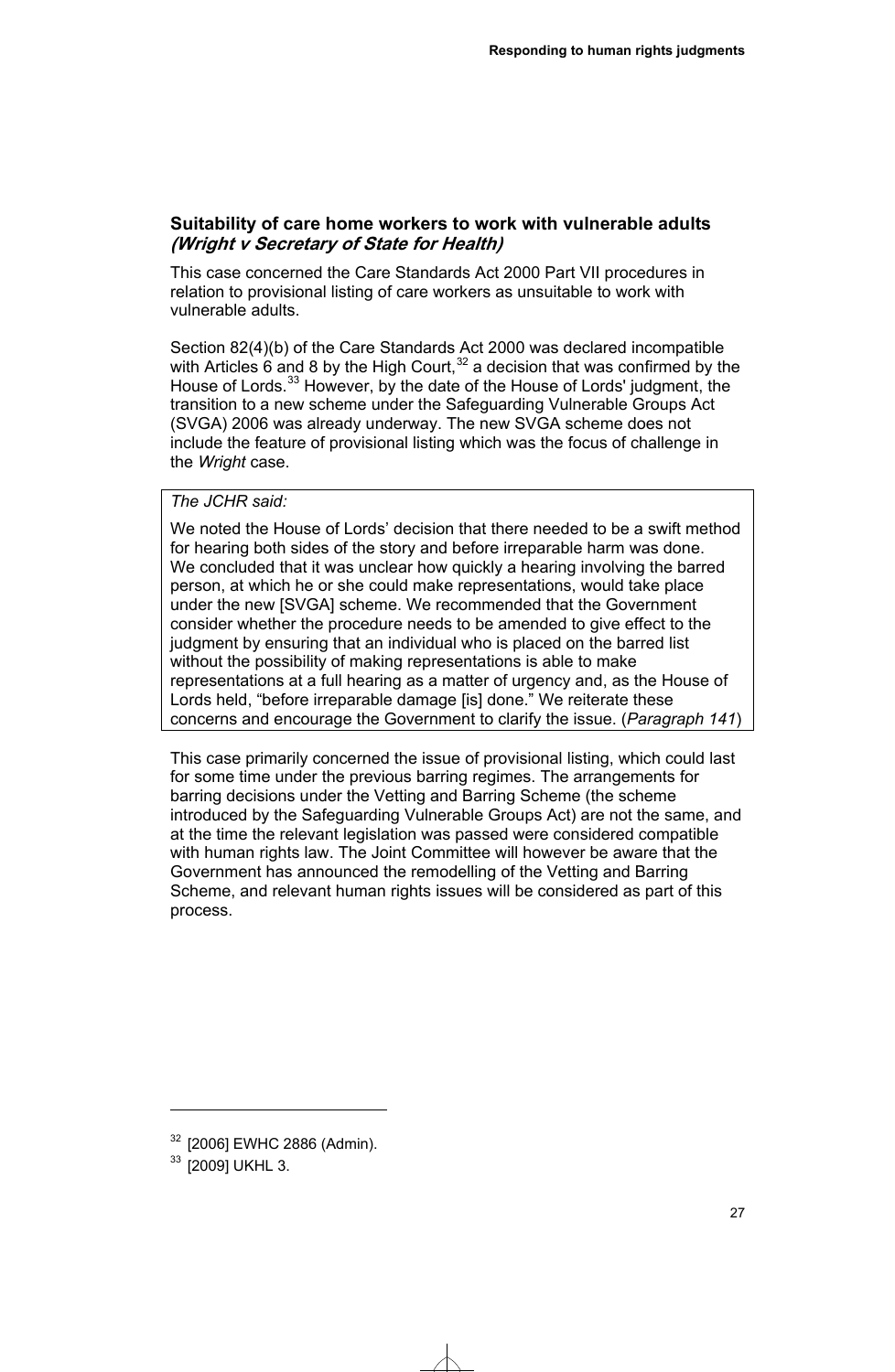*The JCHR said:* 

We have not had an opportunity to enter into correspondence with the Government on the scope of concerns raised by the Chairman of the Administrative Justice and Tribunals Council (AJTC) about the right to a fair hearing in relation to barring decisions made under the Safeguarding Vulnerable Groups Act 2006. We publish the recent letter of the Chairman of the AJTC with this report. We consider that the concerns which he has raised about the scope of the right to appeal in respect of barring decisions are serious ones. We recommend that the Government should respond directly to the Chairman of the AJTC, including its analysis of the compatibility of Section 4 of the Safeguarding Vulnerable Groups Act 2006 with Articles 6 and 8 ECHR. We call on the Government to publish that response as soon as possible. *(Paragraph 143)* 

The Government will respond to the letter from the Chairman of the AJTC as soon as possible, and make its response publicly available.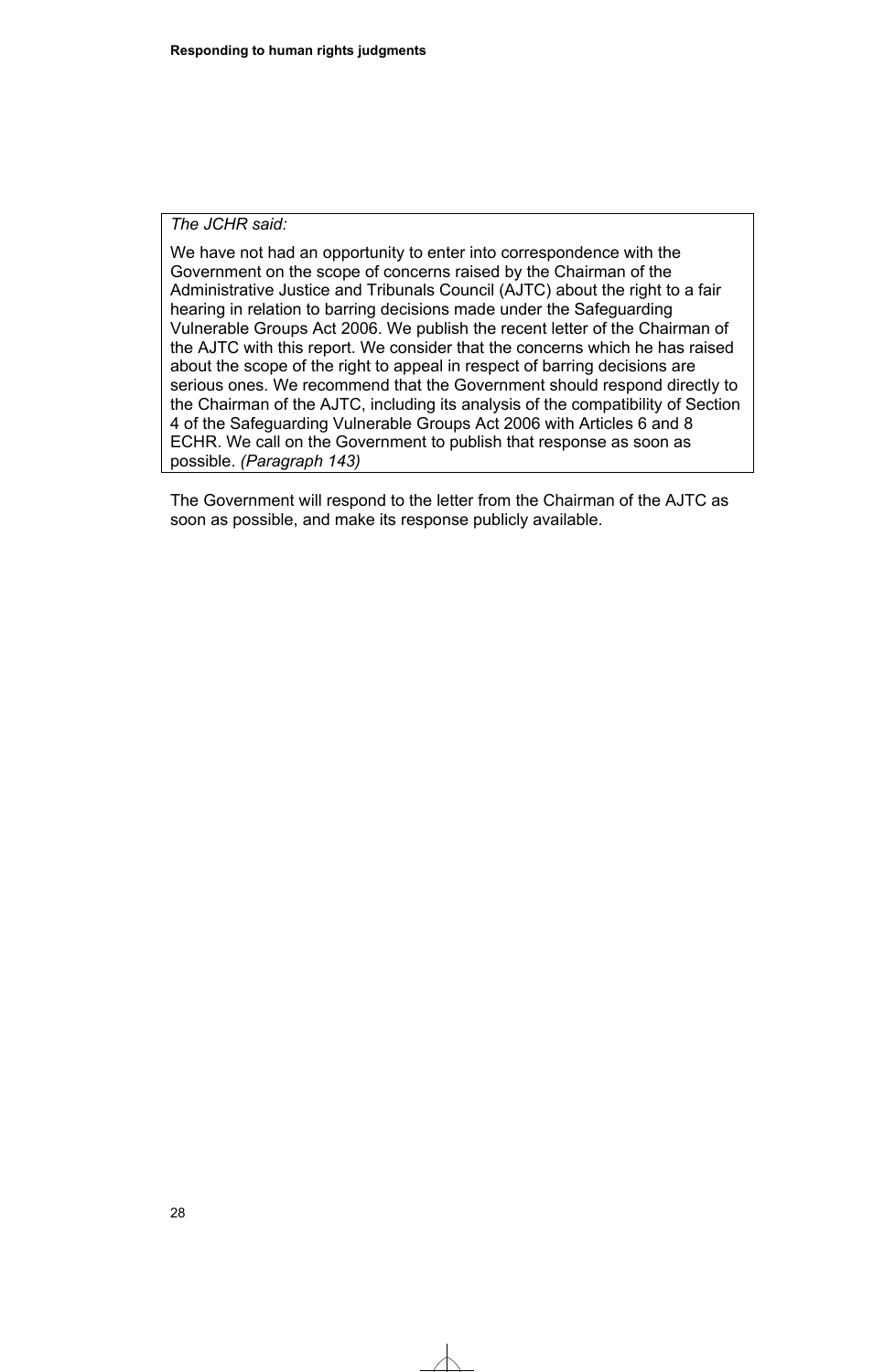## **Religious discrimination in the sham marriages regime (Baiai v Secretary of State for the Home Department)**

The Asylum and Immigration (Treatment of Claimants, etc.) Act 2004 sets out the Certificate of Approval scheme that was introduced to tackle sham marriages. Under the scheme, all those subject to immigration control who wish to marry in the UK and Isle of Man must seek permission from the Secretary of State to marry. Once a Certificate of Approval is granted they can give notice to marry. However, marriages taking place in the Anglican Church were exempted from this scheme. Section 19(1), which granted this exemption, was declared $34$  incompatible with Article 14 (prohibition on discrimination in the protection of the Convention rights) read with Article 12 (right to marry), insofar as it discriminated between civil marriages and Anglican marriages.

#### *The JCHR said:*

We welcome the Government's decision to bring forward a Remedial Order in this case. Unfortunately, as we have no information about the substance of the Order or its likely timetable, we are unable to consider the substance of the Government's approach. We are concerned that it is now almost a year since we asked for further information on this case. The relevant declaration of incompatibility is over three years old and yet we still have no clear proposals to scrutinise or any timetable for action. *(Paragraph 151)* 

The previous Government did not succeed in remedying the incompatibility in the Certificate of Approval scheme and it has been noted that the first judgment in this case dates back to 2006. The Government takes its obligations in relation to the European Convention on Human Rights seriously and is committed to removing the incompatibility found in relation to the Certificate of Approval scheme. In this regard, however, it should be noted that, while the Joint Committee's Report refers to Article 9 (right to freedom of thought, conscience and belief), the original declaration of incompatibility in the case of *Baiai* relates to Article 14 read with Article 12 as highlighted above; Article 9 of the Convention was not mentioned in the declaration of incompatibility by the High Court or subsequently by the House of Lords.

To remove the incompatibility, a non-urgent Remedial Order (under Section 10 of the Human Rights Act) will be laid in Parliament before the Summer Recess. The Remedial Order is intended to come into force by the end of 2010 or in early 2011, subject to Parliamentary approval.

<span id="page-31-0"></span><sup>&</sup>lt;sup>34</sup> [2008] UKHL 53.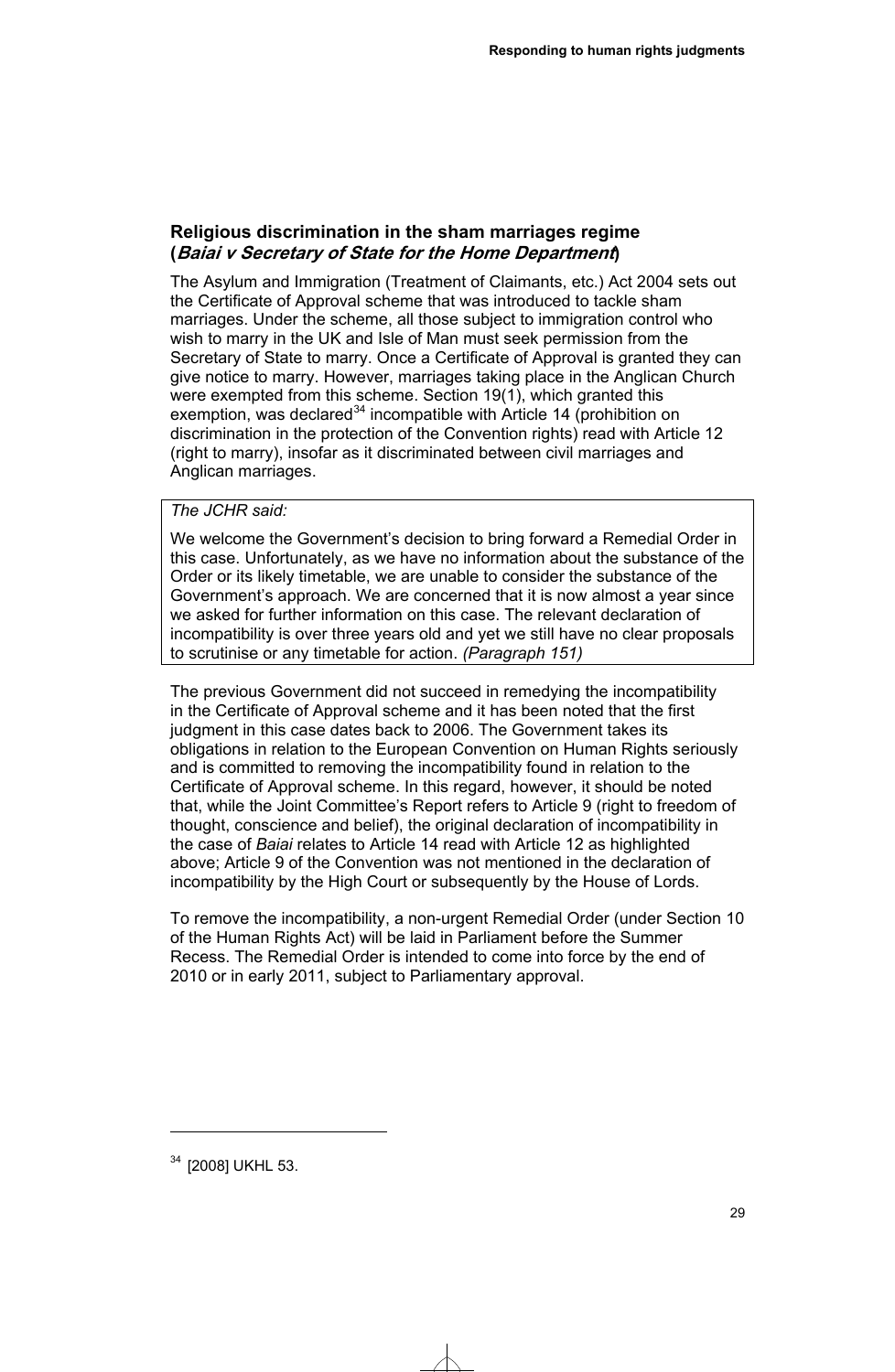#### *The JCHR said:*

If the Government intends to remove the entire Certificate of Approval Scheme, this would be a relatively simple legislative change, which could have been achieved during this parliamentary session with relative ease. However, we regret that the Government has moved so slowly towards the production of a draft Order that it cannot be considered before the end of this Parliament. In the meantime, this scheme continues to operate in a discriminatory way, in breach of the right to marry without discrimination. In the light of the earlier prolonged delay in this case, further procrastination is unacceptable. We call on the Government to publish its draft Order and its timetable for reform as soon as possible. While delay may be inevitable, because of the forthcoming election, any work done by the Government so far to meet this incompatibility should be published in order to inform the next Parliament, and to encourage prompt action to remove the ongoing incompatibility in section 19 of the Asylum and Immigration (Treatment of Claimants etc) Act 2004. *(Paragraph 152)*

In our last report, we set out a number of factors to be considered by Government in their response to accepted declarations of incompatibility in cases which were still subject to appeal. One of those factors was administrative cost. Our comments were limited to a very narrow set of circumstances, and even in those small number of cases, our view remains that any declaration of incompatibility should be removed without unnecessary delay. We repeat that the Government's response to cases finding incompatibilities with Convention rights should be proactive, in order to ensure that future breaches are avoided and that public funds are not wasted pursuing repetitive cases. *(Paragraph 154)* 

The proposed Remedial Order will abolish the Certificate of Approval scheme so that those subject to immigration control who wish to marry in the UK and the Isle of Man will have the freedom to give notice of marriage without having first to seek permission of the Secretary of State. This will ensure that the incompatibility with the Convention will be removed. Though the current exemption for the Anglican Church only relates to marriages, not to civil partnerships, and thus there was no discrimination in the application of the scheme to civil partnerships, the Remedial Order will also repeal the Certificate of Approval scheme in relation to civil partnerships. This will ensure consistency between the treatment of civil partnerships and marriages.

## *The JCHR said:*

We would be grateful if the Government would keep us informed of progress in the case of *O'Donoghue v United Kingdom* and provide us with the judgment in the case and any Government response in due course. *(Paragraph 155)* 

The Joint Committee will be kept informed of progress in the case of *O'Donoghue v United Kingdom* and a copy of the judgment and any Government response will be provided in due course.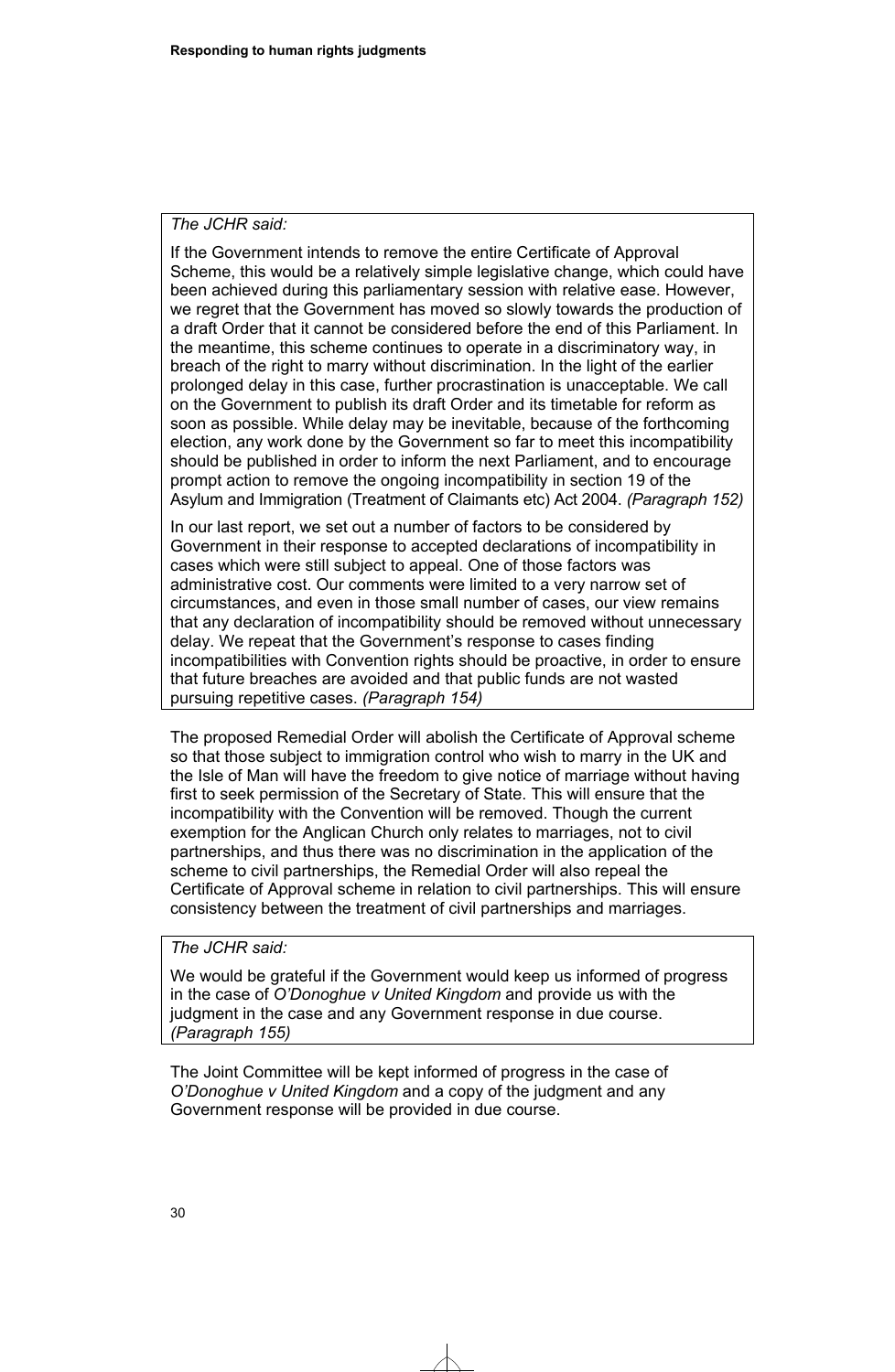## **Morris v Westminster City Council**

The case concerned the duty on local authorities to offer assistance to families that become unintentionally homeless. The Court of Appeal declared  $35$  section 185(4) of the Housing Act 1996 incompatible with Article 14 (prohibition on discrimination in the protection of the Convention rights) read with Article 8 (right to private and family life) because it unjustifiably discriminated against British citizens who have a dependant child or pregnant spouse who is ineligible for assistance. The law was amended by Schedule 15 to the Housing and Regeneration Act 2008. The Act received Royal Assent on 22 July 2008 and Schedule 15 came into force on 2 March 2009.

#### *The JCHR said:*

We have previously reported our view that although this measure may remove the direct cause of the incompatibility identified in these cases, the solution in Schedule 15 of the 2008 Act gives rise to a similar risk of incompatibility. Schedule 15 continues to make a distinction between those entitled to the full range of housing assistance in relation to priority need, and a lesser set of obligations which will be open to those whose priority need is based upon their relationship with a dependant who is subject to certain immigration controls. We note that a similar kind of distinction, albeit based on facts which arose prior to the enactment of Schedule 15, is currently being challenged at the European Court of Human Rights. *(Paragraph 157)*

The Government's view remains that Schedule 15 to the Housing Act 2008 has addressed the incompatibility identified by the Court of Appeal in *Morris*, for the reasons stated in the response to the Joint Committee's previous Report on the implementation of this judgment.<sup>[36](#page-33-1)</sup>

<span id="page-33-0"></span><sup>35 [2005]</sup> EWCA Civ 1184; see also *R (Gabaj) v First Secretary of State*, 28 March 2006, unreported.

<span id="page-33-1"></span><sup>36</sup> *Responding to Human Rights Judgments: Government response to the Joint Committee on Human Rights Thirst-first Report of Session 2007-08*, at page 25; available at:

http://www.publications.parliament.uk/pa/jt200708/jtselect/jtrights/jtrights.htm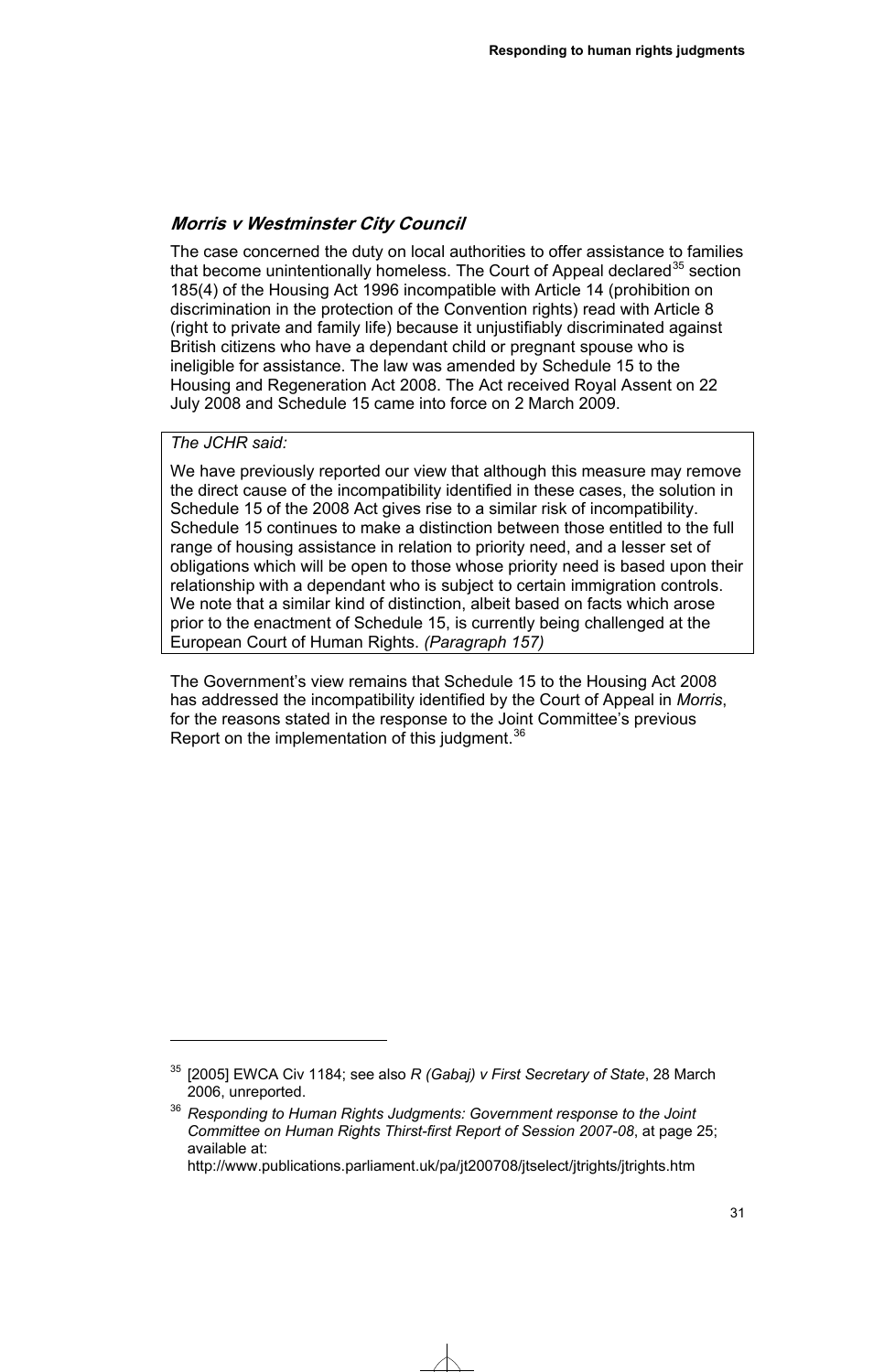## **Systemic issues**

This section of the paper addresses issues relating to the general manner in which the Government responds to European Court of Human Rights judgments and declarations of incompatibility. It also considers matters of general applicability to either Strasbourg judgments or declarations of incompatibility, including those that have arisen in the context of a particular case.

Although this section considers both types of human rights judgment, certain issues relate only to one type of judgment; this is indicated at the relevant point.

#### **Co-ordinating the implementation of human rights judgments**

Historically, responsibility for implementing adverse judgments has always rested with the Government department responsible for the policy area to which that judgment relates, with the Ministry of Justice undertaking a lighttouch co-ordination role. In relation to European Court of Human Rights judgments, this co-ordination role has been undertaken jointly with the Foreign and Commonwealth Office.

## *The JCHR said:*

We welcome the de facto assumption by the Human Rights Division of the Ministry of Justice of the role of co-ordinator, both of the national implementation of judgments of the European Court of Human Rights and of the Government's response to declarations of incompatibility. We look forward to working closely with the Ministry of Justice to develop that co-ordination role in future. *(Paragraph 163)* 

Following discussions between the Ministry of Justice and the Foreign and Commonwealth Office on how the implementation of adverse European Court of Human Rights judgments might be undertaken more efficiently, the Ministry of Justice has taken over a number of additional administrative responsibilities.

Lead responsibility for the implementation of a particular judgment continues to rest with the relevant Government department, and the Foreign and Commonwealth Office continue to represent the UK at the Committee of Ministers' meetings on the execution of judgments. However, the Ministry of Justice is now responsible for the domestic co-ordination of information from Government departments leading on cases and its onward transmission to the Foreign and Commonwealth Office.

As part of this process of rationalisation, the Ministry of Justice and the Foreign and Commonwealth Office have taken the opportunity to review a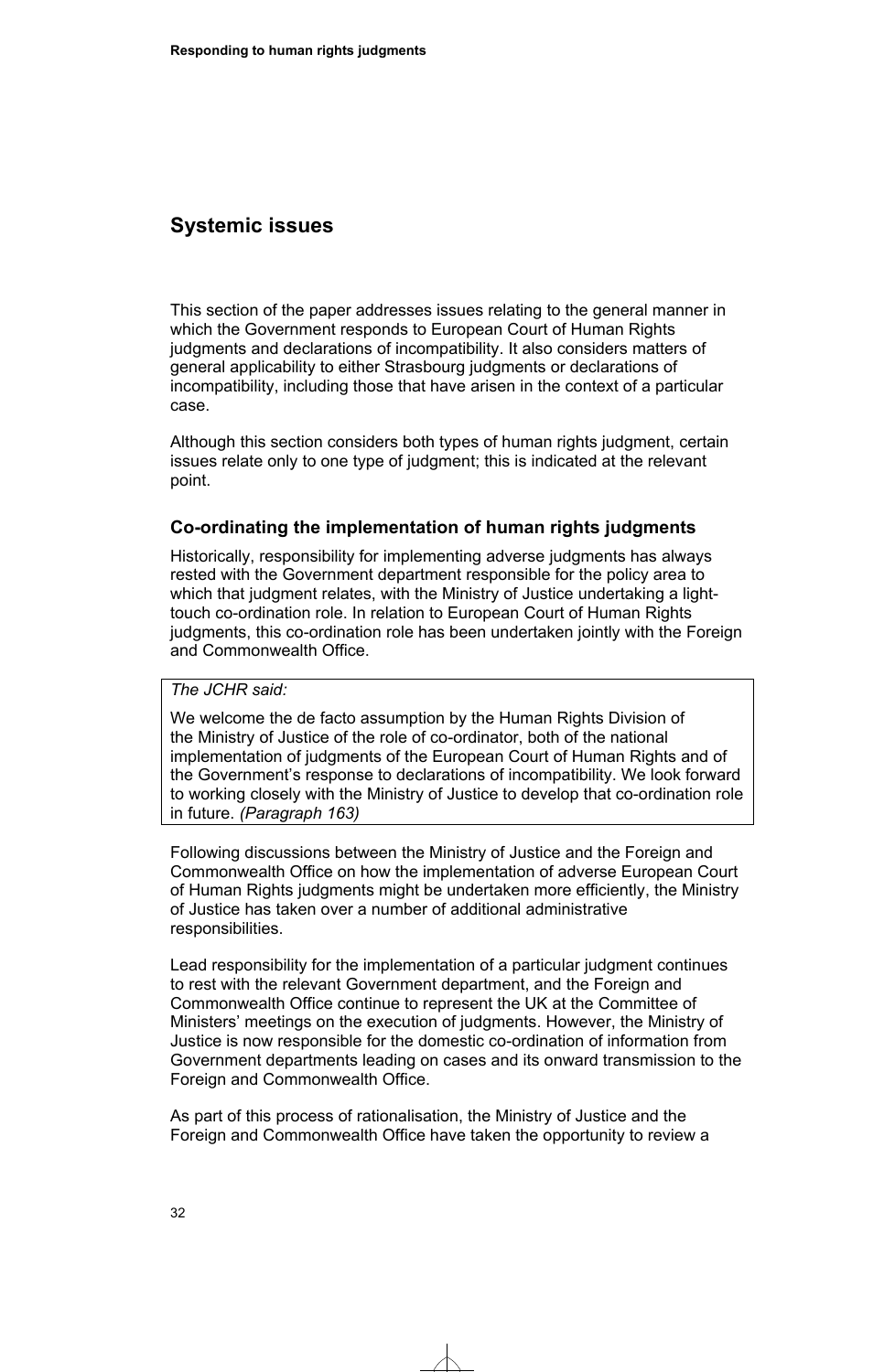number of procedures surrounding the implementation of judgments, the outcome of which relates to some of the Joint Committee's recommendations.

#### *The JCHR said:*

We believe it to be useful, at the end of this Parliament, to distil our current practice into some guidance for departments, to assist those advising Government departments and also our successor Committee. For the reasons we have explained in chapter 1 above, we believe that the future effectiveness of the ECHR system depends on more effective national implementation of the Convention, in order to stem the flood of applications to Strasbourg, and we therefore publish in the Annex to this Report this guidance which we believe will help to underpin Parliament's important role in monitoring the Government's response to human rights judgments. *(Paragraph 166)*

The most significant change that has been made is the introduction of a specifically-designed form for Government departments to complete regarding the implementation of an adverse judgment from the European Court of Human Rights. This form provides departments with advice on the completion of an Action Plan for implementation, a document which is now required by the Committee of Ministers, and ensures that all the information needed for effective oversight of the implementation process is provided to both the Ministry of Justice and the Foreign and Commonwealth Office. A copy of the form and its accompanying explanatory notes will be provided to the Joint Committee separately.

In addition to the introduction of the form (which is now in operation), the Ministry of Justice is also considering the need for further guidance for Government departments regarding the implementation of adverse judgments. Should a decision to develop such guidance be taken, the guidance offered by the Joint Committee as part of their report will be taken into account during the drafting process.

#### *The JCHR said:*

We think it is reasonable to expect the Government's remedial action following Court judgments to follow a target timetable, and to expect the Government to provide reasoned justifications for any departures from that timetable. Good explanations for not keeping to the target timetable will not lightly be dismissed. We believe that the discipline of a target timetable is necessary in order to facilitate effective parliamentary scrutiny of the Government's response. Our guidance for departments therefore spells out a target timetable, requiring notification of judgments within 14 days, detailed plans as to what the Government's response will be within four months, and a final decision as to how the incompatibility will be remedied within six months. *(Paragraph 184)*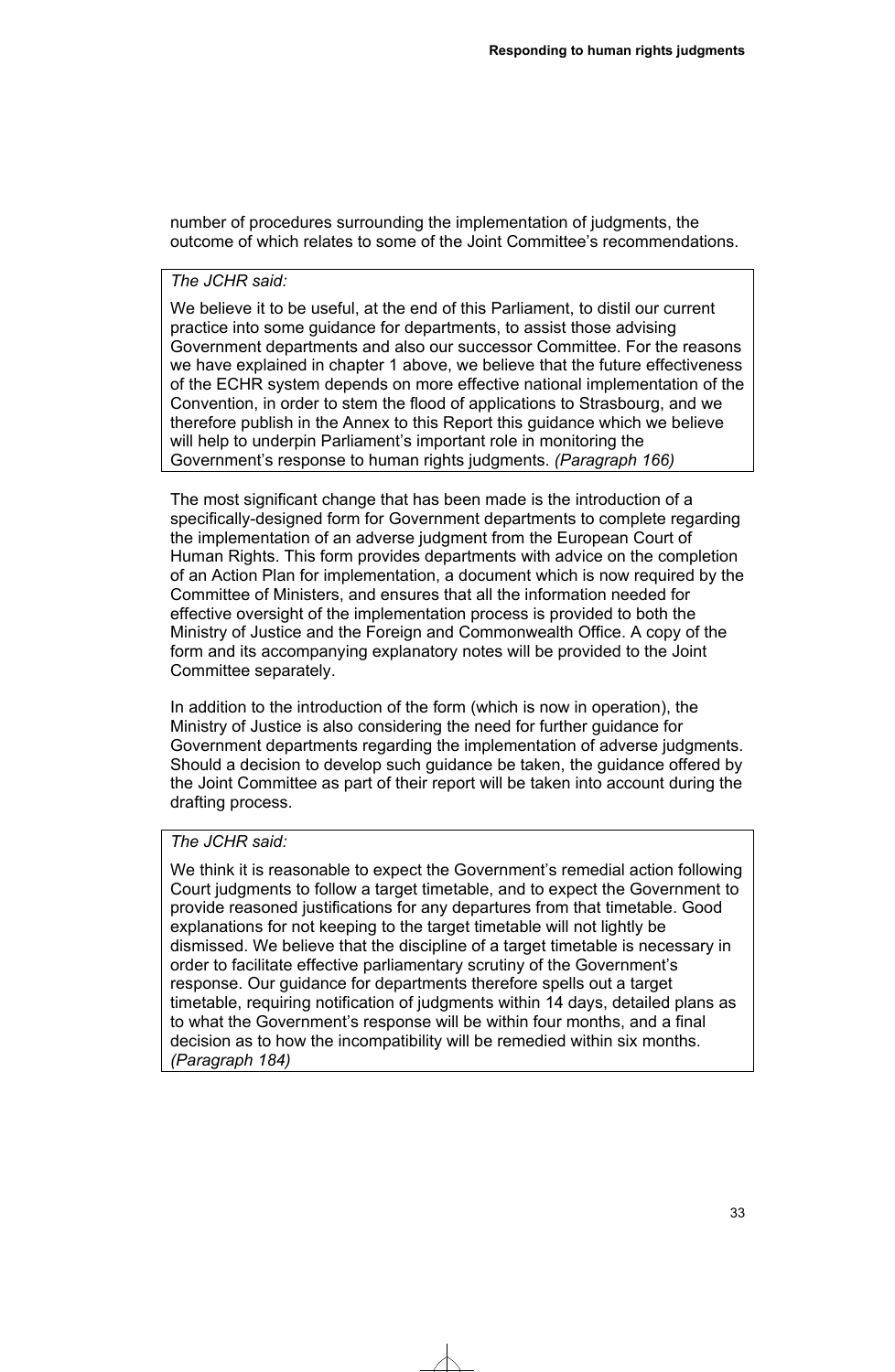The issue of notifying the Joint Committee of adverse judgments is discussed in more detail later in this paper. However, the implementation information form discussed above sets out deadlines for the return of information to the Ministry of Justice. Initial information, such as contact details and a summary of the case, must be provided within four weeks of the judgment and more detailed information on proposals for implementation, including an action plan for submission to the Committee of Ministers, within one month of a judgment becoming final.<sup>37</sup>

Most judgments of the Chamber of the European Court of Human Rights become final three months after they are handed down; Grand Chamber judgments become final immediately. Hence, the deadlines set on the implementation form mean that in the vast majority of cases, information can be supplied to the Joint Committee within the recommendation's four-month deadline. The exception will be cases that are the subject of a request for referral to the Grand Chamber of the Court following a Chamber decision. This is because the Grand Chamber often takes more than four months to decide a referral request, during which time the judgment will not become final.

Therefore, whilst the Government will strive to provide information on implementation proposals to the Joint Committee within four months, there may be some instances in which this is not possible. In such circumstances, information will be provided at the earliest opportunity beyond the four month timescale. It should also be noted that, as the Joint Committee rightly acknowledge, there may be some cases where the complexity or sensitivity of the issues raised mean that decisions on implementation cannot necessarily be made within a four month period. This is relevant in the context of both adverse European Court of Human Rights judgments and declarations of incompatibility.

Although the implementation form is tailored to the implementation of European Court of Human Rights judgments and therefore is not used in the context of declarations of incompatibility, the Government will endeavour to provide the Joint Committee with information on the proposals to address such declarations within a similar timeframe. The provision of information in relation to declarations of incompatibility is discussed in further detail below.

The Government is, as set out at the beginning of this paper, aware of the highly challenging situation facing the European Court of Human Rights and is actively engaged in the implementation of the Interlaken Conference's Action Plan for reforming the Court and associated systems. It will be essential to minimise the burden on the Court by effectively implementing the principle of subsidiarity; the effective national implementation of the Convention and the Court's jurisprudence is an important element of this.

 $\overline{a}$ 

<span id="page-36-0"></span>The point at which a judgment becomes binding on a State, as defined by the criteria in Article 43 ECHR.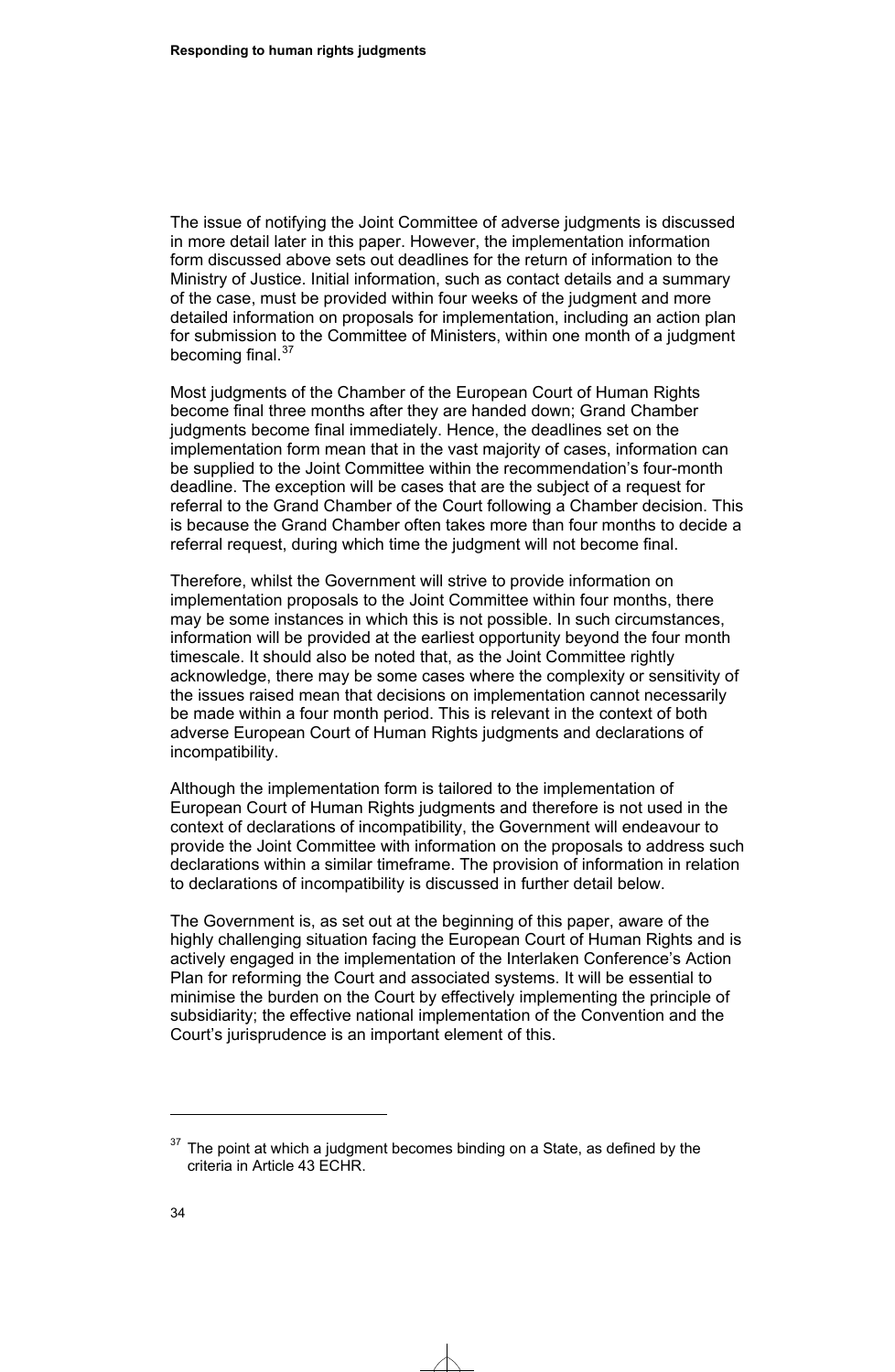#### *The JCHR said:*

We recommend that the Human Rights Division of the Ministry of Justice, working with the Foreign Office, make the necessary arrangements to ensure that systematic consideration is given to whether judgments of the European Court of Human Rights finding a violation by another State have any implications for UK law, policy or practice and that this consideration take place as soon as reasonably practicable after the judgment. *(Paragraph 191)*

We also recommend that the Minister for Human Rights provide a detailed description of the arrangements which are made for this purpose in his memorandum to be provided to the Committee before he next gives oral evidence in relation to human rights judgments. The Minister's memorandum should also include a summary report of the outcome of this consideration of the implications for the UK of Court judgments finding violations by other States. *(Paragraph 192)* 

As a consequence of the obligation under the Human Rights Act 1998, public authorities<sup>[38](#page-37-0)</sup> must act consistently with Convention obligations; one element of this is ensuring that they take account of any developments in the Court's jurisprudence that affect the way Convention obligations apply to their work. Although judgments against other States are in no way directly binding on the UK, they remain part of the corpus of the Court's jurisprudence and regard should be had to elements of such cases that may be applicable in the UK context. That said, it should also be remembered that the wide variety of legal and constitutional structures and systems in use among States means that not all judgments will be relevant to the UK.

At present, the system for considering the impact of European Court of Human Rights judgments against other States is largely decentralised. The Ministry of Justice monitors judgments of the European Court of Human Rights to identify cases that have a clear read-across to existing UK cases and issues and, in addition to communicating developments directly to relevant departments, produces a cross-Whitehall Human Rights Information Bulletin to highlight significant developments and cases. However, it is not possible for any one Department to identify all judgments that may be relevant to others in Government, as no department has the detailed understanding of all areas of UK law necessary to do so. All Government departments are in consequence expected to identify judgments relevant to their area of work, for onward dissemination as appropriate to relevant bodies for which they are responsible. The Ministry of Justice's work is supplementary to these processes.

<span id="page-37-0"></span> $38$  'Public authority' is defined in section 6 of the Human Rights Act. The duties imposed by the Human Rights Act apply to all bodies and organisations falling within this definition.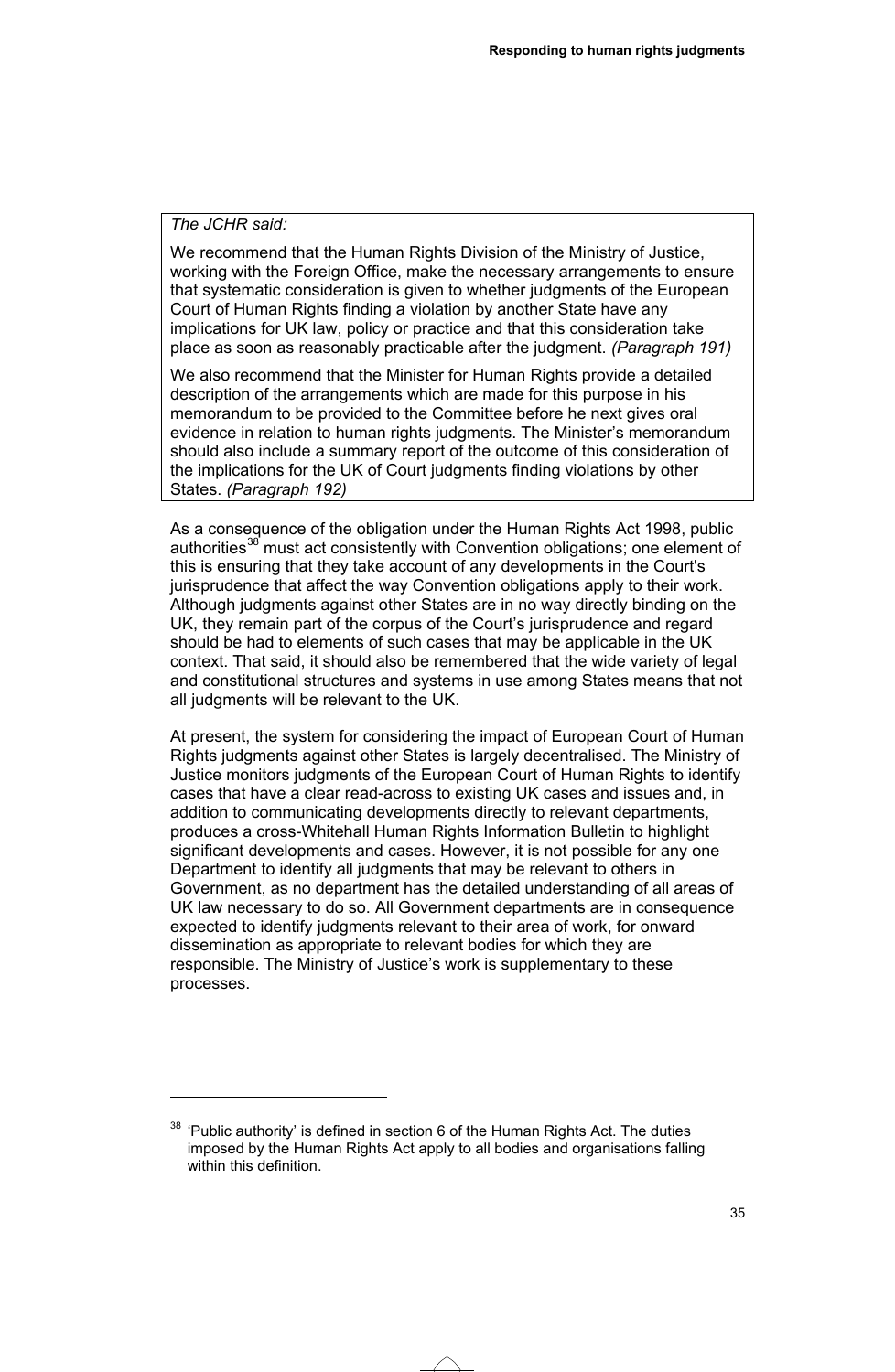It follows that the development of a document drawing together the work of all departments in this field would be difficult and time-consuming to produce, requiring a significant outlay of resources. It is by no means clear that the benefits that would be derived from producing such a summary document are sufficient to justify the resources required to produce it.

## **Provision of information to the Joint Committee**

As part of its expanded role in co-ordinating the implementation of judgments, the Ministry of Justice has given careful thought to if and, where appropriate, how the information requests made by the Joint Committee in their Report can be accommodated. Whilst a number of these recommendations and requests represent what is frequently existing practice, the rationalisation of responsibilities in this area has offered a new opportunity to consider these requests afresh.

#### *The JCHR said:*

We repeat our recommendation, first made in 2005, that the Ministry of Justice should provide an accessible database of information, perhaps on its website, listing recent judgements, implementation measures taken or proposed, and cases where implementation measures had yet to be decided on. *(Paragraph 182)*

A large volume of information on the implementation of judgments is already available in the public domain from a number of sources. In relation to judgments of the European Court of Human Rights, the information requested by the Joint Committee is almost all available from the dedicated execution of judgments website of the Committee of Ministers.<sup>39</sup> This website provides access to a searchable list of all judgments currently outstanding against all Member States, together with links to the Committee's Annotated Agenda Notes on cases concerning systemic issues,  $40$  which set out all the action taken by Member States to date, along with proposed future action where needed. As regards domestic cases, the information is provided by the Government itself in relation to declarations of incompatibility, in the list of such declarations annexed to this paper. This list is discussed in more detail below. In light particularly of the need for efficient public administration, the development of a further database providing both sets of information would be an unnecessary duplication.

<span id="page-38-0"></span><sup>&</sup>lt;sup>39</sup> http://www.coe.int/t/dghl/monitoring/execution/default\_en.asp

<span id="page-38-1"></span> $40$  Cases that appear to disclose a new problem with the law or administrative practices of a State, and which therefore have the potential to affect large numbers of people (whether this has occurred in practice or not).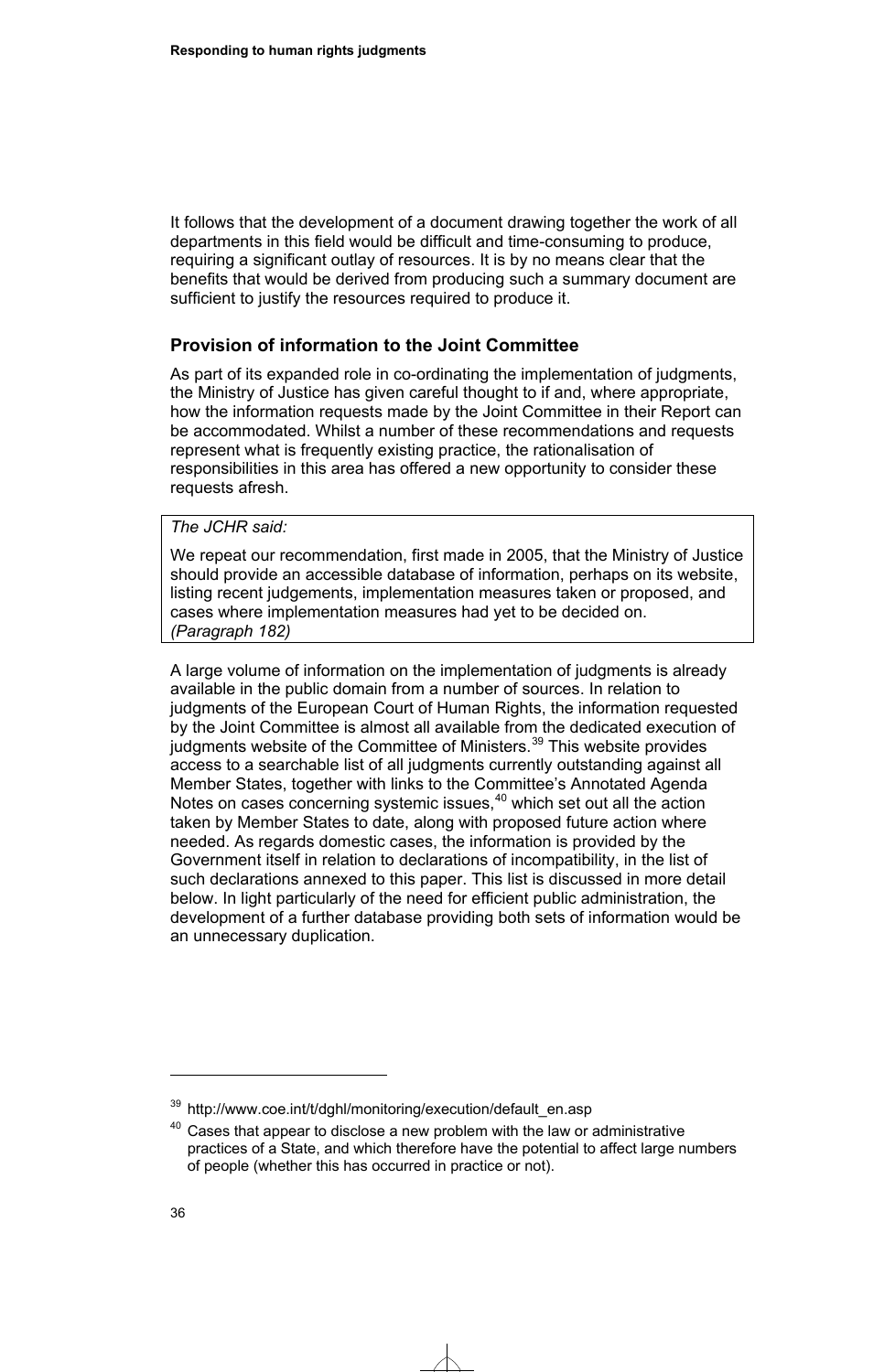#### *The JCHR said:*

Through officials at the Ministry of Justice, we have been provided with an updated version of this database [on declarations of incompatibility], which adopts a different narrative format, which in our view is difficult to follow and less accessible. We are disappointed that the database is no longer available on the Ministry of Justice website. We recommend that the Ministry of Justice takes steps to resolve this problem to enable widespread public access to its database on declarations of incompatibility in order to enhance transparency in the implementation process. We also repeat our recommendation that the database should be reviewed and updated on at least a quarterly basis. *(Paragraph 138)*

While the list of declarations of incompatibility, a copy of which is annexed to this paper, is currently available to all on request, this situation could perhaps be improved to allow easier access to the information. In order to address this, the Ministry of Justice has for some time intended to publish the list on the Department's website but has been prevented by technical difficulties from doing so. Continuing efforts will be made to address these difficulties and the Joint Committee will be kept informed of progress.

The list of declarations of incompatibility is currently updated whenever developments occur in the case to which they relate or progress is made in relation to their implementation. As only three declarations of incompatibility remain active,<sup>[41](#page-39-0)</sup> this approach is the most effective in terms of ensuring information remains accurate and up to date. However, should this situation change, the approach to updating the list will be reviewed. It was the practice of the previous Government to provide the Joint Committee with a copy of the list following each update and this will continue.

Updates to the list will of course be made not only when changes occur regarding existing declarations of incompatibility but when any new declarations are made. The updated list constitutes one of the ways in which the Joint Committee is made aware of declarations of incompatibility and progress towards their implementation.

## *The JCHR said:*

We recommend that the Ministry of Justice should notify the Committee of any judgment of the European Court of Human Rights in an application against the UK and of any declaration of incompatibility made by a UK court under s. 4 of the Human Rights Act 1998 as soon as reasonably practicable and in any event within 14 days of the date of the judgment. *(Paragraph 172)*

However, it has historically been the practice of the Government to draw the making of new declarations of incompatibility to the Joint Committee's attention, and to update them on later appeals. This practice will also continue,

<span id="page-39-0"></span>In that the case in which they were made is still before the courts or implementation, where appropriate, has not been completed.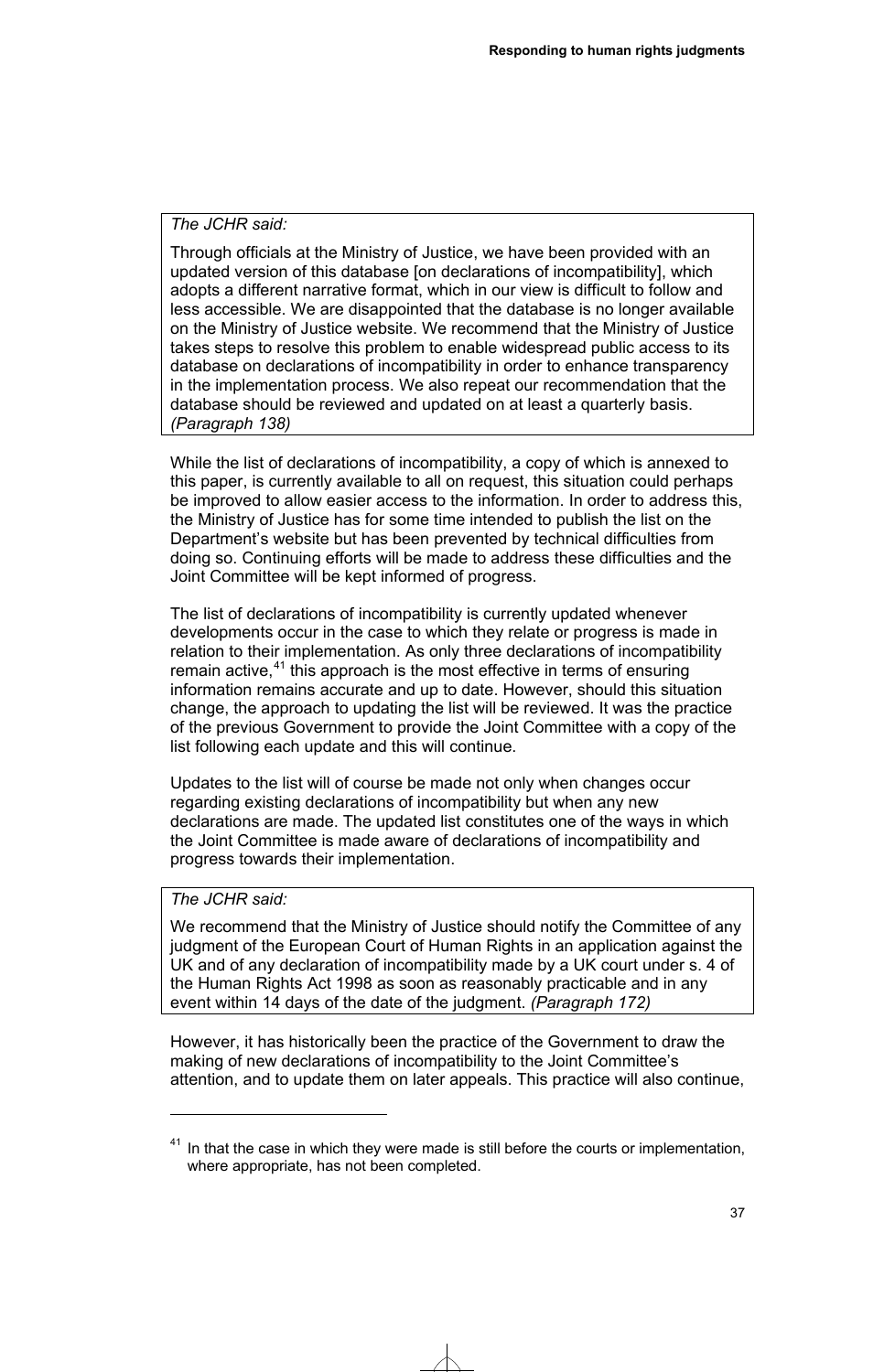and will still be undertaken by the department with responsibility for the subject matter of the declaration of incompatibility. The Ministry of Justice will also continue to encourage lead departments to update the Joint Committee regularly on their plans for responding to declarations of incompatibility.

All judgments of the European Court of Human Rights are highlighted a few days in advance on the website of the Court and via press announcements. It would be inappropriate, and counter to the interests of efficient public administration, for an additional process to be introduced. Furthermore, the Joint Committee already receives a regular update from the Foreign and Commonwealth Office on new adverse decisions of the European Court of Human Rights against the United Kingdom.

The Committee of Ministers has now adopted a policy of requiring States to complete Action Plans in relation to all judgments for which they are responsible. The Government supports this policy as it encourages States to supply the Committee with full and comprehensible information, improving the effectiveness of the scrutiny process.

## *The JCHR said:*

We welcome the Government's intention to make available to us the Action Plan which it is required to submit to the Committee of Ministers. We recommend that the Government always send us, as a matter of course, a copy of the Action Plan, at the same time as it sends it to the Committee of Ministers, and that we be copied in to all subsequent significant communications with the Committee of Ministers about the case. *(Paragraph 175)*

The Joint Committee have already been provided with copies of the relevant Action Plans and updates for two of the previous three Committee of Ministers meetings; the dissolution of the Joint Committee in line with that of Parliament on 12 April prevented the information submitted to the June 2010 Committee of Ministers meeting from being supplied. This information will continue to be provided to the Joint Committee, and copies of the Action Plans and updates submitted for consideration at the Committee of Ministers' forthcoming meeting in September, and the missing information from the June meeting, will be supplied to the Joint Committee separately.

It has been assumed that the Joint Committee's reference to 'subsequent significant communications,' above, refers to significant updates to the Action Plan for each case. It would be neither possible nor appropriate for the Joint Committee to receive copies of correspondence between Government officials and the Committee of Ministers' Secretariat.

Previous practice has also been to provide the Joint Committee, via the Ministry of Justice, with an annual update, in the form of a letter, setting out progress made in relation to human rights issues and judgments. This has been provided in advance of the Joint Committee's yearly evidence session with the Minister responsible for human rights.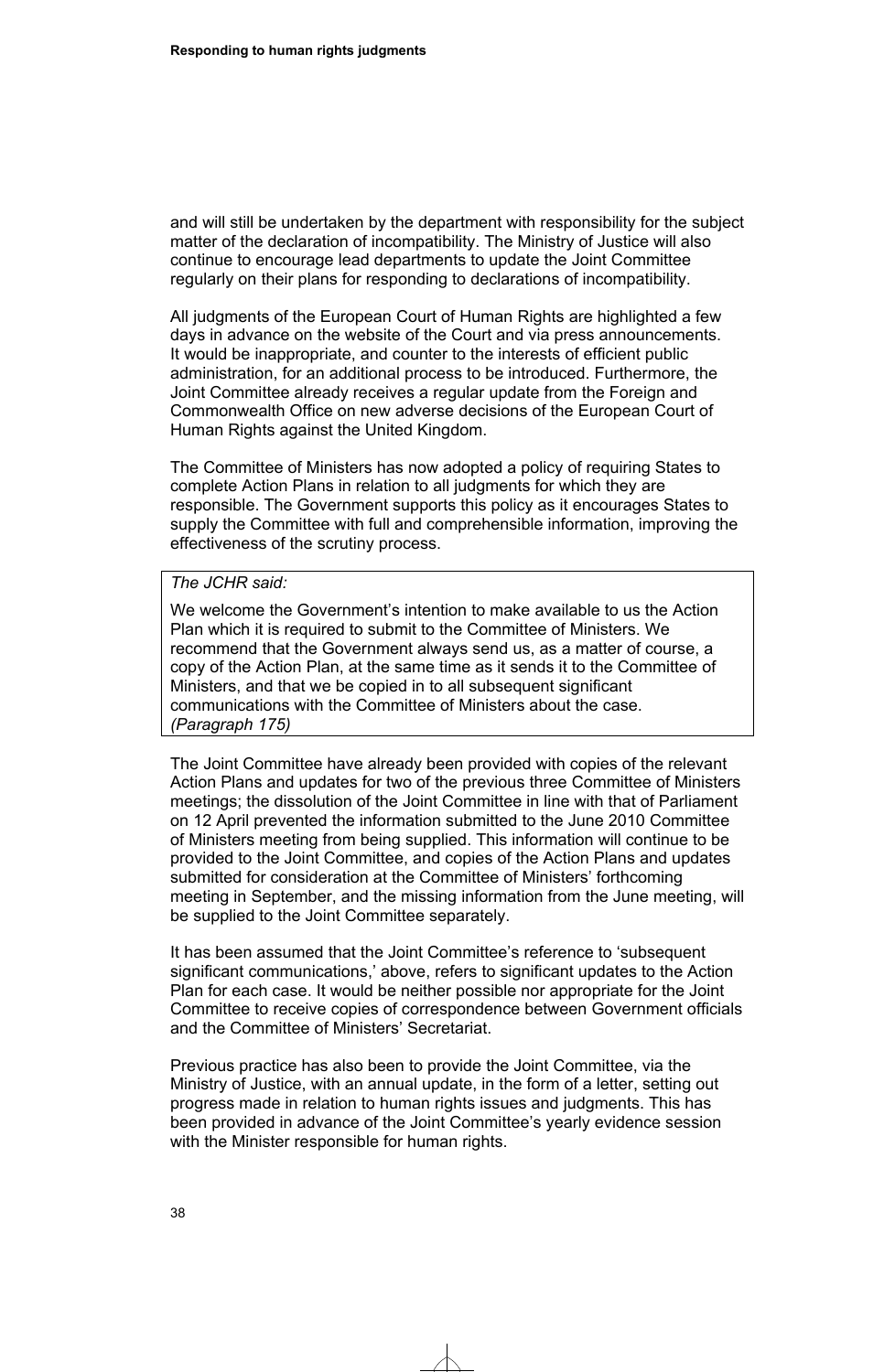#### *The JCHR said:*

Following our previous practice, described in Chapter 1, we recommend that, prior to our annual evidence session with the Minister responsible for human rights, the Government provide the Committee with a written memorandum covering the following:

- all judgments against the UK, or declarations of incompatibility, since the last evidence session;
- all measures taken to implement such judgments;
- the progress made towards the implementation of all other outstanding judgments;
- the UK's record on implementation according to the latest available statistics from the Council of Europe;
- the progress made towards the implementation of Committee of Ministers' recommendations on national implementation;
- the implications of Strasbourg judgments against other States for the UK's legal system. *(Paragraph 178.vi)*

The practice of making the Minister responsible for human rights matters available to the Joint Committee to attend annual oral evidence sessions, to discuss their work in the previous twelve months, will continue and the Government looks forward to many fruitful discussions with the Joint Committee in future. The Ministry of Justice will also to continue to supply the Joint Committee with written evidence in advance of these discussions.

However, improvements could be made to the system of providing written evidence. Under the current system, the Joint Committee receives via correspondence information about cases of particular interest or importance to it from the Government department responsible and written evidence on systemic issues and processes from the Ministry of Justice. This informs the Joint Committee's annual report, which the Government then responds to. A more efficient approach would be for the Government to publish proactively each July an annual report on the implementation of judgments.

An annual report by the Government would enable the Joint Committee to avoid the need for large volumes of detailed correspondence while still providing them with the necessary information; this information could then be discussed with Ministers at the autumn evidence session. Subsequent correspondence from the Joint Committee would, of course, continue to be welcome should they require further information on any points made in the report or at the evidence session. However, the Government considers that the publication of an annual report would remove the need for a formal response to a subsequent report on the same issues published by the Joint Committee.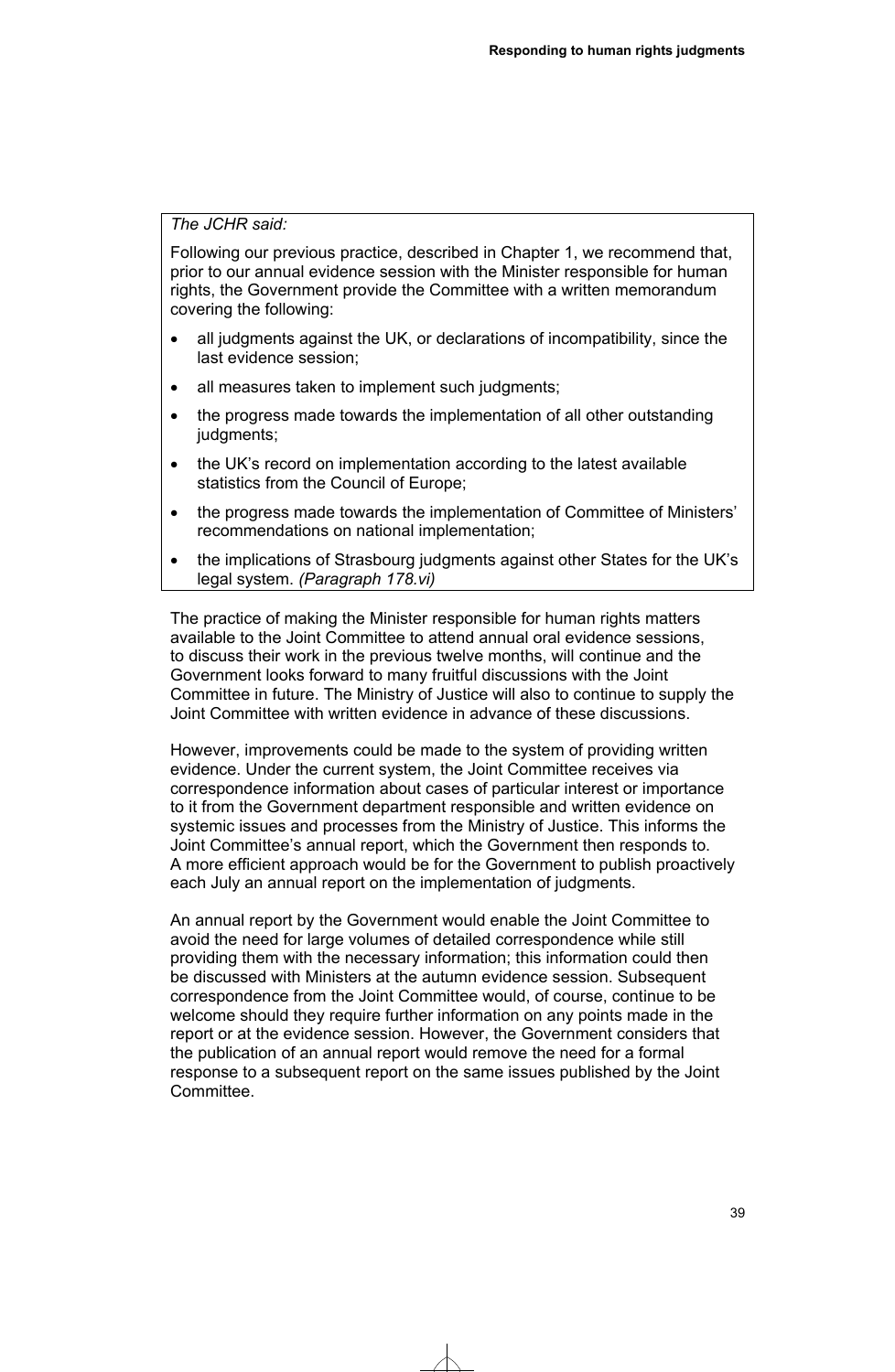The Government's proposed report would cover:

- Judgments<sup>42</sup> received in the previous twelve months, and measures either proposed or taken to implement them;
- An update on progress in older cases, the implementation of which has not yet been completed;
- An update on changes or developments in the wider systems for coordinating the implementation process;
- Analysis of the statistics produced by the Committee of Ministers in their annual report; the current availability-based approach set out above reflects the fact that the publication date of the Joint Committee's reports has not always chimed well with that of the Committee of Ministers.

As part of the Interlaken Conference Action Plan, all Council of Europe Member States have been asked to review their implementation of a number of Committee of Ministers' recommendations regarding the national implementation of the Convention. This review will be conducted in order to meet the Action Plan's 2011 deadline, and the Joint Committee will be informed of the results. The Government's position on the provision of information on adverse judgments against other States is set out in detail above and is not repeated here. The Government looks forward to receiving the Joint Committee's views on these proposals.

#### *The JCHR said:*

We recommend that the Government inform us on a quarterly basis of the number of Rule 39 requests that have been made by the Court and provide a detailed breakdown of the sorts of cases in which those requests have been made. *(Paragraph 181)*

There are some areas in which the publication of statistical data is not undertaken by the Council of Europe institutions and where it would be difficult to fill the gap. Data regarding Rule 39 indications is an example of this; the UK receives a very high volume of Rule 39 indications, particularly in relation to cases concerning removal of the applicant to another country. Collating this information and providing a detailed statistical breakdown would require a significant amount of resources that, in the current climate, cannot be justified. By way of an indication of the scale of the numbers involved, the Foreign and Commonwealth Office have calculated that the UK received 197 Rule 39 indications in the previous twelve months. $43$ 

The Joint Committee also requested information in relation to interventions made by the UK in cases against other States. Permission to intervene will generally be requested where a case raises an issue of particular importance

<span id="page-42-0"></span><sup>&</sup>lt;sup>42</sup> Both adverse judgments of the European Court of Human Rights and domestic declarations of incompatibility.

<span id="page-42-1"></span><sup>&</sup>lt;sup>43</sup> Information is for 1 July 2009 to 30 June 2010.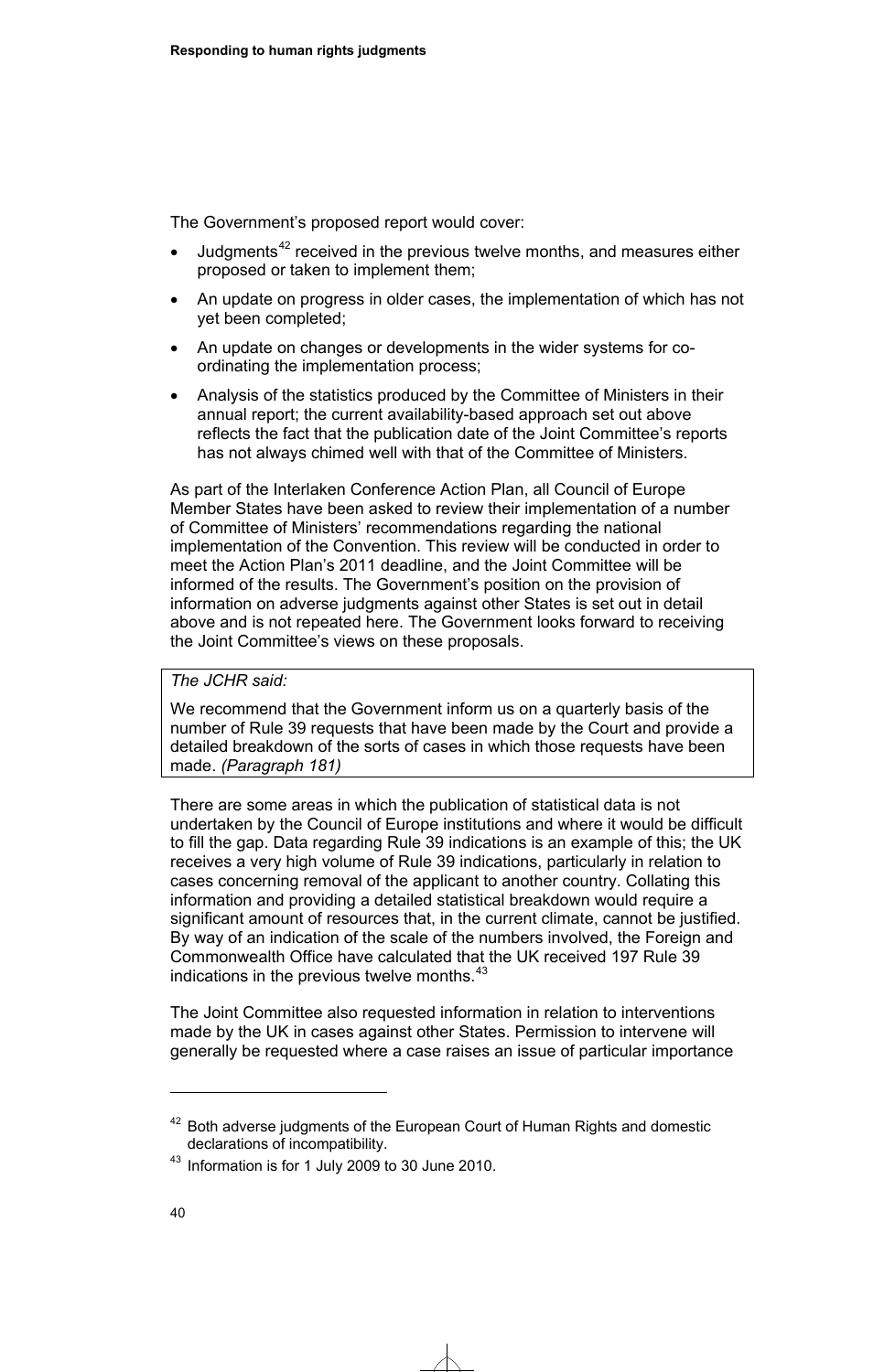or sensitivity and intervention is likely to add to the completeness of the information before the Court.

*The JCHR said:* 

We recommend that the Government commit to informing us at the earliest opportunity whenever it intervenes on behalf of the UK in a case against another State, and to making available to Parliament the reasons for its intervention and the substance of its argument. *(Paragraph 180)*

The decision to intervene in a case against another State is not one which is taken lightly. There are often sensitive political and diplomatic issues to consider, and a careful balance to be drawn on the costs and benefits of such an intervention. It is not always therefore possible to make the fine detail of such considerations public. However, it would be possible to notify the Joint Committee when an intervention is made, in order to allow the Committee to track the progress of the case as it deems appropriate. Notifications will therefore be sent to the Joint Committee by the Foreign and Commonwealth Office as part of that Department's regular update to the Joint Committee on judgments in cases against the UK.

However, it would not be appropriate to provide the substance of the arguments made in such cases as this would represent a great deal more information than is currently provided on cases against the UK and therefore represents something of an imbalance.

The Government remains conscious of the important role of Parliament in the implementation of human rights judgments, in terms of both the scrutiny of the Joint Committee and the wider debates and discussions on proposed remedial measures. Parliamentary scrutiny is an important tool for ensuring that the Government's approach to implementation in a given case is robust and addresses all the relevant issues fully.

In 2008, the Joint Committee held a Westminster Hall debate on the implementation of adverse human rights judgments. This debate provided just such an opportunity for wider Parliamentary scrutiny of the Government's work in this area.

*The JCHR said:* 

We recommend that there should be an annual debate in Parliament on the Joint Committee's report scrutinising the Government's memorandum. *(Paragraph 179)*

The holding of similar debates in future would continue this process of encouraging wider Parliamentary scrutiny and, therefore, a Minister from the Ministry of Justice, the lead department on this issue, will endeavour to attend future debates on this topic secured by the Joint Committee.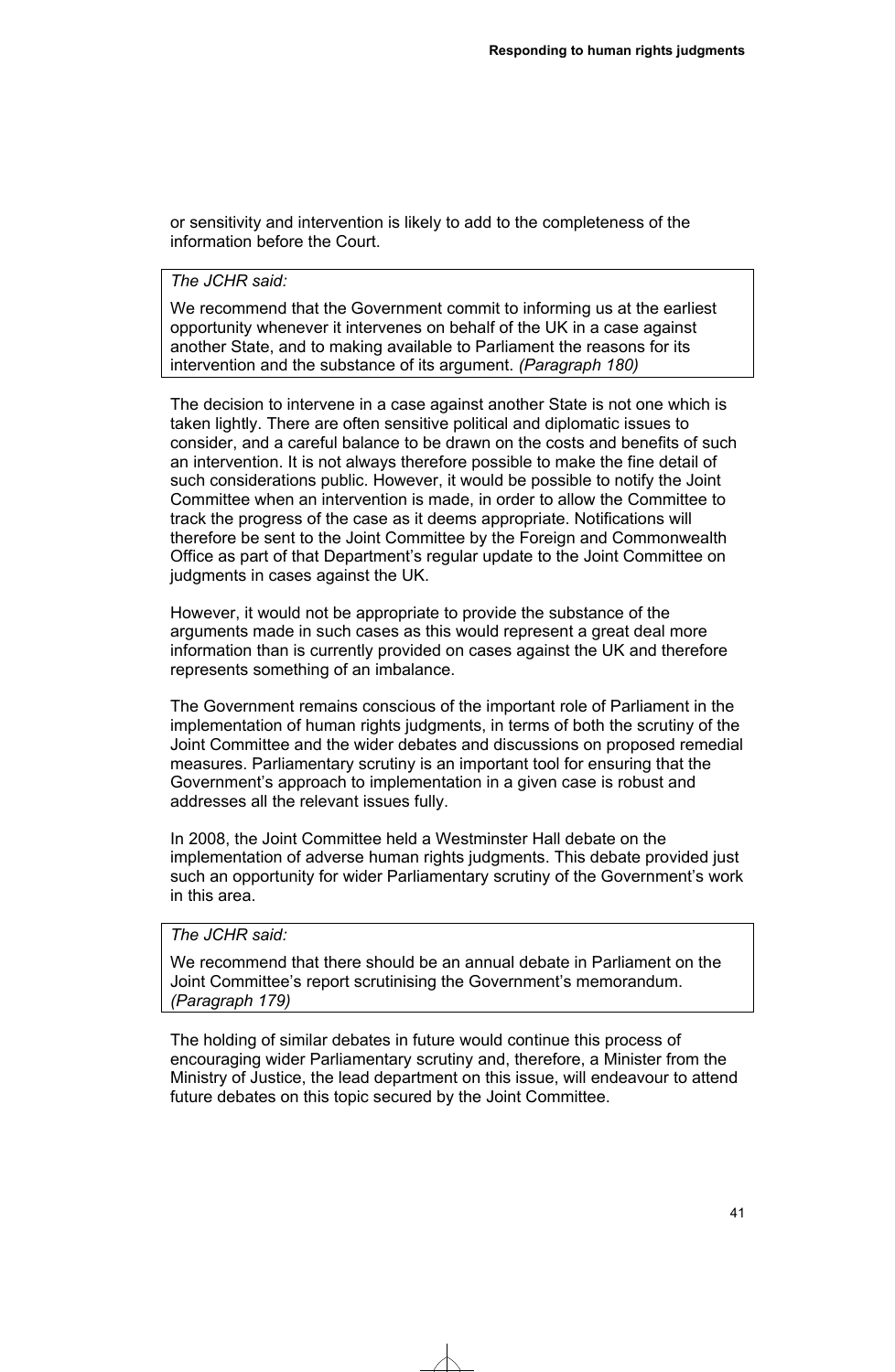## **Annex A: Declarations of incompatibility**

Since the Human Rights Act 1998 came into force on 2 October 2000, 26 declarations of incompatibility have been made. Of these:

- 18 have become final (in whole or in part) and are not subject to further appeal;
- 8 have been overturned on appeal.

Of the 18 declarations of incompatibility that have become final:

- 10 have been remedied by later primary legislation
- 1 has been remedied by a remedial order under section 10 of the Human Rights Act;
- 4 relate to provisions that had already been remedied by primary legislation at the time of the declaration;
- 3 are under consideration as to how to remedy the incompatibility.

Information about each of the 26 declarations of incompatibility is set out below in chronological order. All references to Articles are to the Convention rights, as defined in the Human Rights Act 1998, unless stated otherwise.

This information was last updated on 13 July 2010, and will not reflect any changes after that date.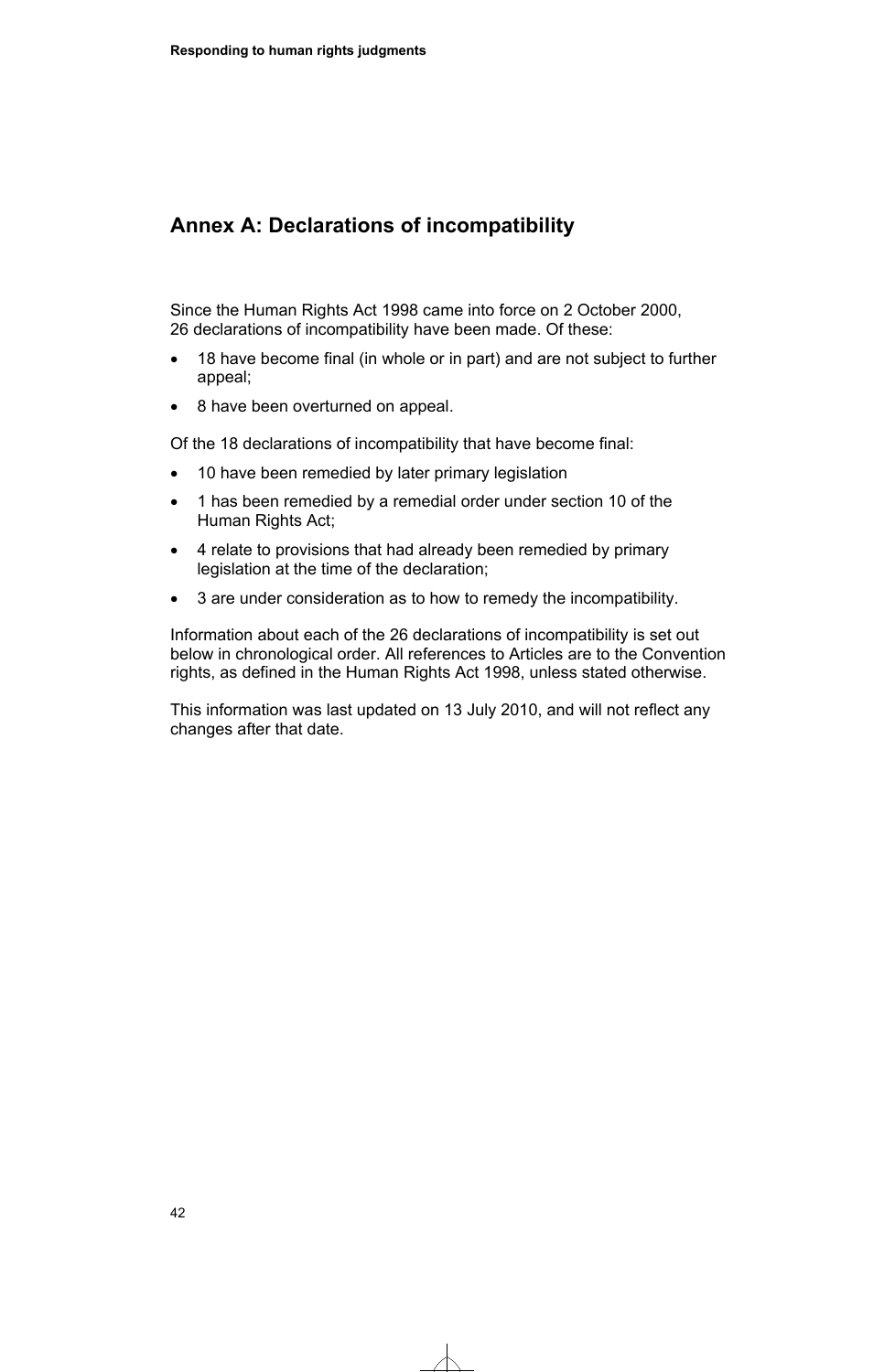#### **Contents**

- 1. R (on the application of Alconbury Developments Ltd.) v Secretary of State for the Environment, Transport and the Regions *(Administrative Court; [2001] HRLR 2; 13 December 2000)*
- 2. R (on the application of H) v Mental Health Review Tribunal for the North and East London Region & The Secretary of State for Health *(Court of Appeal; [2001] EWCA Civ 415; 28 March 2001)*
- 3. Wilson v First County Trust Ltd (No.2) *(Court of Appeal; [2001] EWCA Civ 633; 2 May 2001)*
- 4. McR's Application for Judicial Review *(Queen's Bench Division (NI); [2002] NIQB 58; 15 January 2002)*
- 5. International Transport Roth GmbH v Secretary of State for the Home **Department** *(Court of Appeal; [2002] EWCA Civ 158; 22 February 2002)*
- 6. Matthews v Ministry of Defence *(Queen's Bench Division; [2002] EWHC 13 (QB); 22 January 2002)*
- 7. R (on the application of Anderson) v Secretary of State for the Home **Department** *(House of Lords; [2002] UKHL 46; 25 November 2002)*
- 8. R (on the application of D) v Secretary of State for the Home Department *(Administrative Court; [2002] EWHC 2805 (Admin); 19 December 2002)*
- 9. Blood and Tarbuck v Secretary of State for Health *(unreported; 28 February 2003)*
- 10. R (on the application of Uttley) v Secretary of State for the Home **Department** *(Administrative Court; [2003] EWHC 950 (Admin); 8 April 2003)*
- 11. Bellinger v Bellinger *(House of Lords; [2003] UKHL 21; 10 April 2003)*
- 12. R (on the application of M) v Secretary of State for Health *(Administrative Court; [2003] EWHC 1094 (Admin);16 April 2003)*
- 13. R (on the application of Wilkinson) v Inland Revenue Commissioners *(Court of Appeal; [2003] EWCA Civ 814; 18 June 2003)*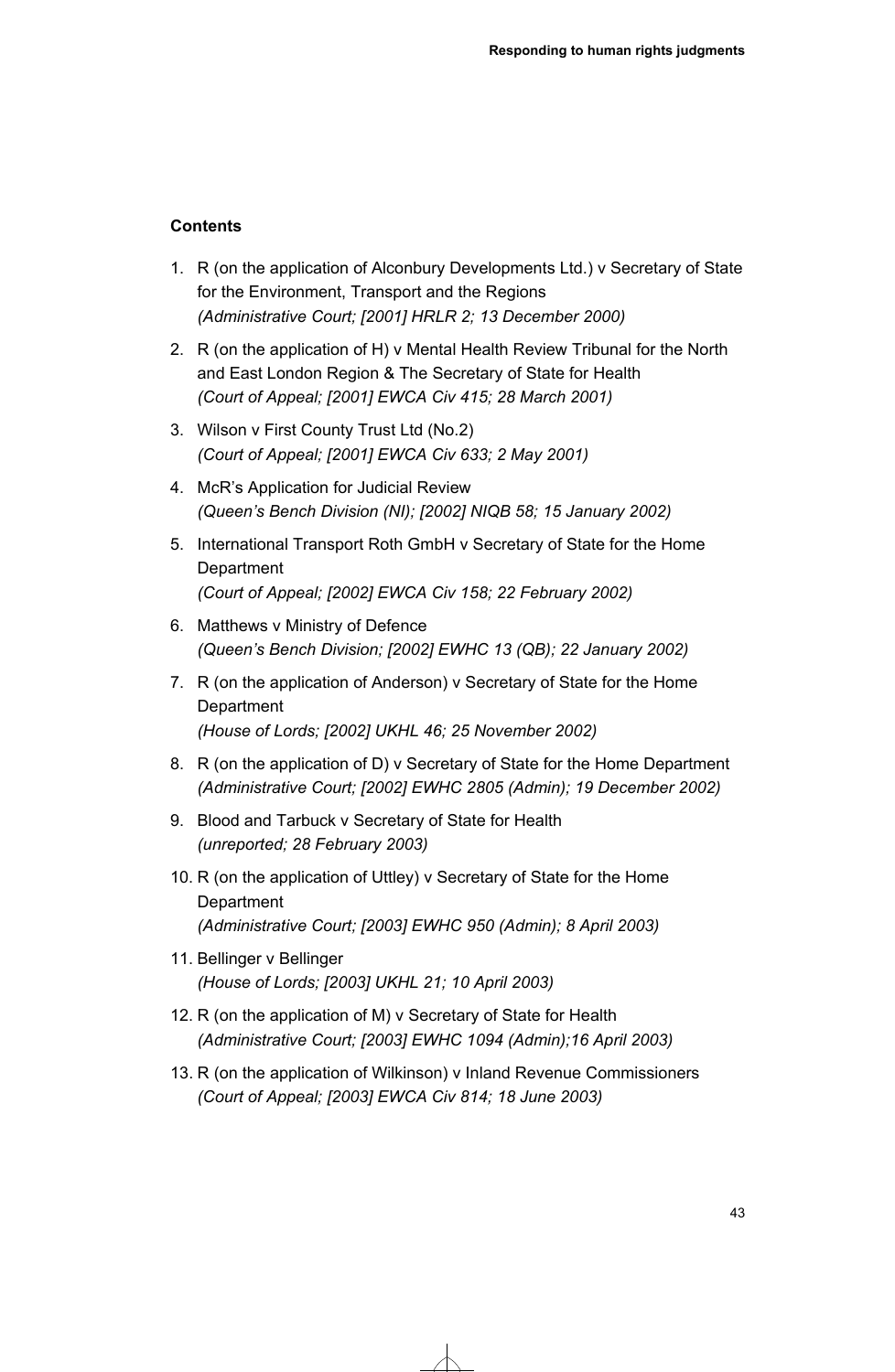- 14. R (on the application of Hooper and others) v Secretary of State for Work and Pensions *(Court of Appeal; [2003] EWCA Civ 875; 18 June 2003)*
- 15. R (on the application of MH) v Secretary of State for Health *(Court of Appeal; [2004] EWCA Civ 1609; 3 December 2004)*
- 16. A and others v Secretary of State for the Home Department *(House of Lords; [2004] UKHL 56; 16 December 2004*)
- 17. R (on the application of Sylviane Pierrette Morris) v Westminster City Council & First Secretary of State (No. 3) *(Court of Appeal;[2005] EWCA Civ 1184; 14 October 2005)*
- 18. R (Gabaj) v First Secretary of State *(Administrative Court; unreported; 28 March 2006)*
- 19. R (on the application of Baiai and others) v Secretary of State for the Home Department and another *(Administrative Court; [2006] EWHC 823 (Admin); 10 April 2006)*
- 20. Re MB *(Administrative Court; [2006] EWHC 1000 (Admin); 12 April 2006*)
- 21. R (on the application of (1) June Wright (2) Khemraj Jummun (3) Mary Quinn (4) Barbara Gambier) v (1) Secretary of State for Health (2) Secretary of State for Education & Skills *(Administrative Court; [2006] EWHC 2886 (Admin); 16 November 2006*)
- 22. R (Clift) v Secretary of State for the Home Department; Secretary of State for the Home Department v Hindawi and another *(House of Lords; [2006] UKHL 54; 13 December 2006*)
- 23. Smith v Scott *(Registration Appeal Court (Scotland); [2007] CSIH 9; 24 January 2007*)
- 24. Nasseri v Secretary of State for the Home Department *(Administrative Court; [2007] EWHC 1548 (Admin); 2 July 2007)*
- 25. R (Wayne Thomas Black) v Secretary of State for Justice *(Court of Appeal; [2008] EWCA Civ 359; 15 April 2008*)
- 26. R (on the application of (1) F (2) Angus Aubrey Thompson) v Secretary of State for the Home Department *(Administrative Court; [2008] EWHC 3170 (Admin); 19 December 2008)*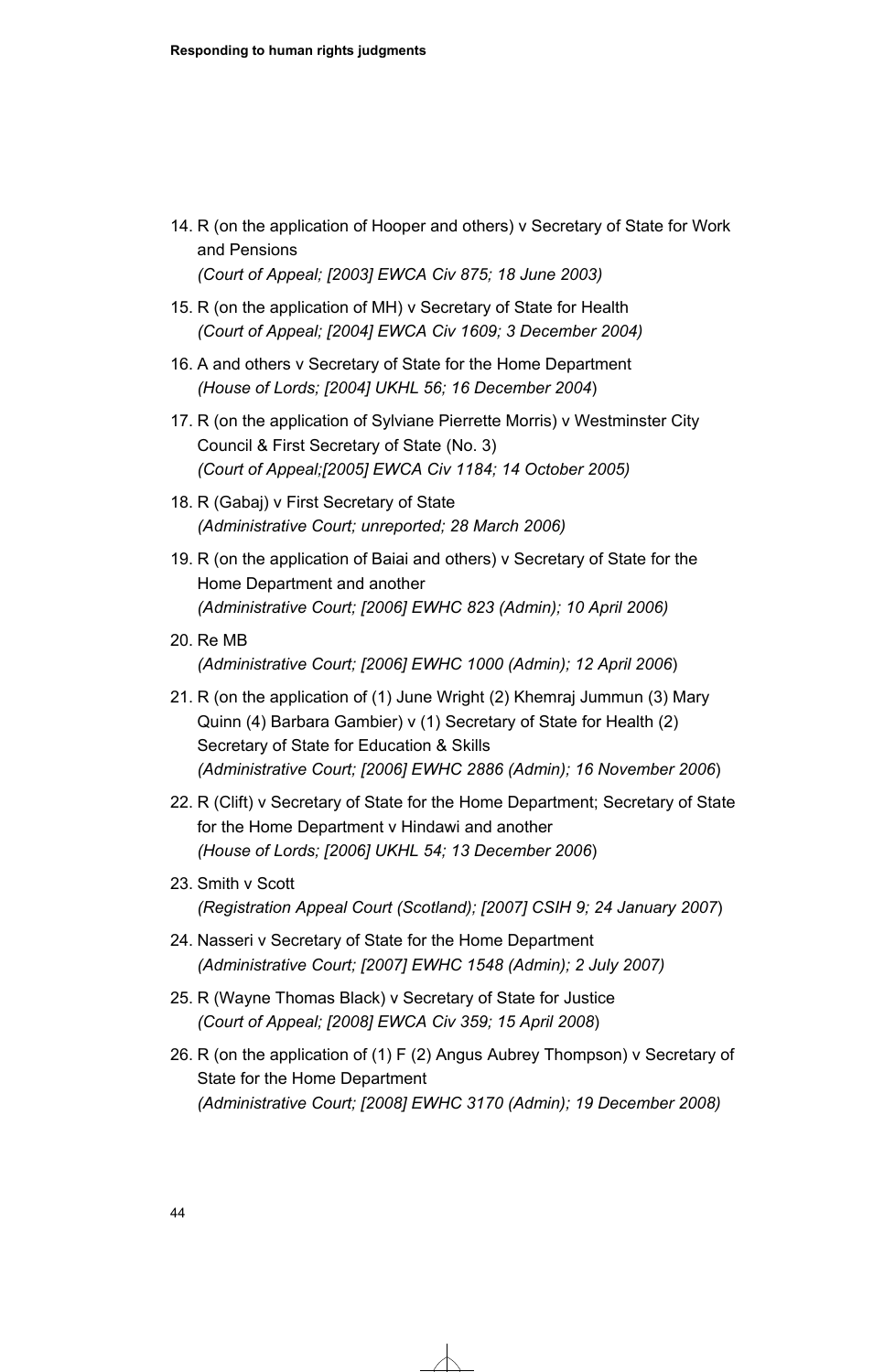## **1. R (on the application of Alconbury Developments Ltd.) v Secretary of State for the Environment, Transport and the Regions**

#### *Administrative Court; [2001] HRLR 2; 13 December 2000*

The Secretary of State's powers to determine planning applications were challenged on the basis that the dual role of the Secretary of State in formulating policy and taking decisions on applications inevitably resulted in a situation whereby applications could not be disposed of by an independent and impartial tribunal.

The Divisional Court declared that the powers were in breach of Article 6(1), to the extent that the Secretary of State as policy maker was also the decisionmaker. A number of provisions were found to be in breach of this principle, including the Town and Country Planning Act 1990, sections 77, 78 and 79.

## **The House of Lords overturned the declaration on 9 May 2001: [2001] UKHL 23**

\* \* \* \* \*

**2. R (on the application of H) v Mental Health Review Tribunal for the North and East London Region & the Secretary of State for Health** 

*Court of Appeal; [2001] EWCA Civ 415; 28 March 2001*

The case concerned a man who was admitted under section 3 of the Mental Health Act 1983 and sought discharge from hospital.

Sections 72 and 73 of the Mental Health Act 1983 were declared incompatible with Article 5(1) and 5(4) in as much as they did not require a Mental Health Review Tribunal to discharge a patient where it could not be shown that he was suffering from a mental disorder that warranted detention.

**The legislation was amended by the Mental Health Act 1983 (Remedial) Order 2001 (SI 2001 No.3712), which came into force on 26 November 2001.**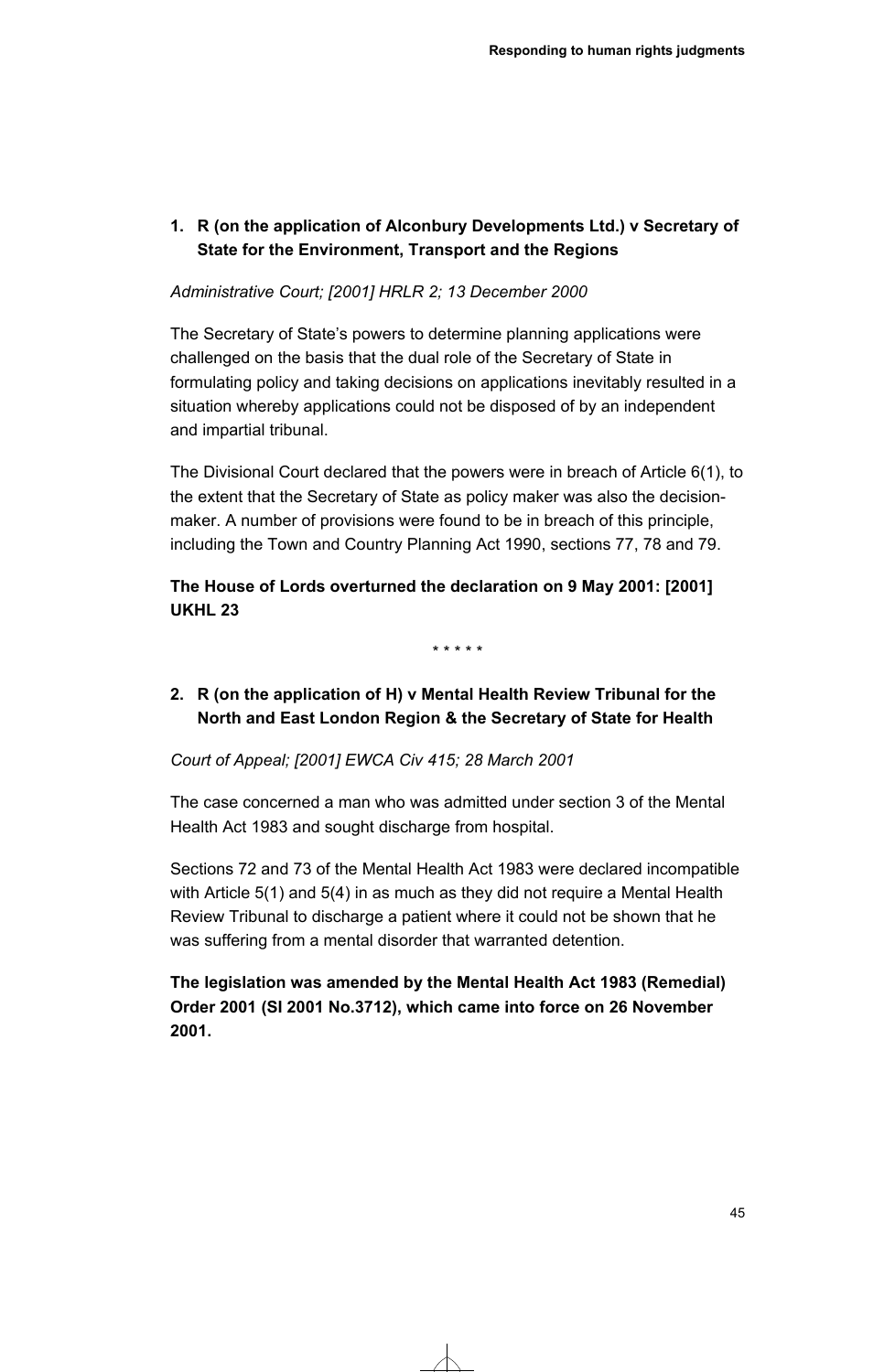## **3. Wilson v First County Trust Ltd (No.2)**

## *Court of Appeal; [2001] EWCA Civ 633; 2 May 2001*

The case concerned a pawnbroker who entered into a regulated loan agreement but did not properly execute the agreement with the result that it could not be enforced.

Section 127(3) of the Consumer Credit Act 1974 was declared incompatible with the Article 6 and Article 1 of the First Protocol by the Court of Appeal to the extent that it caused an unjustified restriction to be placed on a creditor's enjoyment of contractual rights.

## **The House of Lords overturned the declaration on 10 July 2003: [2003] UKHL 40**

\* \* \* \* \*

## **4. McR's Application for Judicial Review**

#### *Queen's Bench Division (NI); [2002] NIQB 58; 15 January 2002*

The case concerned a man who was charged with the attempted buggery of woman. He argued that the existence of the offence of attempted buggery was in breach of Article 8.

It was declared that Section 62 of the Offences Against the Person Act 1861 (attempted buggery), which continued to apply in Northern Ireland, was incompatible with Article 8 to the extent that it interfered with consensual sexual behaviour between individuals.

**Section 62 was repealed in Northern Ireland by the Sexual Offences Act 2003, section 139, section 140, Schedule 6 paragraph 4, and Schedule 7. These provisions came into force on 1 May 2004.**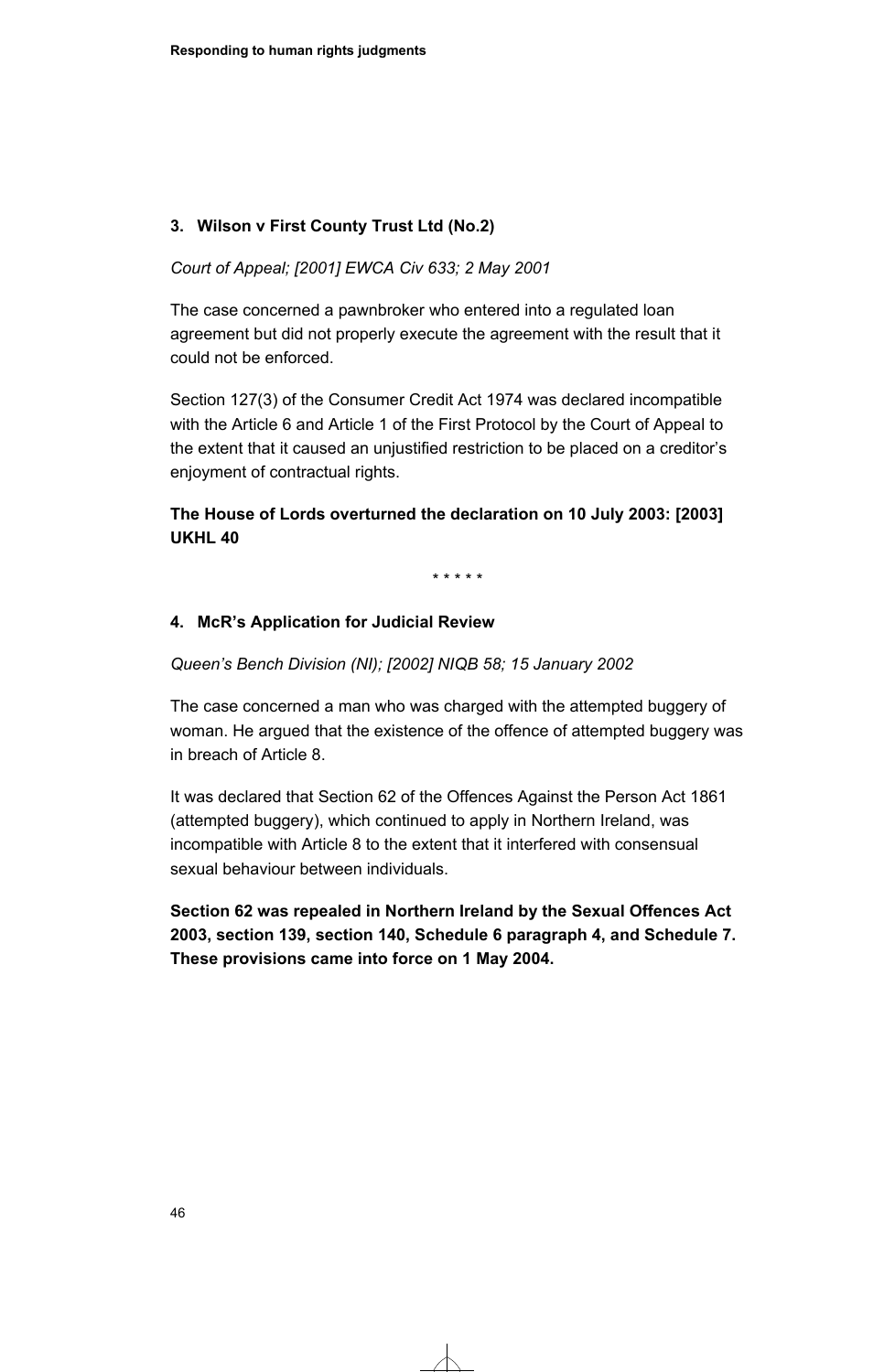## **5. International Transport Roth GmbH v Secretary of State for the Home Department**

## *Court of Appeal; [2002] EWCA Civ 158; 22 February 2002*

The case involved a challenge to a penalty regime applied to carriers who unknowingly transported clandestine entrants to the United Kingdom.

The penalty scheme contained in Part II of the Immigration and Asylum Act 1999 was declared incompatible with Article 6 because the fixed nature of the penalties offended the right to have a penalty determined by an independent tribunal. It also violated Article 1 of the First Protocol as it imposed an excessive burden on the carriers.

**The legislation was amended by the Nationality, Immigration and Asylum Act 2002, section 125, and Schedule 8, which came into force on 8 December 2002.** 

\* \* \* \* \*

#### **6. Matthews v Ministry of Defence**

*Queen's Bench Division; [2002] EWHC 13 (QB); 22 January 2002* 

The case concerned a Navy engineer who came into contact with asbestos lagging on boilers and pipes. As a result he developed pleural plaques and fibrosis. The Secretary of State issued a certificate that stated that the claimant's injury had been attributable to service and made an award of no fault compensation. The effect of the certificate, made under section 10 of the Crown Proceedings Act 1947, was to preclude the engineer from pursuing a personal injury claim for damages from the Navy due to the Crown's immunity in tort during that period. The engineer claimed this was a breach of Article 6.

Section 10 of the Crown Proceedings Act 1947 was declared incompatible with Article 6 in that it was disproportionate to any aim that it had been intended to meet.

**The Court of Appeal overturned the declaration, a decision which was upheld by the House of Lords on 13 February 2003: [2003] UKHL 4**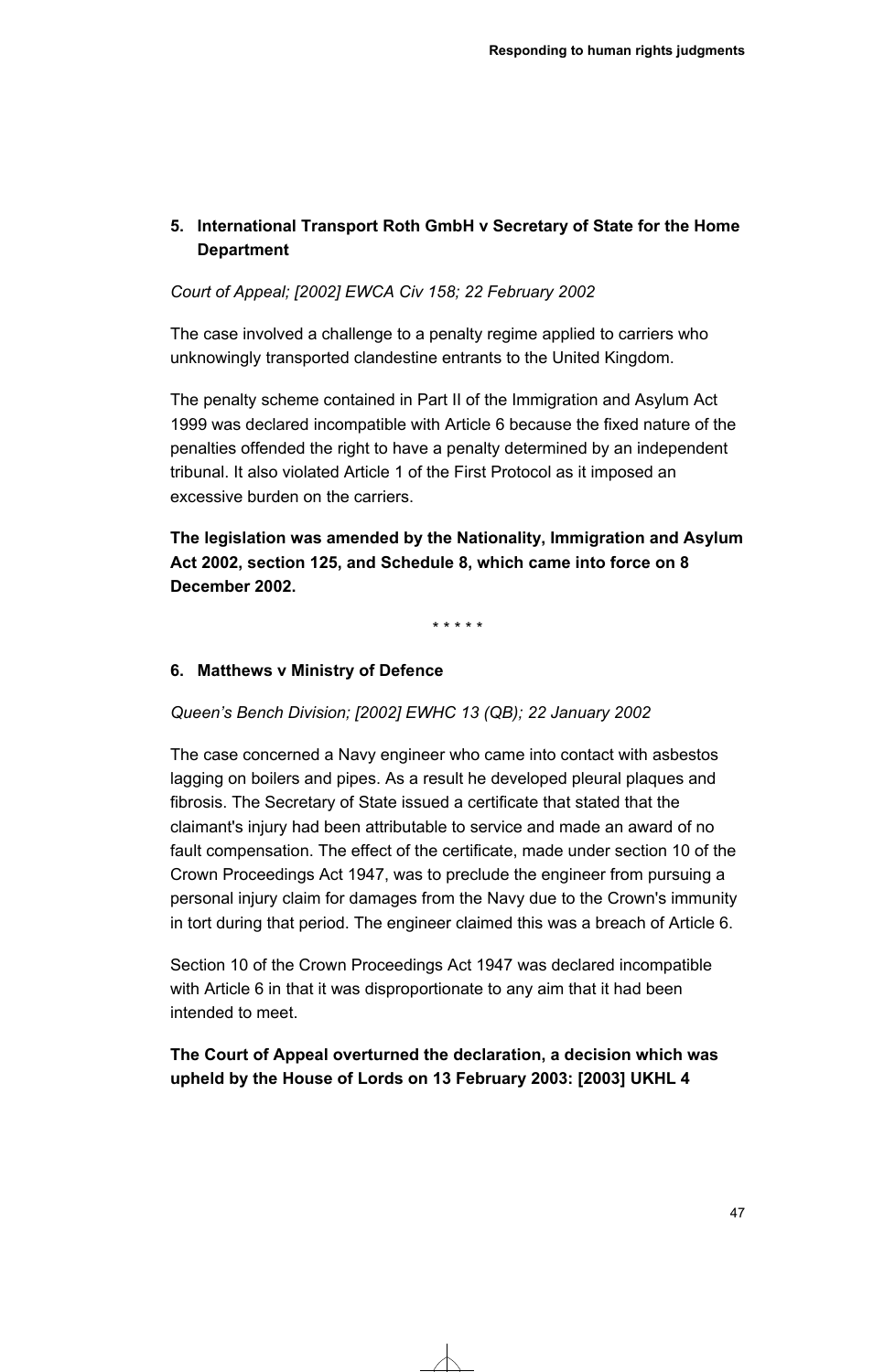## **7. R (on the application of Anderson) v Secretary of State for the Home Department**

## *House of Lords; [2002] UKHL 46; 25 November 2002*

The case involved a challenge to the Secretary of State for the Home Department's power to set the minimum period that must be served by a mandatory life sentence prisoner.

Section 29 of the Crime (Sentences) Act 1997 was incompatible with the right under Article 6 to have a sentence imposed by an independent and impartial tribunal in that the Secretary of State decided on the minimum period which must be served by a mandatory life sentence prisoner before he was considered for release on licence.

**The law was repealed by the Criminal Justice Act 2003, sections 303(b)(i) and 332 and Schedule 37, Part 8, with effect from 18 December 2003. Transitional and new sentencing provisions were contained in Chapter 7 and Schedules 21 and 22 of that Act.** 

\* \* \* \* \*

## **8. R (on the application of D) v Secretary of State for the Home Department**

*Administrative Court; [2002] EWHC 2805 (Admin); 19 December 2002* 

The case involved a challenge to the Secretary of State for the Home Department's discretion to allow a discretionary life prisoner to obtain access to a court to challenge their continued detention.

Section 74 of the Mental Health Act 1983 was incompatible with Article 5(4) to the extent that the continued detention of discretionary life prisoners who had served the penal part of their sentence depended on the exercise of a discretionary power by the executive branch of government to grant access to a court.

**The law was amended by section 295 of the Criminal Justice Act 2003 section 295, which came into force on 20 January 2004.**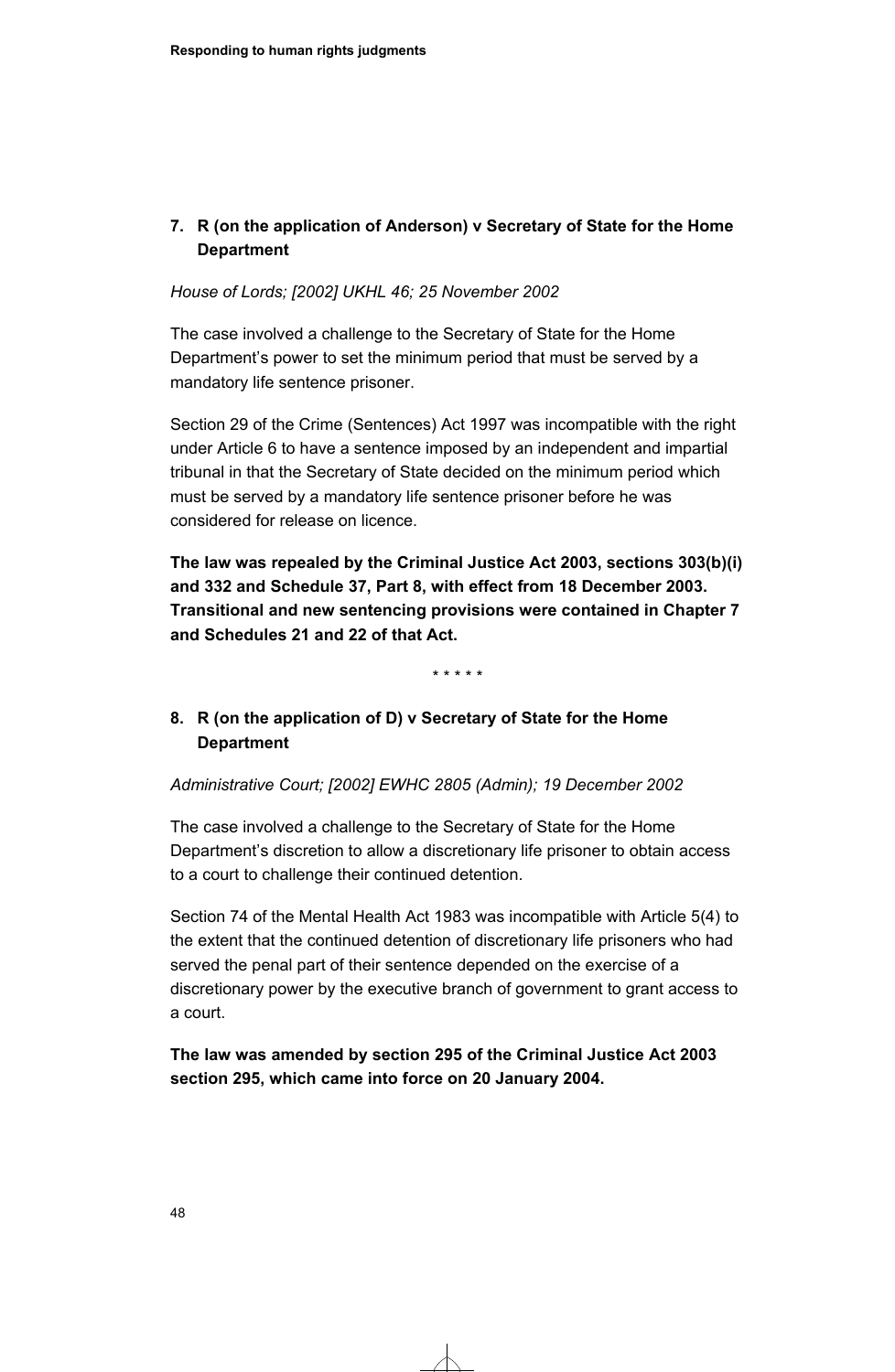## **9. Blood and Tarbuck v Secretary of State for Health**

#### *unreported; 28 February 2003*

The case concerned the rules preventing a deceased father's name from being entered on the birth certificate of his child.

Section 28(6)(b) of the Human Fertilisation and Embryology Act 1990 was declared incompatible with Article 8, and/or Article 14 taken together with Article 8, to the extent that it did not allow a deceased father's name to be given on the birth certificate of his child.

**The law was amended by the Human Fertilisation and Embryology (Deceased Fathers) Act 2003, which came into force on 1 December 2003.** 

\* \* \* \* \*

## **10. R (on the application of Uttley) v Secretary of State for the Home Department**

#### *Administrative Court; [2003] EWHC 950 (Admin); 8 April 2003*

The case concerned a prisoner who argued that his release on license was an additional penalty to which he would not have been subject at the time he was sentenced.

Sections 33(2), 37(4)(a) and 39 of the Criminal Justice Act 1991 were declared incompatible with the claimant's rights under Article 7, insofar as they provided that he would be released at the two-thirds point of his sentence on licence with conditions and be liable to be recalled to prison.

## **The House of Lords overturned the declaration on 30 July 2004: [2004] UKHL 38**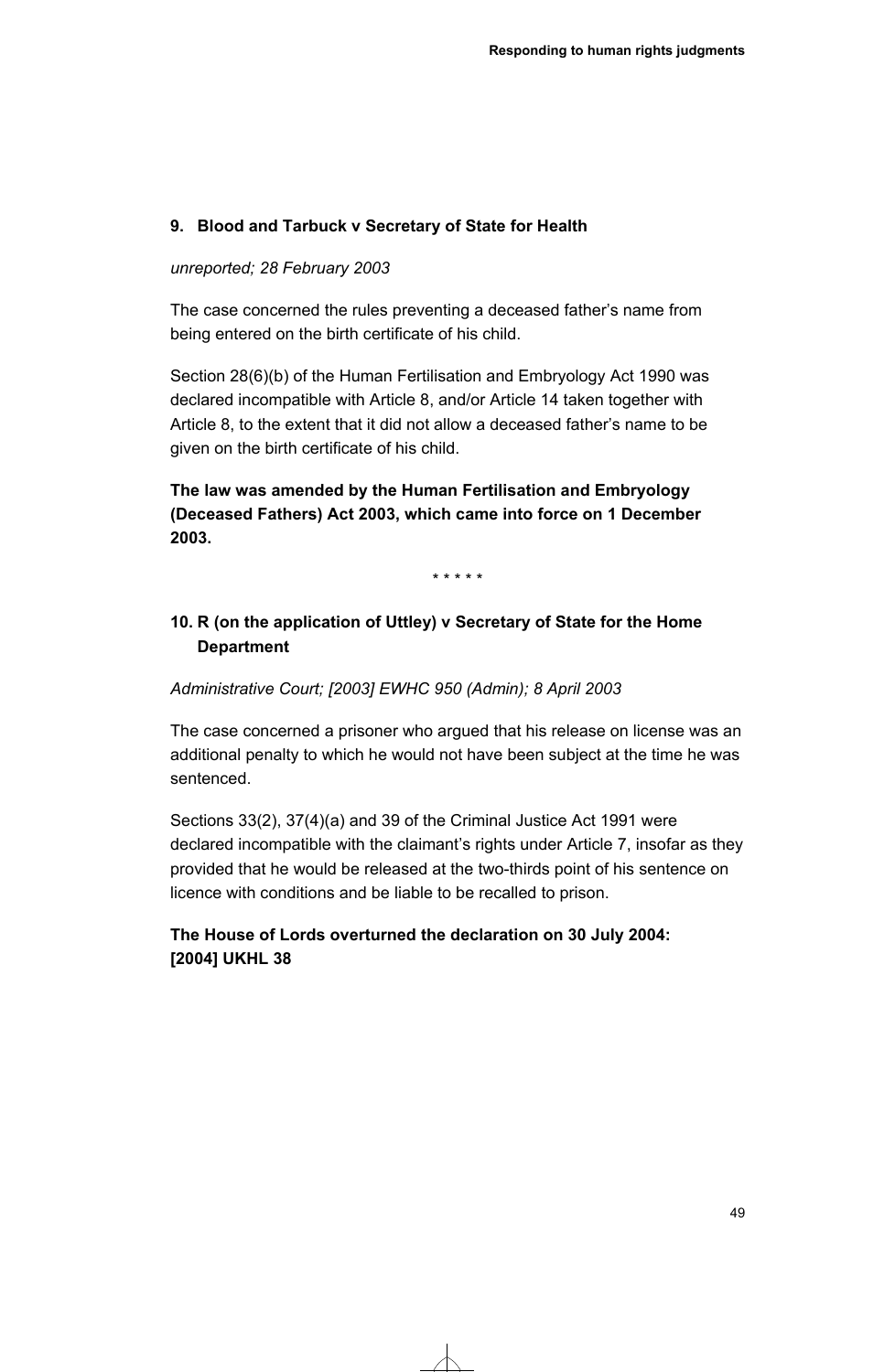## **11. Bellinger v Bellinger**

## *House of Lords; [2003] UKHL 21; 10 April 2003*

A post-operative male to female transsexual appealed against a decision that she was not validly married to her husband, by virtue of the fact that at law she was a man.

Section 11(c) of the Matrimonial Causes Act 1973 was declared incompatible with Articles 8 and 12 in so far as it made no provision for the recognition of gender reassignment.

**In** *Goodwin v UK* **(Application 28957/95; 11 July 2002) the European Court of Human Rights had already identified the absence of any system for legal recognition of gender change as a breach of Articles 8 and 12. This was remedied by the Gender Recognition Act 2004, which came into force on 4 April 2005.** 

\* \* \* \* \*

## **12. R (on the application of M) v Secretary of State for Health**

#### *Administrative Court; [2003] EWHC 1094 (Admin); 16 April 2003*

The case concerned a patient who lived in hostel accommodation but remained liable to detention under the Mental Health Act 1983. Section 26 of the Act designated her adoptive father as her "nearest relative" even though he had abused her as a child.

Sections 26 and 29 of the Mental Health Act 1983 were declared incompatible with Article 8, in that the claimant had no choice over the appointment or legal means of challenging the appointment of her nearest relative.

**The Government published in 2004 a Bill proposing reform of the mental health system, which would have replaced these provisions. Following substantial opposition in Parliament, the Government withdrew the Bill in March 2006, and introduced a new Bill which received Royal Assent on 19 July 2007 as the Mental Health Act 2007, of which sections 23 to 26 replace the incompatible provisions. These provisions came into force on 3 November 2008.**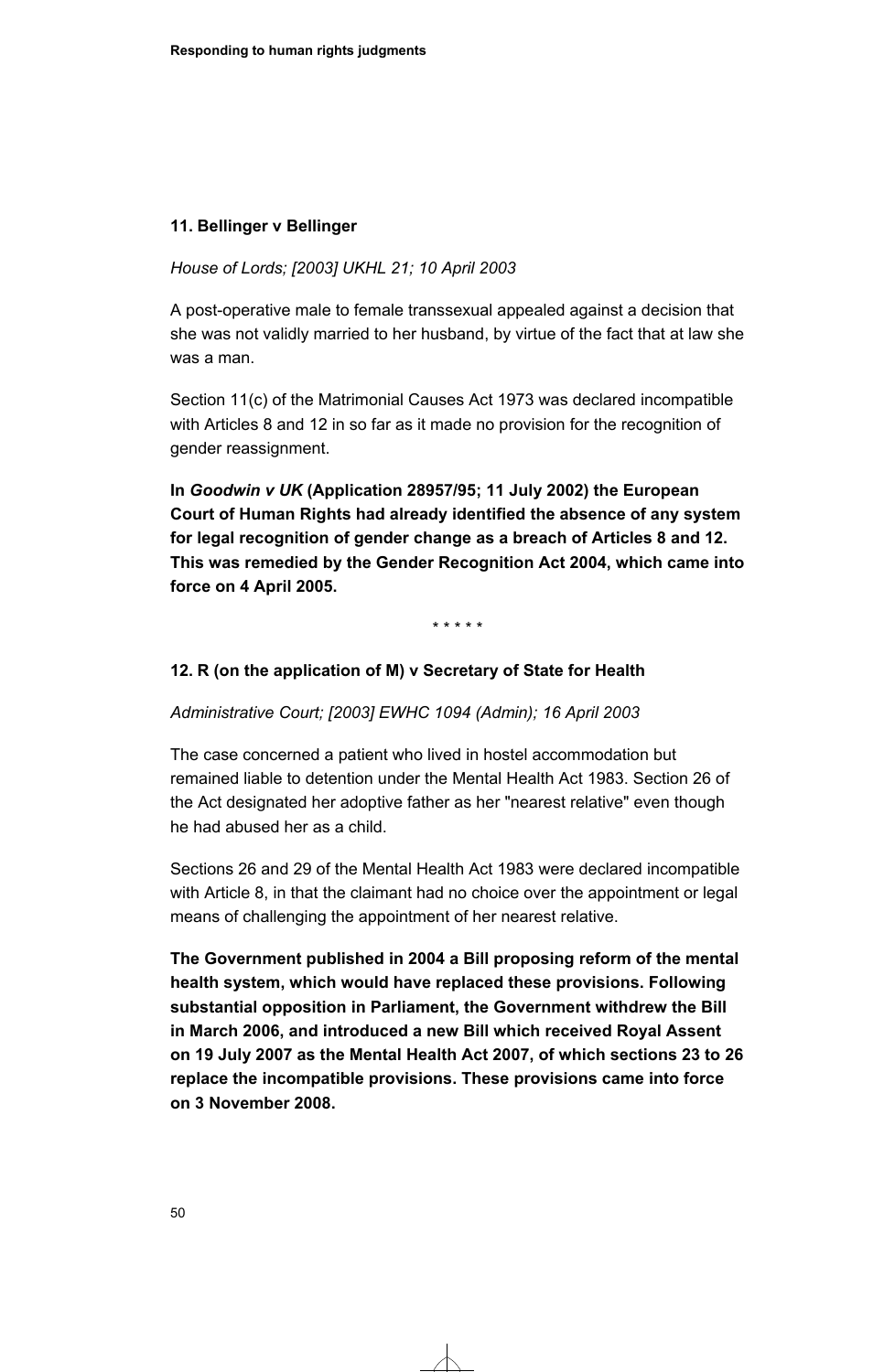## **13. R (on the application of Wilkinson) v Inland Revenue Commissioners**

*Court of Appeal; [2003] EWCA Civ 814; 18 June 2003* 

The case concerned the payment of Widow's Bereavement Allowance to widows but not widowers.

Section 262 of the Income and Corporation Taxes Act 1988 was declared incompatible with Article 14 when read with Article 1 of the First Protocol in that it discriminated against widowers in the provision of Widow's Bereavement Allowance.

**The section declared incompatible was no longer in force at the date of the judgment, having already been repealed by the Finance Act 1999 sections 34(1), 139, and Schedule 20. This came into force in relation to deaths occurring on or after 6 April 2000.**

\* \* \* \* \*

## **14. R (on the application of Hooper and others) v Secretary of State for Work and Pensions**

*Court of Appeal; [2003] EWCA Civ 875; 18 June 2003* 

The case concerned Widowed Mother's Allowance which was payable to women only and not to men.

Sections 36 and 37 of the Social Security Contributions and Benefit Act 1992 were found to be in breach of Article 14 in combination with Article 8 and Article 1 of the First Protocol in that benefits were provided to widows but not widowers.

**The law had already been amended at the date of the judgment by the Welfare Reform and Pensions Act 1999, section 54(1), which came into force on 9 April 2001.**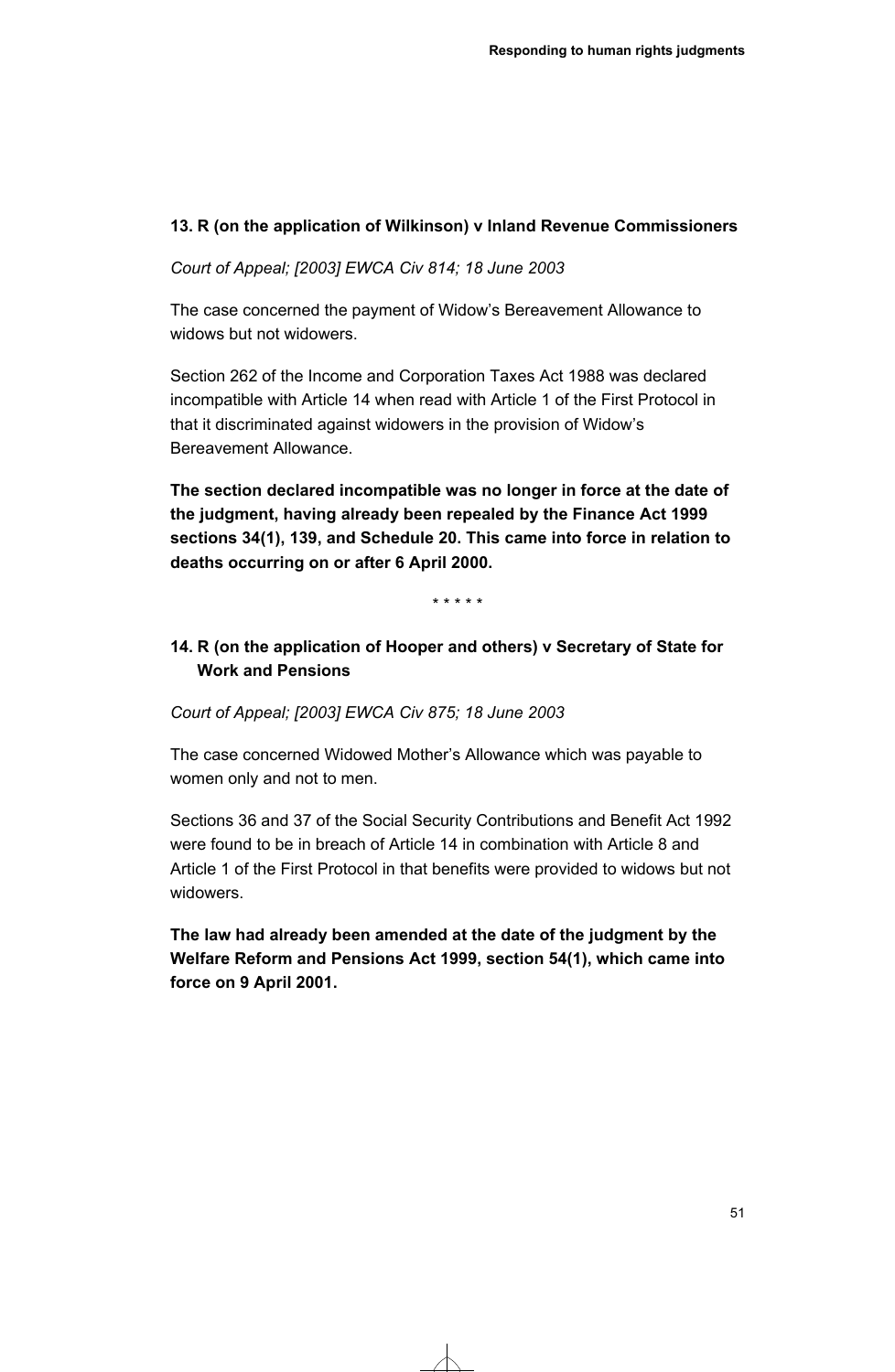## **15. R (on the Application of MH) v Secretary of State for Health**

## *Court of Appeal; [2004] EWCA Civ 1609; 3 December 2004*

The case concerned a patient who was detained under section 2 of the Mental Health Act 1983 and was incompetent to apply for discharge from detention. Her detention was extended by operation of provisions in the Mental Health Act 1983.

Section 2 of the Mental Health Act 1983 was declared incompatible with Article 5(4) of the ECHR in so far as:

- (i) it is not attended by provision for the reference to a court of the case of an incompetent patient detained under section 2 in circumstances where a patient has a right to make application to the Mental Health Review Tribunal but the incompetent patient is incapable of exercising that right; and
- (ii) it is not attended by a right for a patient to refer his case to a court when his detention is extended by the operation of section 29(4).

## **The House of Lords overturned the declaration on 20 October 2005: [2005] UKHL 60**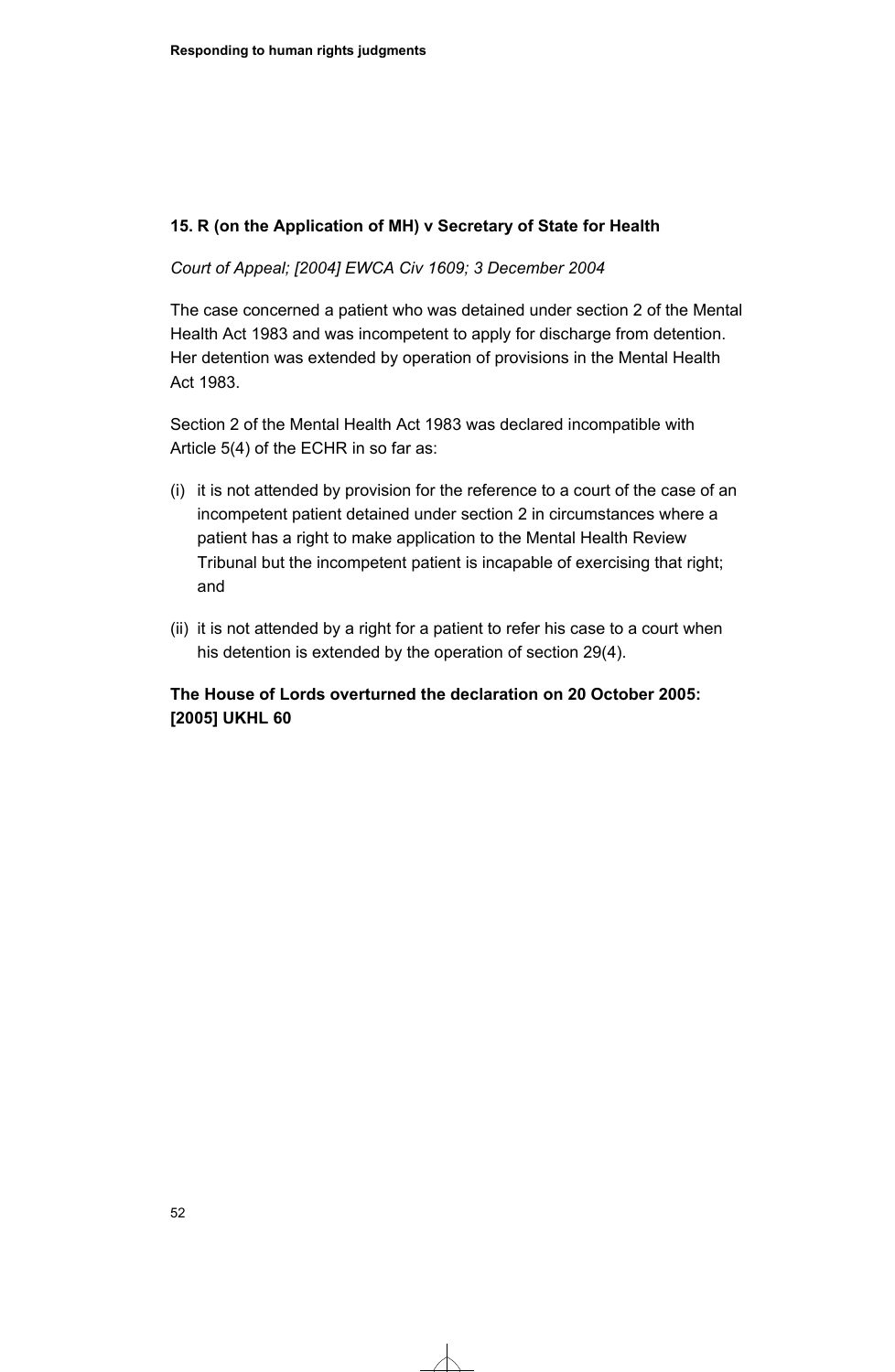#### **16. A and others v Secretary of State for the Home Department**

#### *House of Lords; [2004] UKHL 56; 16 December 2004*

The case concerned the detention under the Anti-terrorism, Crime and Security Act 2001 of foreign nationals who had been certified by the Secretary of State as suspected international terrorists, and who could not be deported without breaching Article 3. They were detained without charge or trial in accordance with a derogation from Article 5(1) provided by the Human Rights Act 1998 (Designated Derogation) Order 2001.

The Human Rights Act 1998 (Designated Derogation) Order 2001 was quashed because it was not a proportionate means of achieving the aim sought and could not therefore fall within Article 15. Section 23 of the Anti-terrorism, Crime and Security Act 2001 was declared incompatible with Articles 5 and 14 as it was disproportionate and permitted the detention of suspected international terrorists in a way that discriminated on the ground of nationality or immigration status.

**The provisions were repealed by the Prevention of Terrorism Act 2005, which put in place a new regime of control orders; it came into force on 11 March 2005.**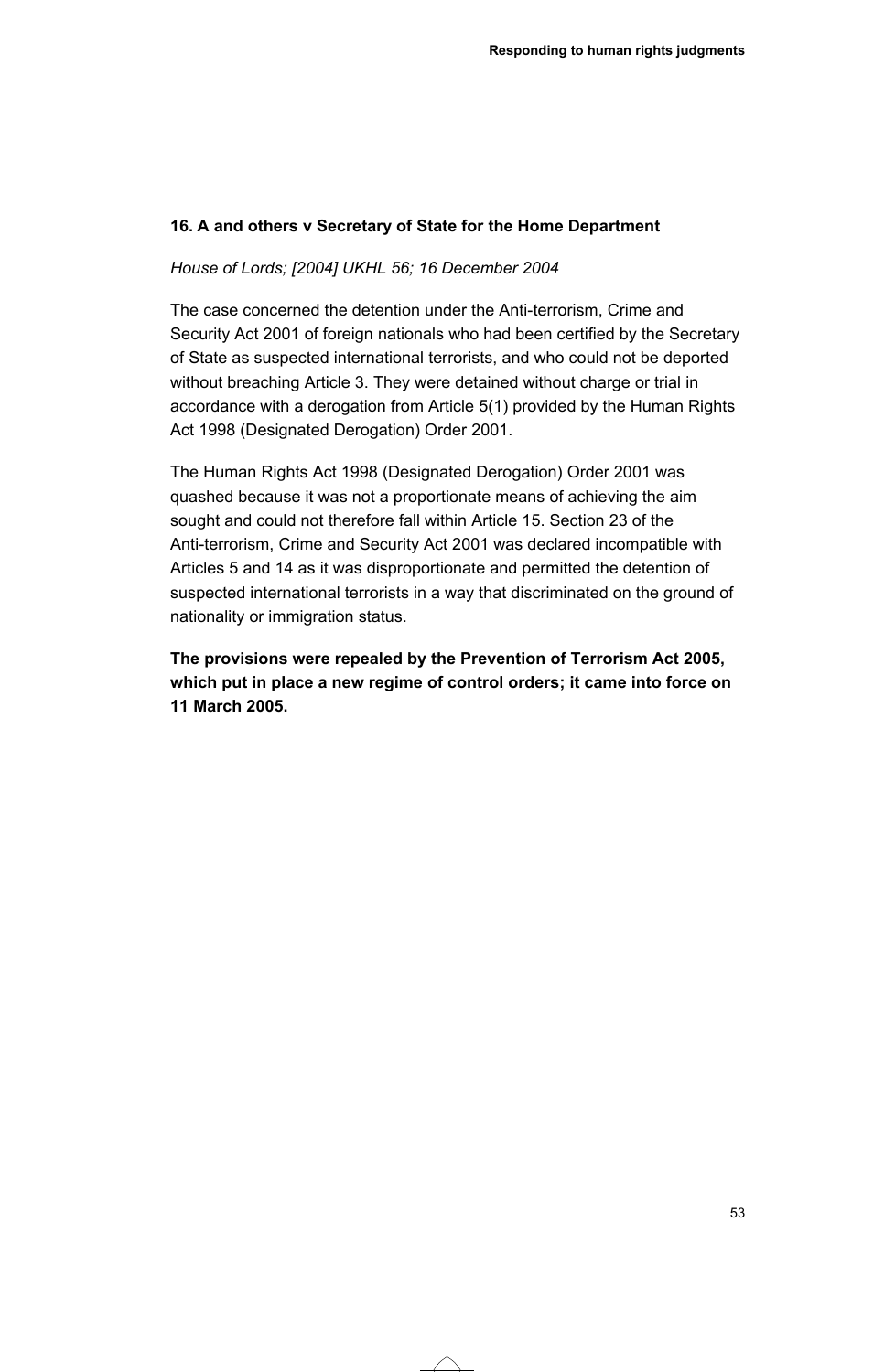## **17. R (on the application of Sylviane Pierrette Morris) v Westminster City Council & First Secretary of State (No. 3)**

*Court of Appeal; [2005] EWCA Civ 1184; 14 October 2005* 

## **18. R (Gabaj) v First Secretary of State**

## *Administrative Court; unreported; 28 March 2006*

These cases concerned applications for local authority accommodation. In *Morris*, the application was by a single mother (a British citizen) whose child was subject to immigration control. Section 185(4) of the Housing Act 1996 was declared incompatible with Article 14 to the extent that it requires a dependent child who is subject to immigration control to be disregarded when determining whether a British citizen has priority need for accommodation.

In *Gabaj*, it was the claimant's pregnant wife, rather than the claimant's child, who was a person from abroad. As this case was a logical extension of the declaration granted in Morris, the Government agreed to the making of a further similar declaration that section 185(4) of the Housing Act 1996 is incompatible with Article 14 to the extent that it requires a pregnant member of the household of a British citizen, if both are habitually resident in the United Kingdom, to be disregarded when determining whether the British citizen has a priority need for accommodation or is homeless, when the pregnant member of the household is a person from abroad who is ineligible for housing assistance.

**The law was amended by Schedule 15 to the Housing and Regeneration Act 2008. The Act received Royal Assent on 22 July 2008 and Schedule 15 was brought into force on 2 March 2009.**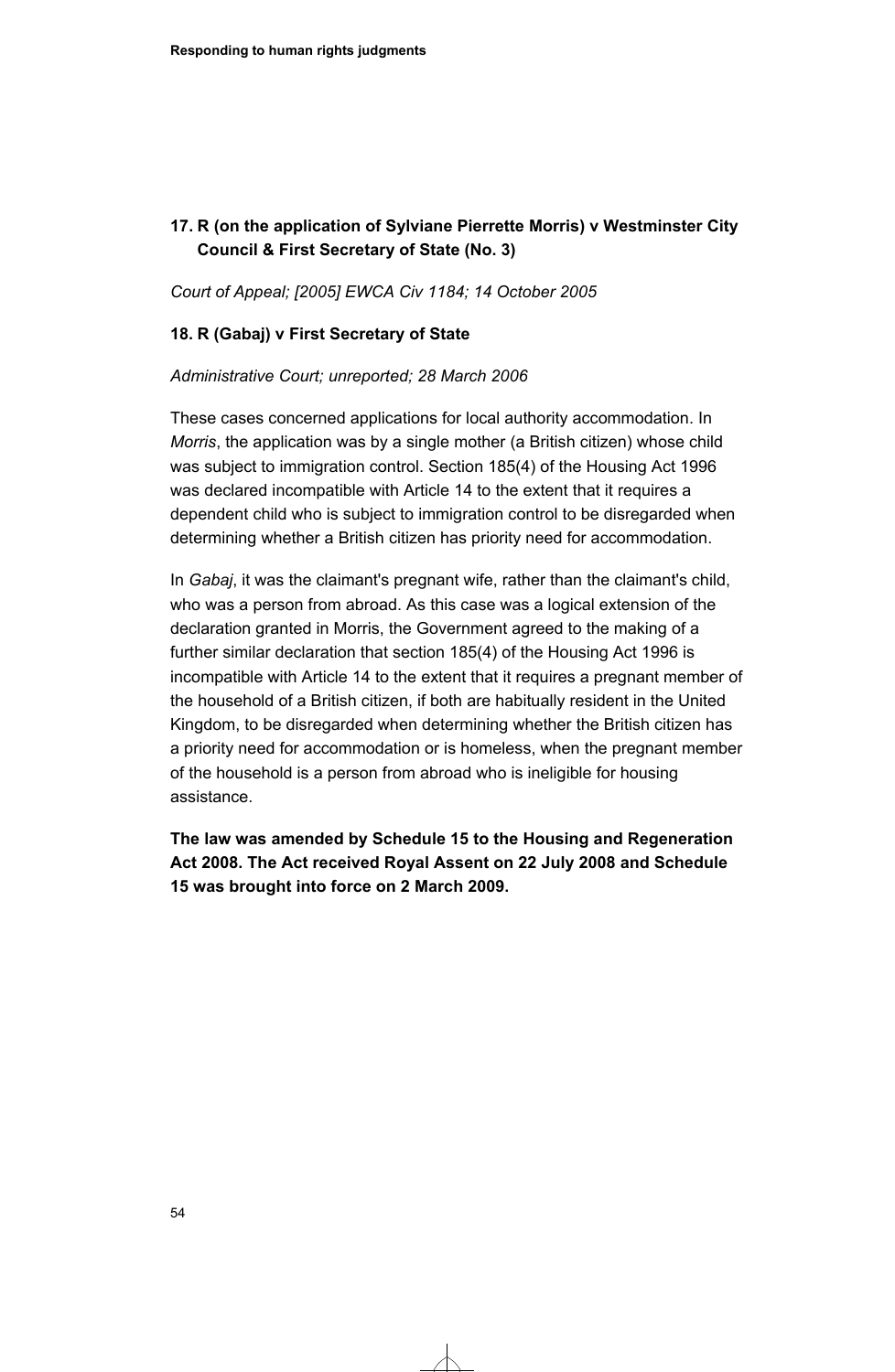## **19. R (on the application of Baiai and others) v Secretary of State for the Home Department and another**

#### *Administrative Court; [2006] EWHC 823 (Admin); 10 April 2006*

The case concerned the procedures put in place to deal with sham marriages, specifically which persons subject to immigration control are required to go through before they can marry in the UK.

Section 19(3) of the Asylum and Immigration (Treatment of Claimants, etc.) Act 2004 was declared incompatible with Articles 12 and 14 in that the effect of this provision is unjustifiably to discriminate on the grounds of nationality and religion, and in that this provision is not proportionate. An equivalent declaration was made in relation to Regulations 7 and 8 of the Immigration (Procedure for Marriage) Regulations 2005 (which imposed a fee for applications). Home Office Immigration Guidance was also held to be unlawful on the grounds it was incompatible with Articles 12 and 14, but this did not involve section 4 of the Human Rights Act.

**The House of Lords held that the declaration of incompatibility should be limited to a declaration that section 19(1) of the Act was incompatible with Article 14 taken together with Article 12, insofar as it discriminated between civil marriages and Church of England marriages. In other respects it was possible to read and give effect to section 19 in a way which was compatible with Article 12: [2008] UKHL 53.** 

**To remove the incompatibility, a non-urgent Remedial Order will be laid before Parliament at the earliest opportunity before the Summer Recess. It is intended to come into force by the end of 2010 or in early 2011, subject to Parliamentary approval. The proposed Remedial Order will abolish the Certificate of Approval scheme so that those subject to immigration control who wish to marry in the UK and the Isle of Man will have the freedom to give notice of marriage without having first to seek permission of the Secretary of State. Though the current exemption for the Anglican Church only relates to marriages, not to civil partnerships, and thus there was no discrimination in the application of the scheme to civil partnerships, the remedial order will also repeal the Certificate of Approval scheme in relation to civil partnerships. This will ensure consistency between the treatment of civil partnerships and marriages.**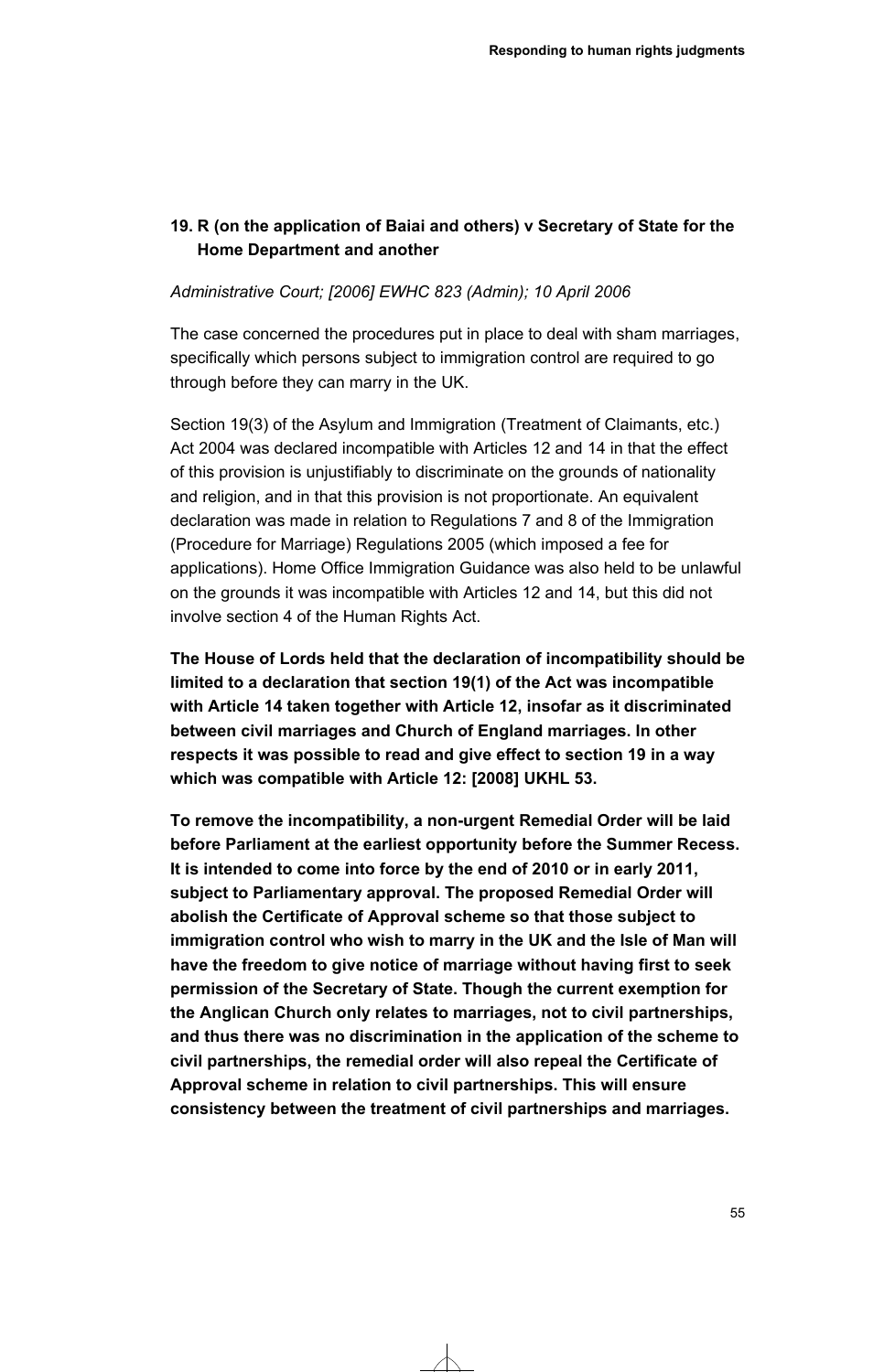## **20. Re MB**

## *Administrative Court; [2006] EWHC 1000 (Admin); 12 April 2006*

The case concerned the Secretary of State's decision to make a nonderogating control order under section 2 of the Prevention of Terrorism Act 2005 against MB, who he believed intended to travel to Iraq to fight against coalition forces.

The procedure provided by the 2005 Act for supervision by the court of nonderogating control orders was held incompatible with MB's right to a fair hearing under Article 6.

**The Court of Appeal overturned the declaration, a decision which was upheld by the House of Lords on 31 October 2007: [2007] UKHL 46.**

\* \* \* \* \*

## **21. R (on the application of (1) June Wright (2) Khemraj Jummun (3) Mary Quinn (4) Barbara Gambier) v (1) Secretary of State for Health (2) Secretary of State for Education & Skills**

*Administrative Court; [2006] EWHC 2886 (Admin); 16 November 2006* 

This case concerned the Care Standards Act 2000 Part VII procedures in relation to provisional listing of care workers as unsuitable to work with vulnerable adults.

Section 82(4)(b) of the Care Standards Act 2000 was declared incompatible with Articles 6 and 8. The Court of Appeal overturned the declaration of incompatibility on 24 October 2007.

**The House of Lords reinstated the declaration of incompatibility on 21 January 2009: [2009] UKHL 3. By the date of the House of Lords' judgment, the transition to a new scheme under the Safeguarding Vulnerable Groups Act 2006 was already underway. The new SVGA scheme does not include the feature of provisional listing which was the focus of challenge in the** *Wright* **case.**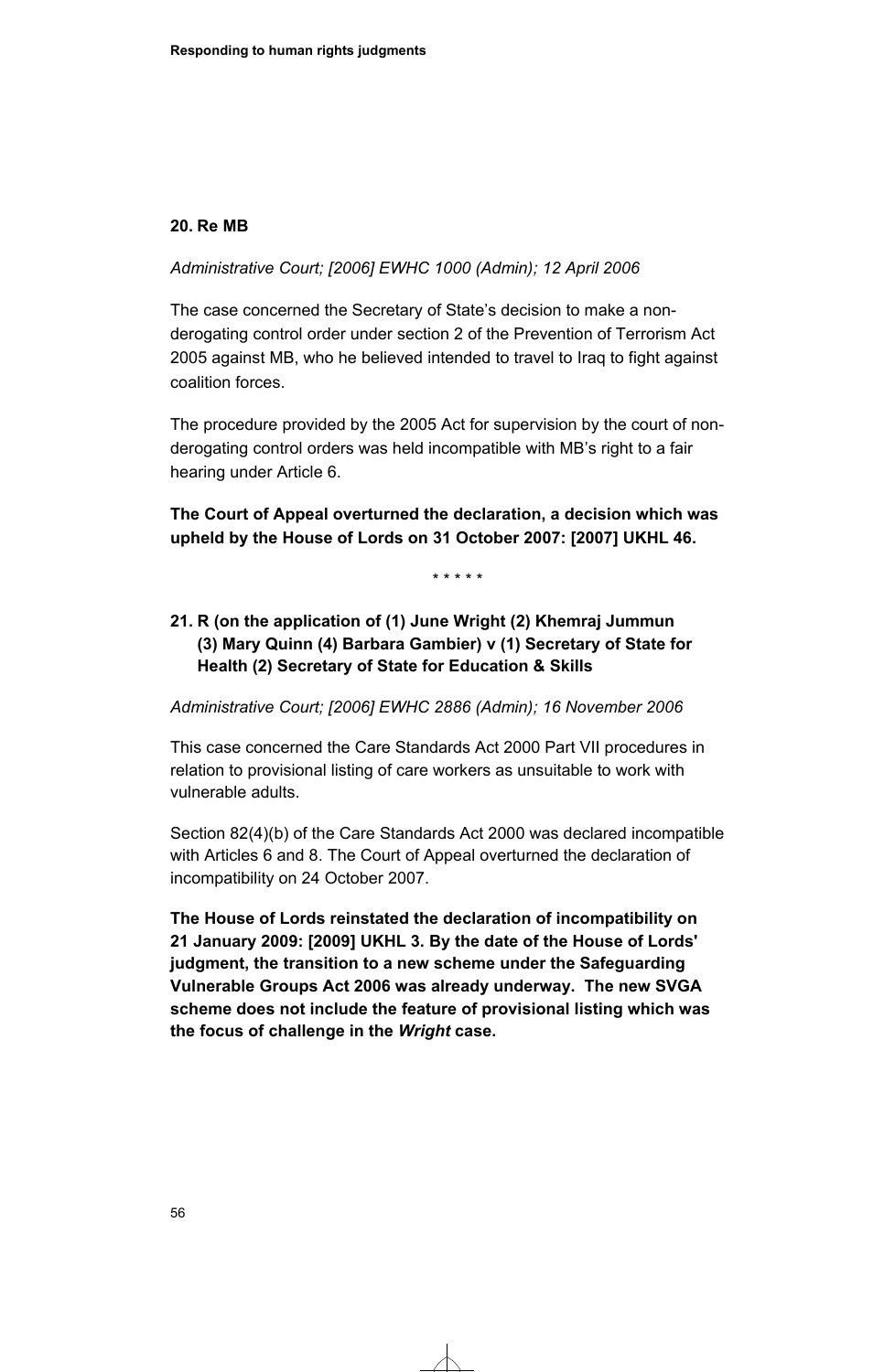## **22. R (Clift) v Secretary of State for the Home Department; Secretary of State for the Home Department v Hindawi and another**

#### *House of Lords; [2006] UKHL 54; 13 December 2006*

This was a conjoined appeal in which the appellants were all former or serving prisoners. The issue on appeal was whether the early release provisions, to which each of the appellants was subject, were discriminatory.

Sections 46(1) and 50(2) of the Criminal Justice Act 1991 were declared incompatible with Article 14 taken together with Article 5 on the grounds that they discriminated on grounds of national origin.

**The provisions in question had already been repealed and replaced by the Criminal Justice Act 2003, save that they continued to apply on a transitional basis to offences committed before 4 April 2005. Section 27 of the Criminal Justice and Immigration Act 2008 therefore amended the Criminal Justice Act 1991 to remove the incompatibility in the transitional cases. The amendment came into force on 14 July 2008, but reflected administrative arrangements addressing the incompatibility that had been put in place shortly after the declaration was made.** 

\* \* \* \* \*

#### **23. Smith v Scott**

#### *Registration Appeal Court (Scotland); [2007] CSIH 9; 24 January 2007*

This case concerned the incapacity of convicted prisoners to vote under section 3 of the Representation of the People Act 1983.

The Court ruled that it was part of the Court of Session for the purposes of section 4 of the Human Rights Act, and therefore had power to make a declaration of incompatibility under that section. It declared section 3(1) of the Representation of the People Act 1983 incompatible with Article 3 of the First Protocol on the grounds that it imposed a blanket ban on convicted prisoners voting in Parliamentary elections. This declaration was substantially similar to the judgment of the European Court of Human Rights in the earlier case of *Hirst v United Kingdom (No. 2)* (Application 24035/01; 6 August 2005).

**The Government is currently considering afresh the issue of prisoners' voting rights and the outcome of this process will determine the Government's response to the declaration in** *Smith***.**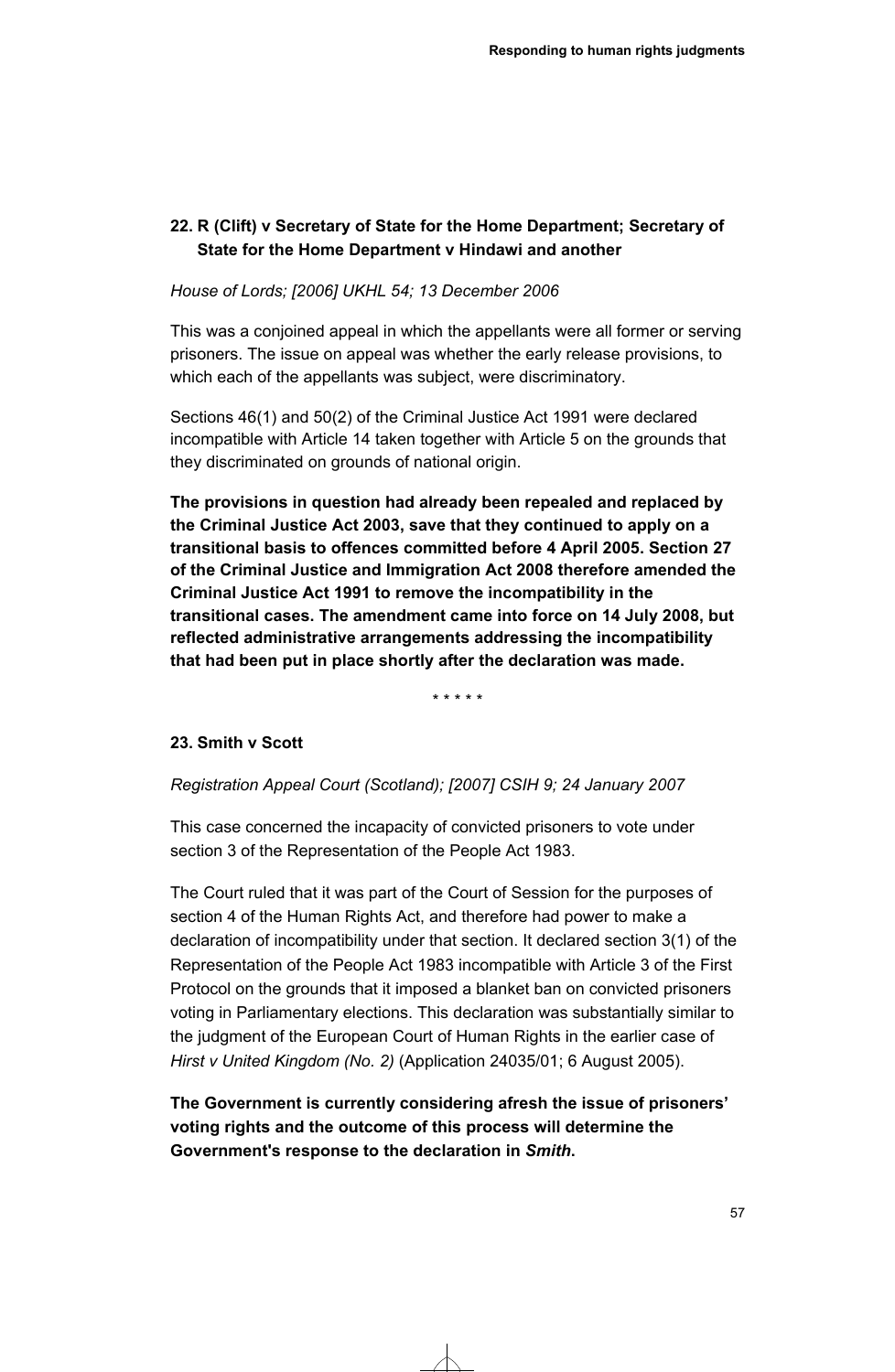## **24. Nasseri v Secretary of State for the Home Department**

*Administrative Court; [2007] EWHC 1548 (Admin); 2 July 2007* 

The case concerned a challenge, by a national of Afghanistan, to a decision to remove him to Greece under the terms of the Dublin Regulation. The issue was whether paragraph 3 of Schedule 3 to the Asylum and Immigration (Treatment of Claimants, etc.) Act 2004 – which requires the listed countries (including Greece) to be treated as countries from which a person will not be sent to another State in contravention of his Convention rights – is compatible with Article 3

Paragraph 3 of Schedule 3 to the 2004 Act, applied by section 33 of the Act, was declared incompatible with Article 3 on the grounds that it precludes the Secretary of State and the courts from considering any question as to the law and practice on *refoulement* in any of the listed countries.

The Court of Appeal overturned the declaration of incompatibility on 14 May 2008: [2008] EWCA Civ 464.

**The claimant appealed to the House of Lords and was unsuccessful. Lord Hoffman said that the presumption in paragraph 3 of Schedule 3 to the 2004 Act did not preclude an inquiry into whether the claimant's article 3 rights would be infringed for the purpose of deciding whether paragraph 3, would be incompatible with his Convention rights. In addition, the House of Lords found there to be no evidence of a real risk of** *refoulement* **from Greece therefore no violation had occurred in this case.** 

**On declarations of incompatibility more generally, Lord Hoffman said that they would** *normally* **concern a real Convention right in issue in the proceedings, not a hypothetical Convention right (i.e. a breach should generally be demonstrated on the facts for a declaration to be issued) and that the structure of the Human Rights Act suggests that a declaration of incompatibility should be the last resort.**"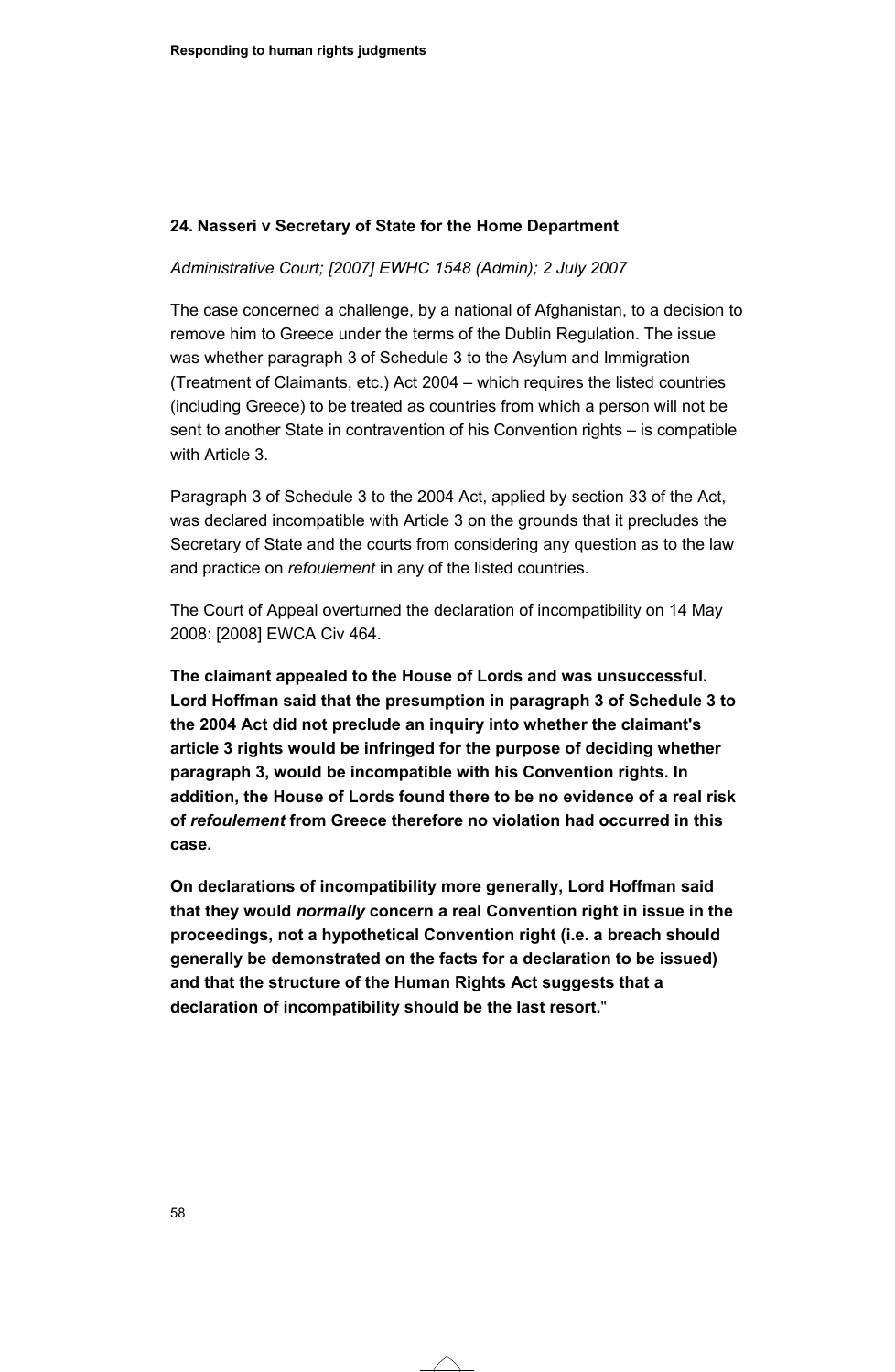## **25. R (Wayne Thomas Black) v Secretary of State for Justice**

#### *Court of Appeal; [2008] EWCA Civ 359; 15 April 2008*

This case concerned the application of Article 5(4) to the early release of determinate sentence prisoners subject to the release arrangements in the Criminal Justice Act 1991. Under section 35(1) of the Act, the decision whether to release long-term prisoners serving 15 years or more who have reached the halfway point of their sentence, when they become eligible for parole, lies with the Secretary of State rather than the Parole Board. Section 35(1) was repealed and replaced by the Criminal Justice Act 2003. However, it continues to apply on a transitional basis to offences committed before 4 April 2005.

The Court of Appeal found that Article 5(4) requires the review of continuing detention to be undertaken by the Parole Board following the halfway point of such sentences. As a result the Court declared that section 35(1) was incompatible with Article 5(4).

**The House of Lords overturned the declaration of incompatibility on 21 January 2009: [2009] UKHL 1.** 

\* \* \* \* \*

## **26. R (on the application of (1) F (2) Angus Aubrey Thompson) v Secretary of State for the Home Department**

*Court of Appeal; [2009] EWCA Civ 792; 23 July 2009* 

This case concerned a juvenile and an adult who have been convicted of sexual offences. Under Section 82 of the Sexual Offences Act 2003, the nature of the offences they committed and the length of their sentences mean that they are subject to the notification requirements set out in Part 2 of that Act for an indefinite period. There is no statutory mechanism for reviewing the notification requirements.

S82 of the Sexual Offences Act 2003 was declared incompatible with Article 8 by the Court of Appeal to the extent that indefinite notification periods were not subject to any review mechanism whereby the proportionality of the continued application of the notification requirements could be evaluated.

## **The Supreme Court upheld the declaration on 22 April 2010: [2010] UKSC 17. The Government is currently considering how to respond.**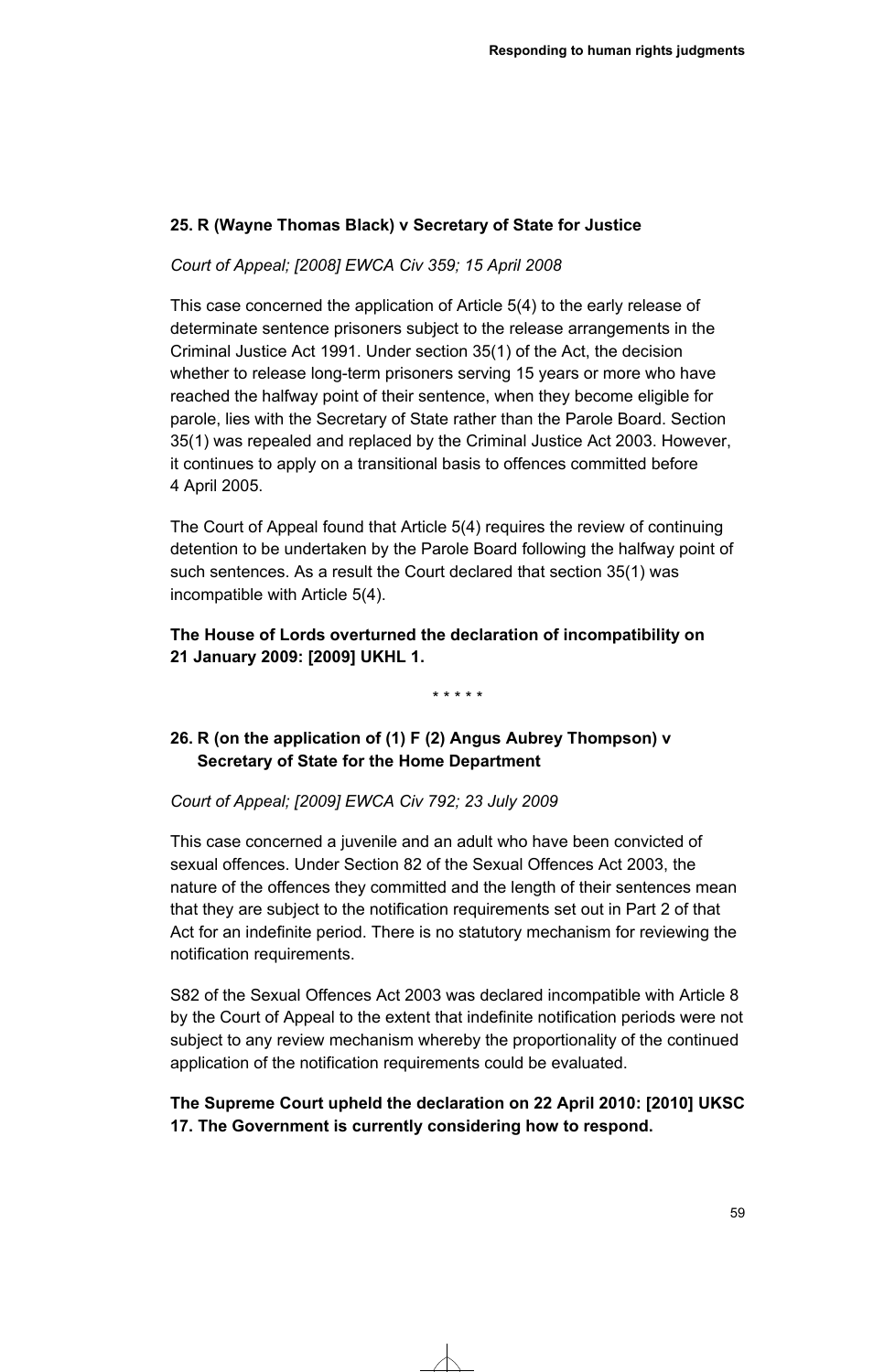## **Annex B: Statistical information on the UK's record on the implementation of adverse European Court of Human Rights judgments**

| <b>Statistic</b>                                               | <b>UK performance</b> |                  | <b>Council of Europe average</b> |             |
|----------------------------------------------------------------|-----------------------|------------------|----------------------------------|-------------|
|                                                                | 2008                  | 2009             | 2008                             | 2009        |
| UK cases as proportion of cases                                | 3%                    | DNR <sup>1</sup> |                                  |             |
| becoming final                                                 | (39)                  | (12)             |                                  |             |
| Leading cases among UK cases                                   | 6 of 39               | 3 of 12          | 14%                              | 13%         |
| becoming final<br>UK cases as proportion of cases              | (15%)<br>13%          | (25%)<br>8%      |                                  |             |
| closed in principle                                            |                       |                  |                                  |             |
| UK cases as proportion of leading<br>cases closed in principle | 13%                   | <b>DNR</b>       |                                  |             |
| <b>Payment of just satisfaction</b>                            |                       |                  |                                  |             |
| i) Within deadline                                             | 47% (8)               | $19\%$ (3)       | 36%                              | 37%         |
| ii) Payment was late                                           | 0%                    | $6\%$ (1)        | 5%                               | 11%         |
| iii) Payment is outstanding and over<br>deadline <sup>2</sup>  | 53% (9)               | 76% (12)         | 59%                              | 52%         |
| Amount of just satisfaction (€)                                |                       |                  |                                  |             |
| i) Total amount                                                | 353,245               | 143,234          |                                  |             |
| ii) Average per case                                           | 9,058                 | 11,936           | 39,333                           | 34,874      |
| iii) Pecuniary damage                                          | 79,785                | 8,185            |                                  |             |
| iv) Non-pecuniary damage                                       | 51,500                | 1,000            |                                  |             |
| v) Costs                                                       | 200,329               | 68,770           |                                  |             |
| vi) Global awards <sup>3</sup>                                 | 21,631                | 65,279           |                                  |             |
| UK cases as proportion of leading<br>case outstanding >2yrs    | 2%                    | <b>DNR</b>       |                                  |             |
| Cases outstanding <2yrs                                        | 46% (6)               | $50\%$ (6)       | 54%                              | 64%         |
| Cases outstanding 2-5yrs                                       | $23\%$ (3)            | $8\%$ (1)        | 35%                              | 22%         |
| Cases outstanding > 5yrs                                       | $31\%$ (4)            | 42% (5)          | 11%                              | 15%         |
| Final resolutions pending <sup>4</sup>                         | 111                   | 104              | 713 (total)                      | 774 (total) |
| UK cases before the Committee of                               | 34                    | 27               |                                  |             |
| <b>Ministers</b>                                               | $(0.51\%)$            | $(0.34\%)$       |                                  |             |
| Proportion of UK cases that are                                | 35%                   | 44%              | 11%                              | 10%         |
| leading cases                                                  | (13)                  | (12)             |                                  |             |

<sup>1</sup> DNR = 'Did not register' i.e. the number was so low it did not merit separate inclusion in the report's graph and formed part of a broader 'Other' category.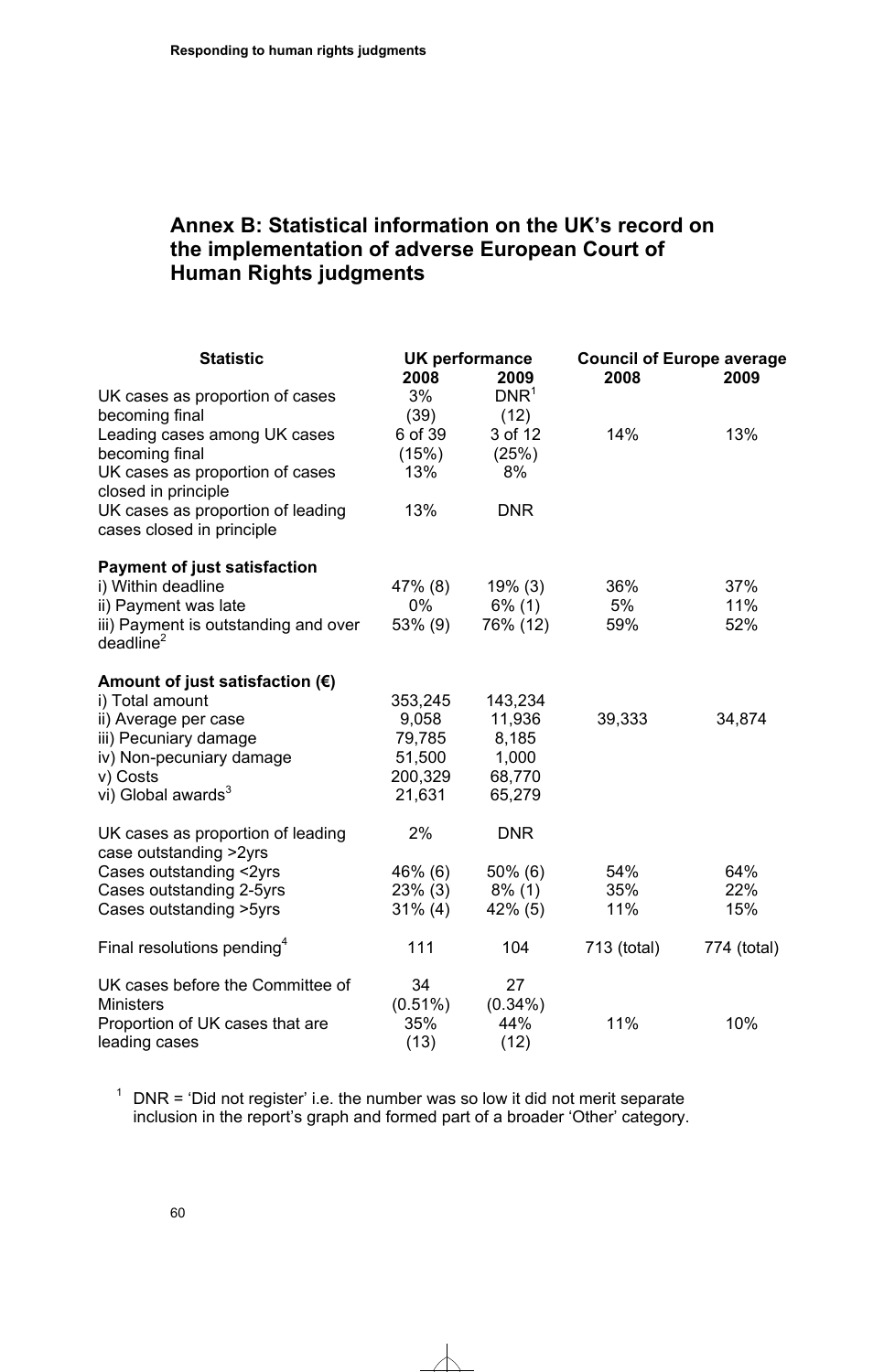$2$  Note that the quarterly cycle of Committee of Ministers meetings means that, in some of these cases, even though States may have made payment on time, the Committee may not yet have had chance to note the evidence of this and so the payment may not in fact have been late.

#### $3$  Amount awarded not broken down into separate heads of damages and costs.

4 Cases where the Committee of Ministers has agreed to close scrutiny of the case but the final resolution formally striking the case from their list has not been adopted.